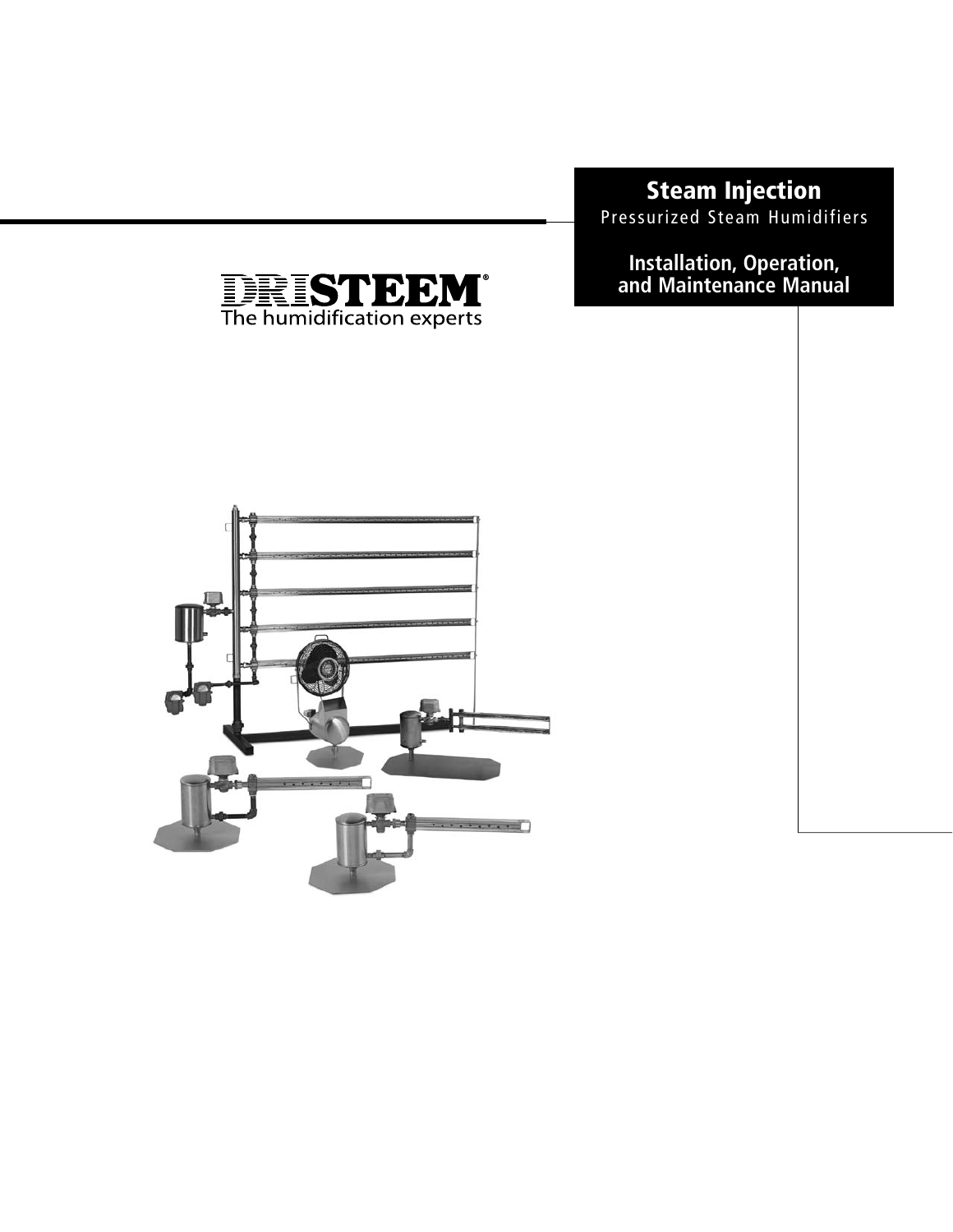## **Safety precautions**

#### **ATTENTION INSTALLER**

Read this manual before installing. Leave manual with product owner.

#### **DRI-STEEM technical support**

800-328-4447

#### **Where to find more information**

#### **On our Web site:**

The following related documents can be viewed, printed, or ordered from our web site, **www.dristeem.com**

- Steam Injection catalog (which includes non-wetting distance graphs):
- DRI-STEEM Design Guide (includes steam loss tables and general humidification information)

#### **In Dri-calc:**

Dri-calc® is our humidification system sizing and selection software, which can be ordered at www.dristeem.com. Included in Dri-calc:

- A comprehensive library of installation guide documents, including:
	- Recommended placement within a duct or air handler
	- Recommended sensor placement

#### **Or call us at 800-328-4447**

While obtaining documents from our web site or from Dri-calc is the quickest way to review our literature, we also will mail to you any literature you need.

## **W A R N I N G !**

This product must be installed by qualified HVAC and electrical contractors and in compliance with local, state, and federal codes. Improper installation can cause property damage, severe personal injury, or death as a result of electric shock, burns, and/or fire.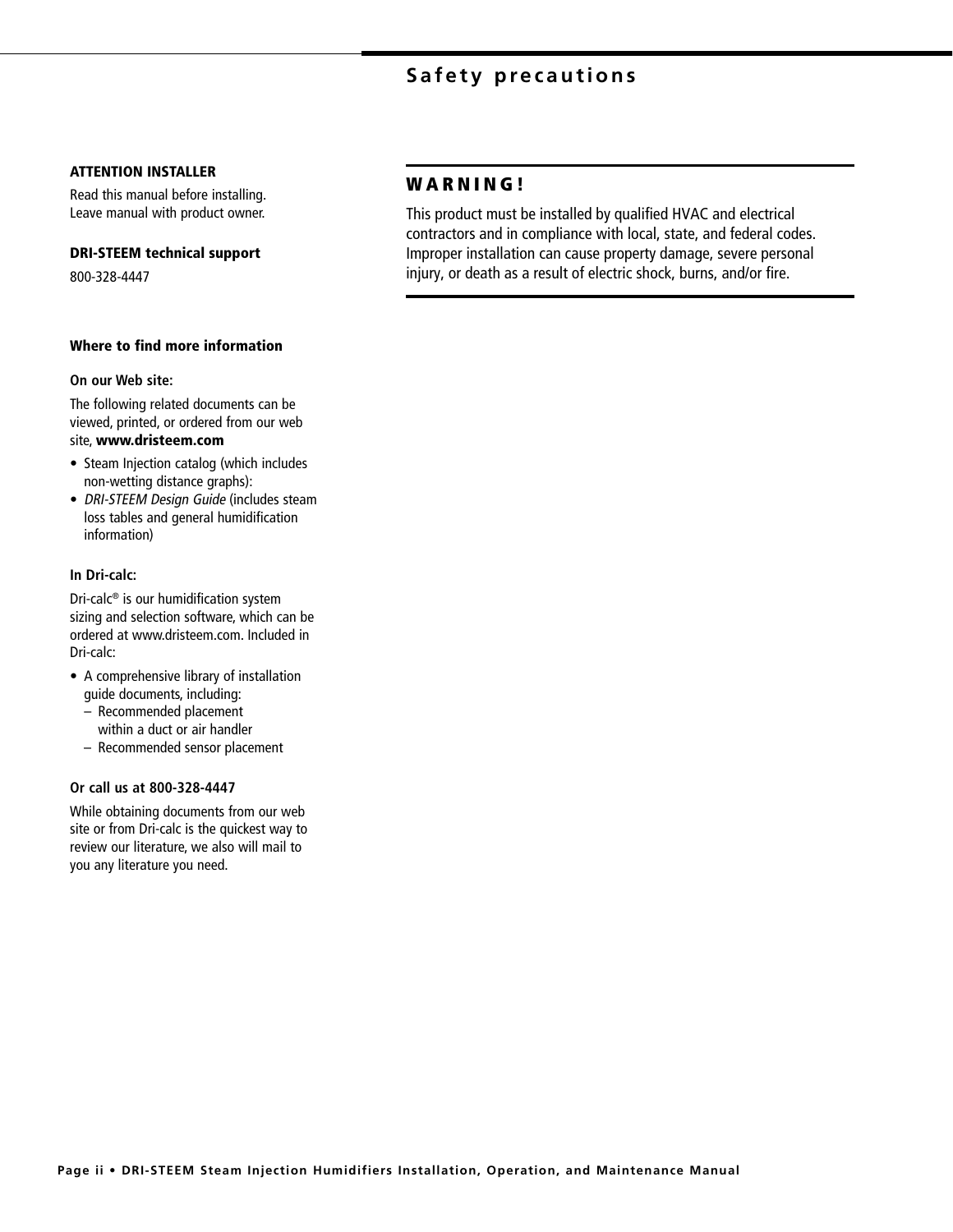# **Table of contents**

## **Product overview**

| Single-tube humidifier            |                                                                                                                        |    |  |  |  |  |  |
|-----------------------------------|------------------------------------------------------------------------------------------------------------------------|----|--|--|--|--|--|
|                                   |                                                                                                                        |    |  |  |  |  |  |
|                                   |                                                                                                                        |    |  |  |  |  |  |
|                                   |                                                                                                                        |    |  |  |  |  |  |
|                                   |                                                                                                                        |    |  |  |  |  |  |
|                                   | Field piping: Horizontal tube, vertical separator, horizontal airflow 24                                               |    |  |  |  |  |  |
|                                   | Horizontal tube, horizontal separator, horizontal airflow  25                                                          |    |  |  |  |  |  |
|                                   | Horizontal tube, vertical separator, vertical airflow  26<br>Vertical tube, vertical separator, horizontal airflow  27 |    |  |  |  |  |  |
|                                   |                                                                                                                        |    |  |  |  |  |  |
| Multiple-tube humidifier          |                                                                                                                        |    |  |  |  |  |  |
|                                   |                                                                                                                        |    |  |  |  |  |  |
|                                   |                                                                                                                        |    |  |  |  |  |  |
|                                   |                                                                                                                        |    |  |  |  |  |  |
|                                   |                                                                                                                        |    |  |  |  |  |  |
|                                   |                                                                                                                        |    |  |  |  |  |  |
|                                   |                                                                                                                        |    |  |  |  |  |  |
|                                   | Total tube length $\leq 45'$ (13.7m), horizontal AHU 34                                                                |    |  |  |  |  |  |
|                                   | Total tube length $> 45'$ (13.7m), horizontal AHU 35                                                                   |    |  |  |  |  |  |
| Maxi-bank™ humidifier             |                                                                                                                        |    |  |  |  |  |  |
|                                   |                                                                                                                        |    |  |  |  |  |  |
|                                   |                                                                                                                        |    |  |  |  |  |  |
|                                   |                                                                                                                        |    |  |  |  |  |  |
|                                   | Total tube length $> 45'$ (13.7m), horizontal duct 41                                                                  |    |  |  |  |  |  |
|                                   | Total tube length $\leq 45'$ (13.7m), horizontal AHU 42                                                                |    |  |  |  |  |  |
|                                   | Total tube length $> 45'$ (13.7m), horizontal AHU 43                                                                   |    |  |  |  |  |  |
|                                   |                                                                                                                        |    |  |  |  |  |  |
| Mini-bank <sup>®</sup> humidifier |                                                                                                                        |    |  |  |  |  |  |
|                                   |                                                                                                                        |    |  |  |  |  |  |
|                                   |                                                                                                                        |    |  |  |  |  |  |
| Area-type <sup>™</sup> humidifier |                                                                                                                        |    |  |  |  |  |  |
|                                   |                                                                                                                        | 48 |  |  |  |  |  |
|                                   |                                                                                                                        | 49 |  |  |  |  |  |
|                                   |                                                                                                                        |    |  |  |  |  |  |
|                                   |                                                                                                                        |    |  |  |  |  |  |
| <b>Operation</b>                  |                                                                                                                        |    |  |  |  |  |  |
|                                   |                                                                                                                        | 51 |  |  |  |  |  |
|                                   |                                                                                                                        |    |  |  |  |  |  |
| Maintenance                       |                                                                                                                        |    |  |  |  |  |  |
|                                   |                                                                                                                        | 54 |  |  |  |  |  |
|                                   |                                                                                                                        | 55 |  |  |  |  |  |
|                                   |                                                                                                                        |    |  |  |  |  |  |
|                                   |                                                                                                                        |    |  |  |  |  |  |
|                                   |                                                                                                                        |    |  |  |  |  |  |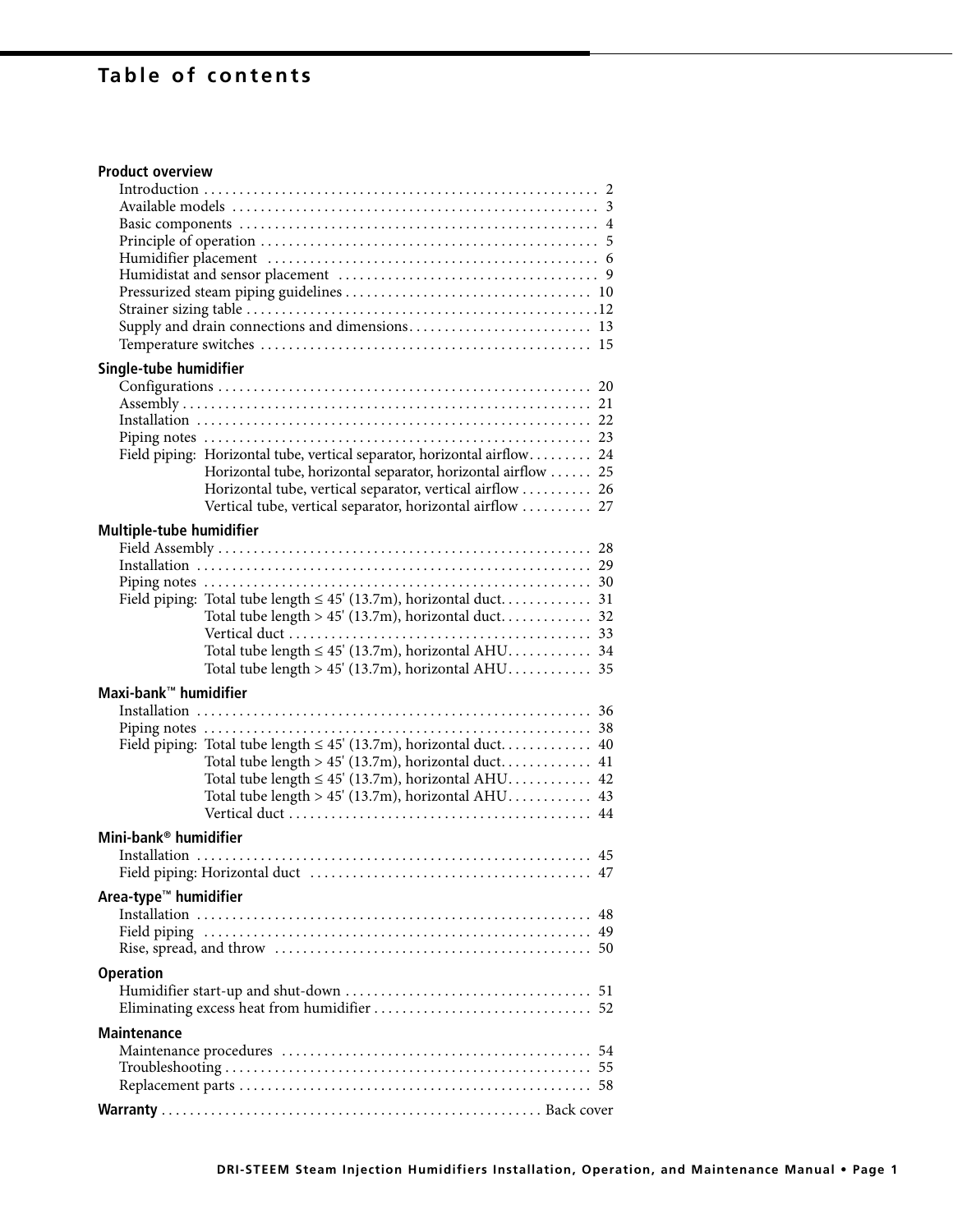## **Introduction**



DRI-STEEM® Steam Injection humidifier in its most elemental form — the Single-tube humidifier. Each Single-tube or Multiple-tube humidifier (including Maxi-bank™ and Mini-bank® humidifiers) has the same basic components: a stainless steel separator, a steam valve, and one or more jacketed dispersion tubes.

For ductless spaces, boiler steam can be dispersed by the fan of an Area-type model.

## **Standard and Clean-steem™ models suitable for a wide range of applications**

DRI-STEEM's Steam Injection humidifiers use steam from an external source, such as an in-house boiler or a district steam system. They are adaptable to virtually any size application, and a wide variety of models accommodate a broad range of steam absorption requirements. All models are available in either standard or Clean-steem configuration.

## **Clean-steem humidifiers for controlled environments**

Some humidification applications require steam that has no impurities. For these applications, boiler steam is often derived from deionized (DI) water and then dispersed into the air through one of our Clean-steem humidifiers.

Clean-steem humidifiers are typically used in environments with exacting temperature, air cleanliness, and humidity requirements such as hospitals, clean rooms, laboratories, and pharmaceutical plants.

## **Area-typeTM for ductless spaces**

Area-type Steam Injection humidifiers are designed for open spaces such as warehouses and manufacturing spaces that may not have a duct system. The steam discharged from the humidifier is quietly dispersed by a fan without introducing water droplets into the air.

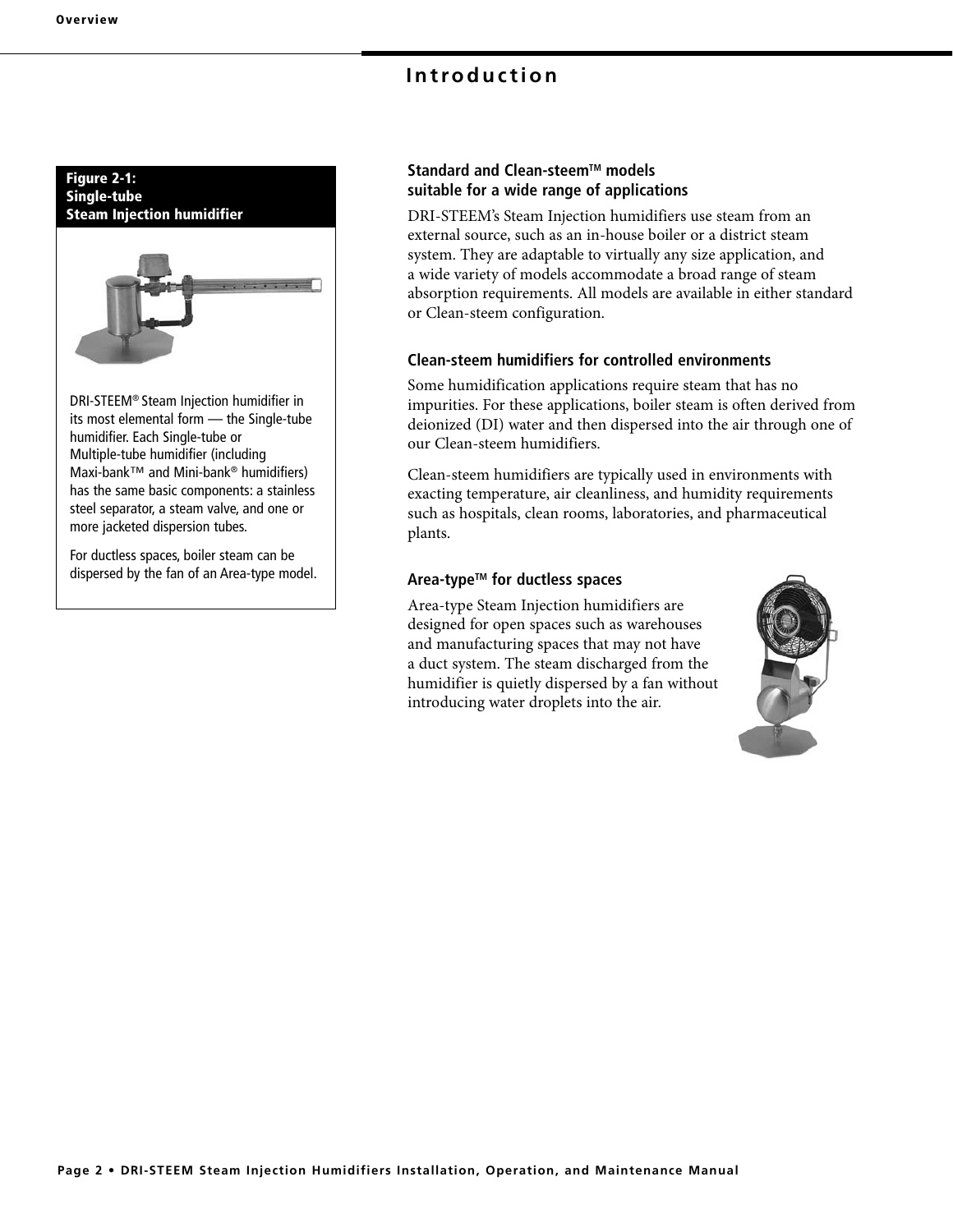# **Available models**

## **Figure 3-1:**

**Steam Injection humidifier models**







## **Single-tube humidifier**

- Suitable for small capacity systems
- Long non-wetting distance
- Pre-assembled header/tube assembly

#### **Mini-bank**® **humidifier**

- Suitable for medium capacity systems
- Sized for small ducts
- Short to moderate non-wetting distance
- Pre-engineered and preassembled header/tube assembly, ready for mounting and hookup

#### **Multiple-tube or Maxi-bank**™ **humidifier**

- Suitable for large capacity systems
- Range of sizes to fit small ducts to large air handlers
- Short to moderate non-wetting distance
- Multiple-tube humidifier is field assembled (with interconnecting piping and header supplied by contractor)
- Maxi-bank humidifier is preassembled (except when either dimension is 98 inches or more) and includes interconnecting piping and header

#### **Area-type humidifier**

- Suitable for medium capacity systems
- Used in ductless spaces
- Application-dependent nonwetting distances

#### **Choose standard or Clean-steem configurations**

All Steam Injection models shown here can be purchased in either a standard or a Clean-steem configuration.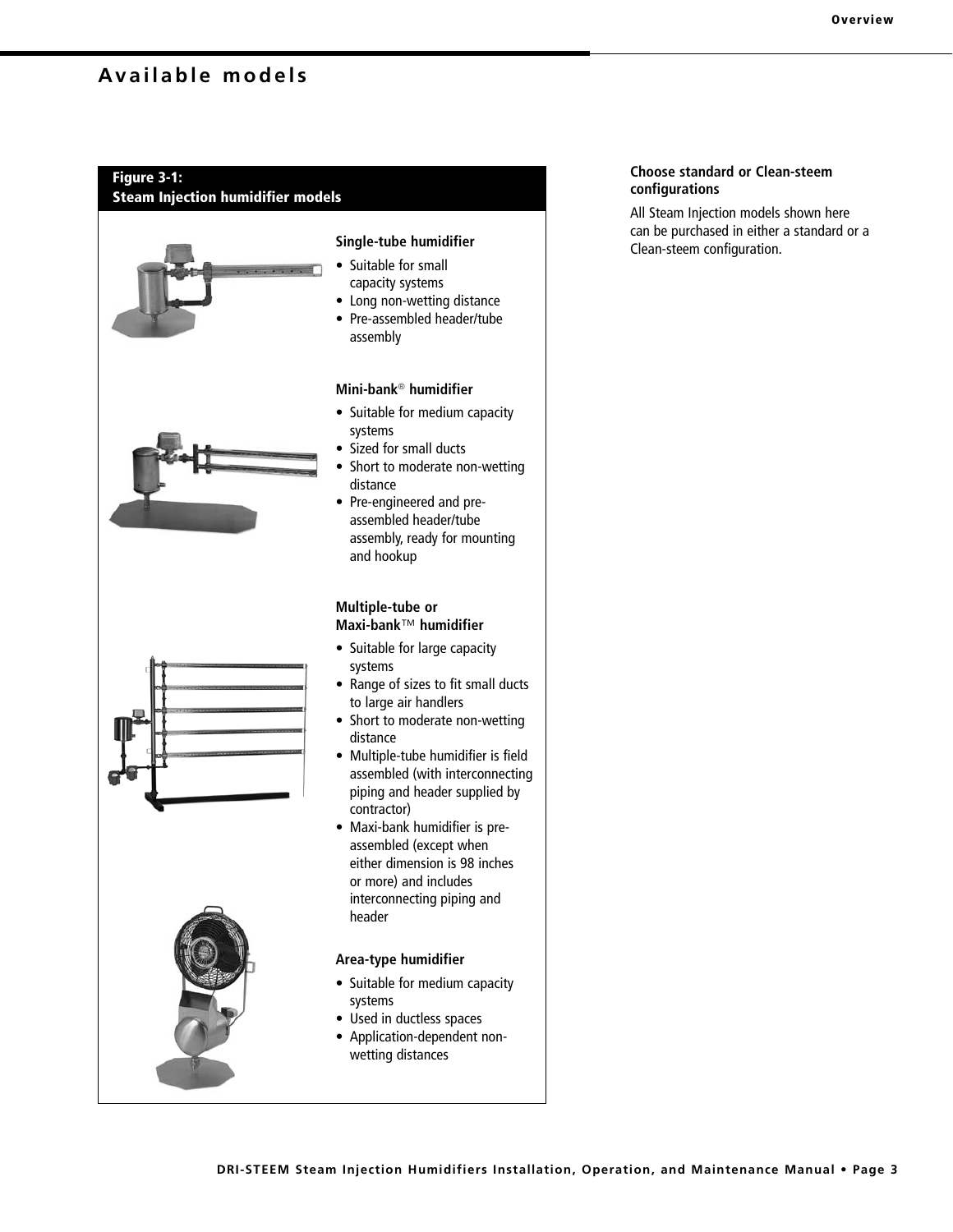## **Basic components**

#### **Figure 4-1:**

**Steam Injection humidifier components**



**8. Thermal-resin tubelet**

 Unique tubelets extend into the dispersion tube center so only the hottest, driest steam is discharged into the air. These tubelets also have an exceptional ability to trap noise generated by the valve.

**9. Steam trap**

Allows only condensate to pass to the condensate return system

Please see the next page for a description of how these components operate together.

Compone.eps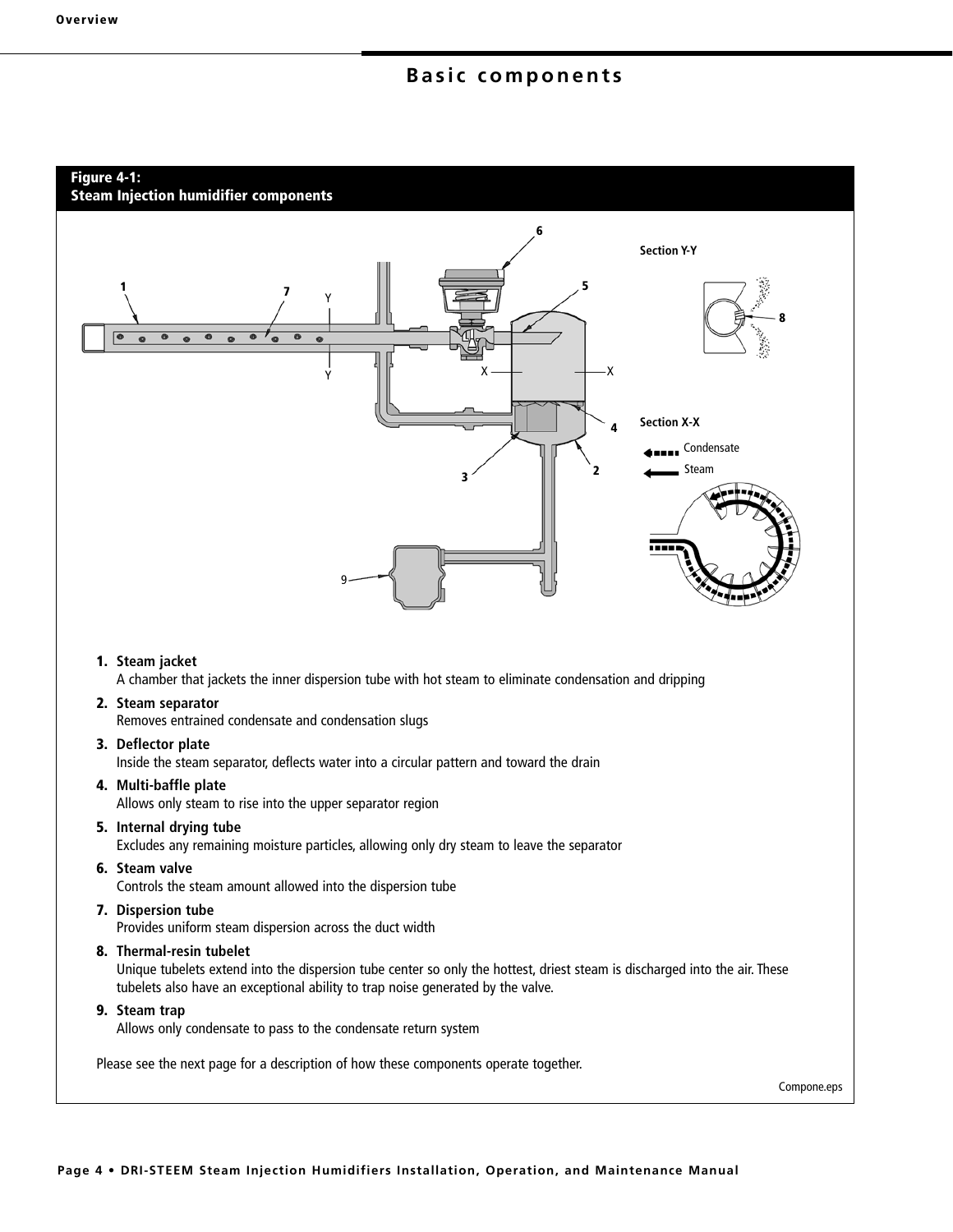## **Principle of operation**

# **Figure 5-1: Steam Injection humidifier principle of operation 1 2 3 4 5 6**

- **1.** Boiler steam with entrained condensate enters the humidifier at line pressure and flows through a chamber (jacket) surrounding an inner dispersion tube. This steam jacketing preheats the dispersion tube so that when steam enters the dispersion tube (at Step 5 below) it does not condense as it would if the tube were cold, thereby eliminating condensation and dripping.
- **2.** After flowing through the steam jacketing chamber, steam with entrained condensate slows from entering the larger space of the separator and from hitting the perimeter deflector plate, and begins to spin and separate.
- **3.** Separated steam rises through the slots of the multi-baffle plate to the upper region of the separator and enters the internal drying tube that excludes any remaining moisture particles, allowing only dry steam to leave the separator.
- **4.** Separated condensate drains from the separator to the steam trap.
- **5.** The steam valve controls the amount of steam allowed into the preheated dispersion tube. The steam valve is typically controlled in one of three ways:
	- Control by another signal, such as a building management system
	- Humidity controller connected to the steam valve
- DRI-STEEM's Vapor-logic<sup>®</sup>3 microprocessor controller.
- **6.** Steam is discharged uniformly through the tubelets into the airstream.

princop.eps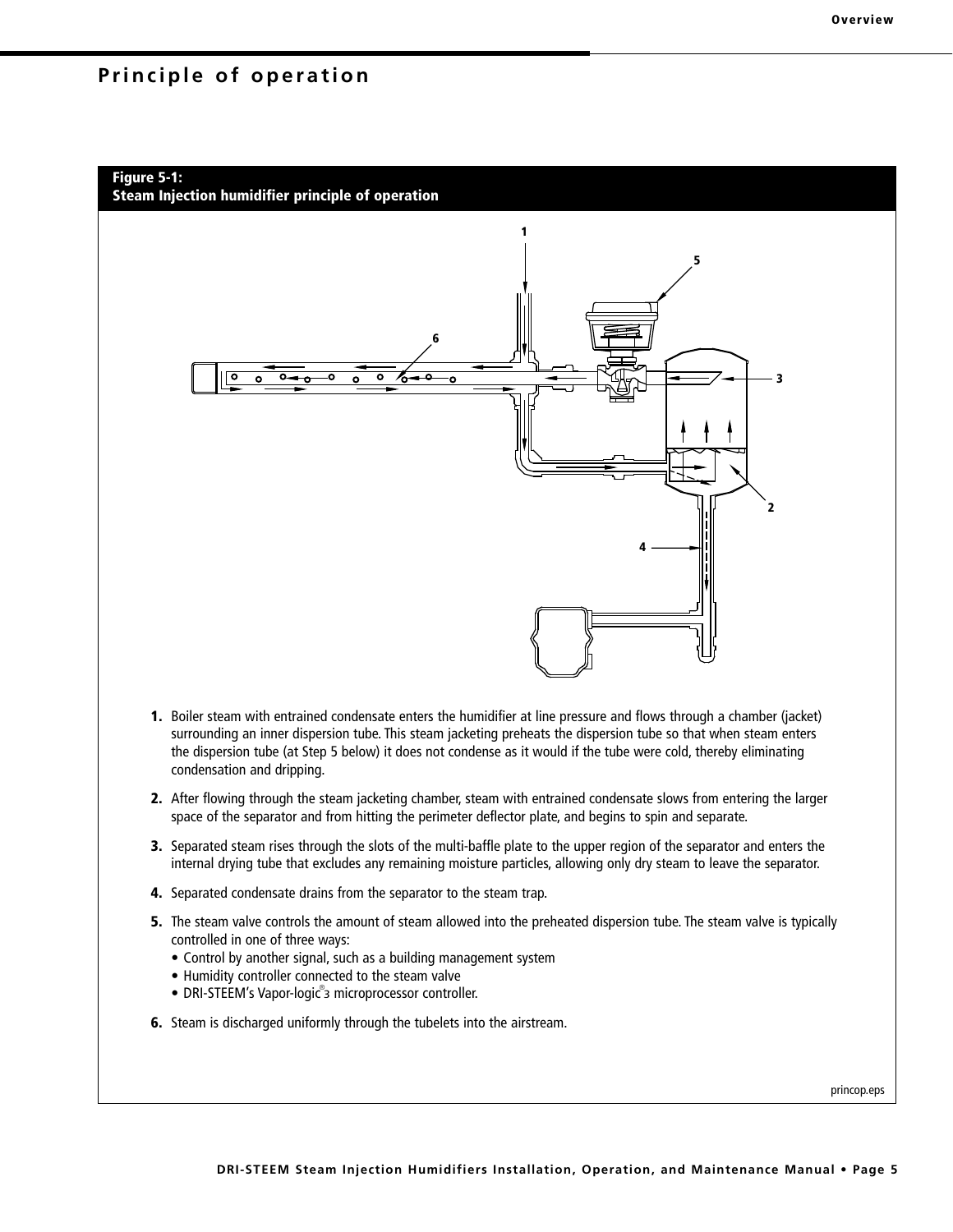# **Humidifier placement**

#### **Placing a steam injection humidifier in an AHU (see Figure 6-1)**

- Location A is the best choice. Installing downstream of heating and cooling coils provides laminar flow through the dispersion unit; plus, the heated air provides an environment for best absorption. Use a multiple tube dispersion unit to ensure complete absorption of steam vapor before fan entry.
- Location B is the second-best choice. In change-over periods, the cooling coil will eliminate some moisture for humidification.
- Location C is the third-best choice. Air leaving a fan is usually very turbulent and may cause vapor to not absorb at the expected absorption distance. Allow for more absorption distance if installing downstream of a fan.
- Location D is the poorest choice. The cooler air at this location requires an increased absorption distance.

#### **Use these examples as guidelines**

Proper humidifier placement is crucial for successful system operation. Usually, there is no single correct placement for a humidifier. Much depends on system design and application. The following paragraphs and dispersion assembly placement examples are presented as guidelines for common situations.

#### **First, check available absorption distance**

Available absorption distance affects system choice. Dispersed steam must be absorbed into the airflow before it comes in contact with any duct elbows, fans, vanes, filters, or any object that can cause condensation and dripping.

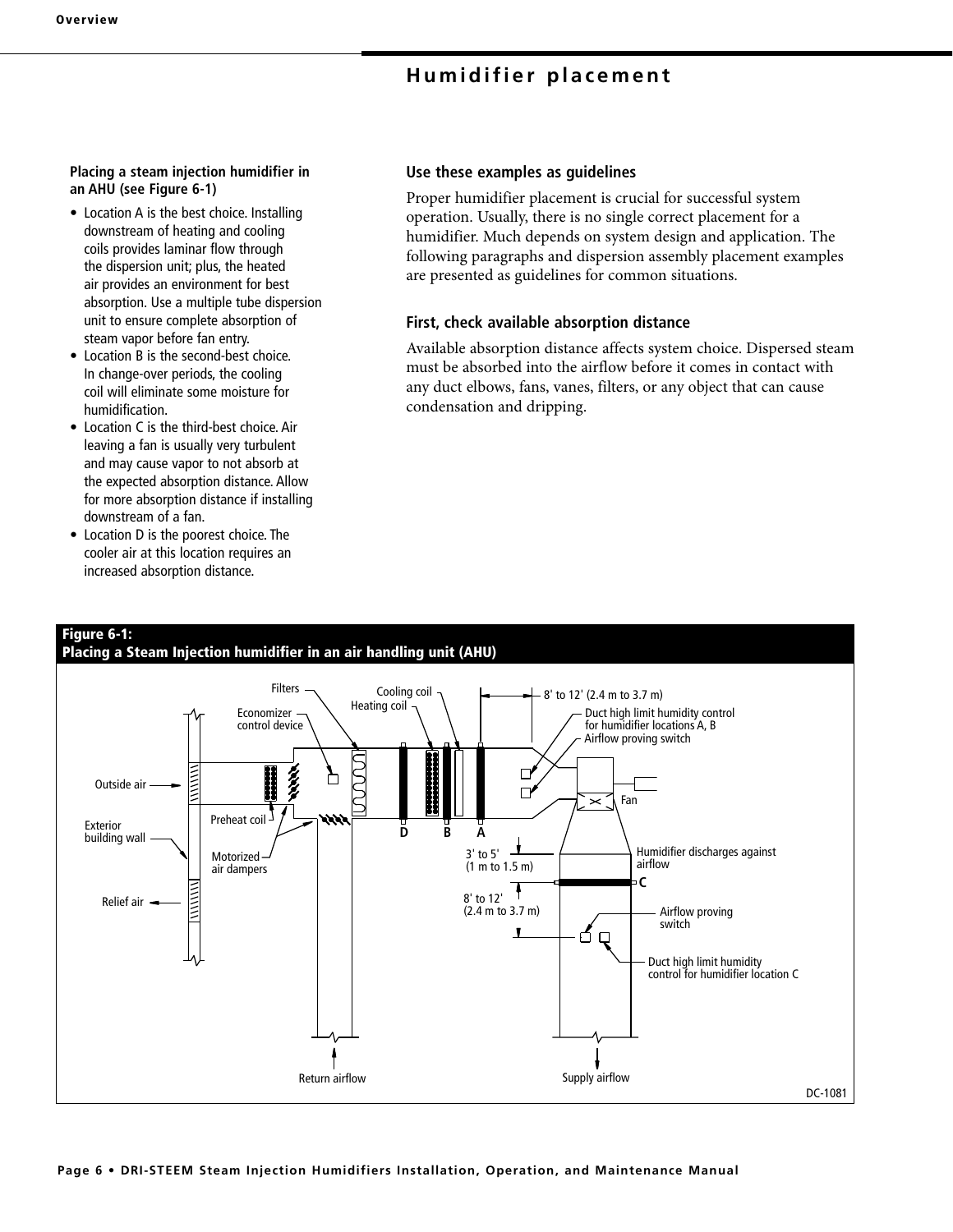## **Humidifier placement**

## **Placing a Steam Injection humidifier near an elbow (see Figure 7-1)**

- Location A is the best choice. Better absorption occurs on the downstream side of an elbow than on the upstream side.
- Location B is the second-best choice. Installing upstream of an elbow can cause wetting at the turning vanes. In cases where it is structurally impossible to avoid Location B, use a multiple tube humidifier to ensure complete absorption. Also, since more air flows along the outside of a turn, better absorption occurs if the humidifier discharges proportionately more steam in that part of the airstream.
- At both locations, discharging steam against or perpendicular to the airstream gives slightly better mixing and absorption than discharging with the airstream.

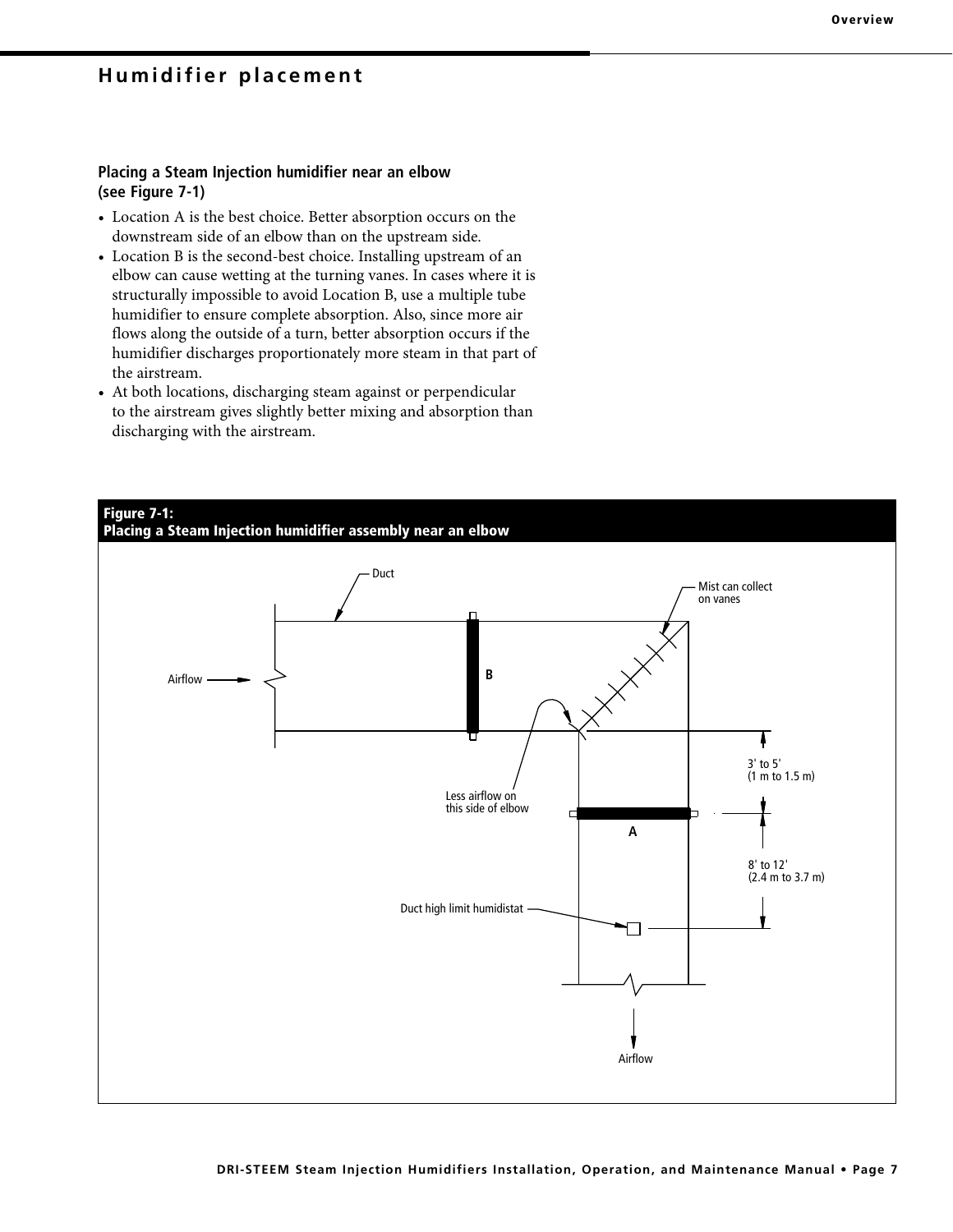# **Humidifier placement**

## **Placing a Steam Injection humidifier in a primary/secondary system (see Figure 8-1)**

This type of system is commonly applied to facilities where most of the building requires one humidity level (typically to meet comfort requirements) and part of the building requires additional humidity. In Figure 8-1, the primary humidification system is within the main air handling unit. The secondary humidification system is located close to the point of steam discharge into the secondary area.

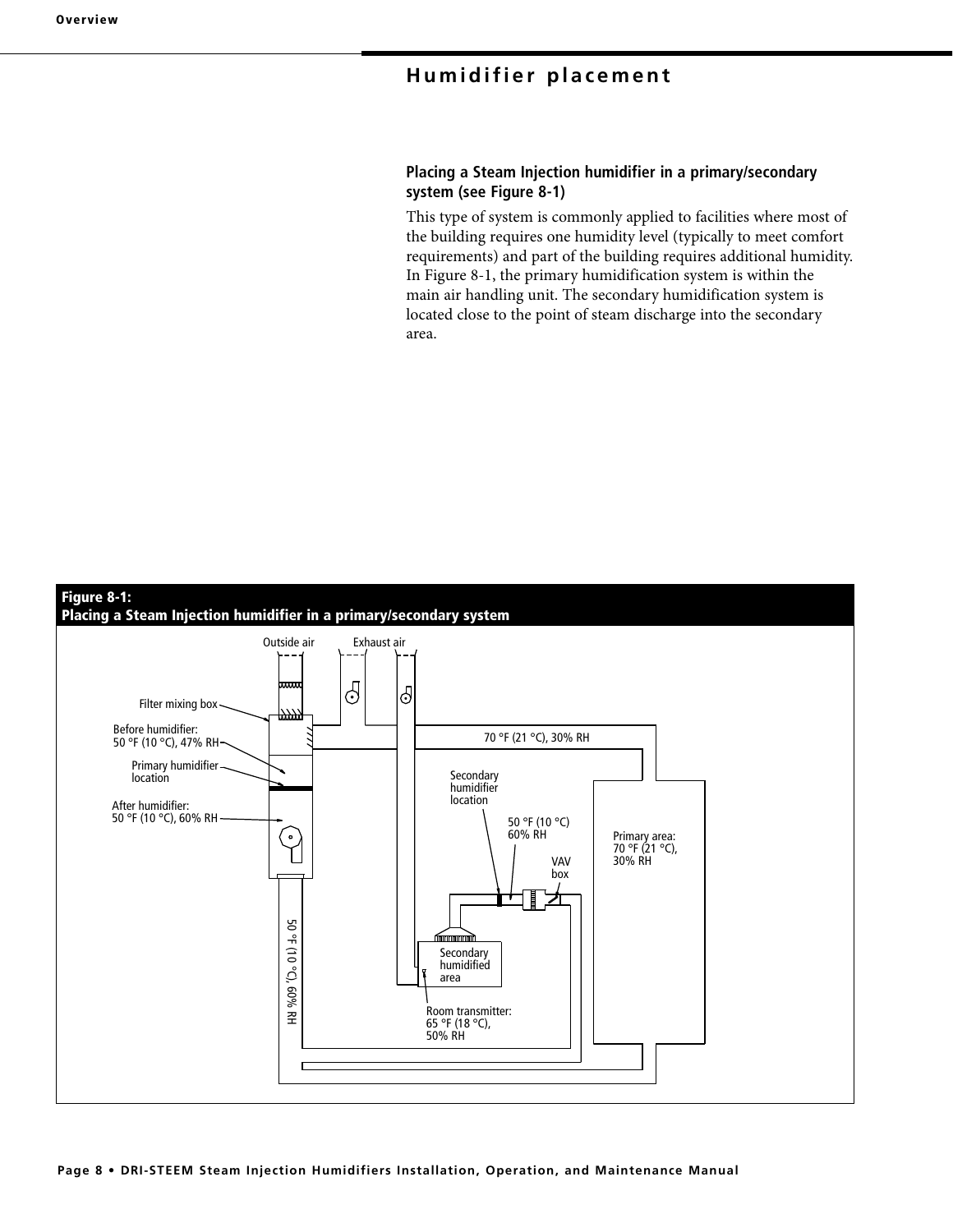## **Humidistat and sensor placement**

## **Humidistat and sensor locations are critical (see Figure 9-1)**

Humidistat and sensor location have a significant impact on humidifier performance. In most cases, we recommend that you do not interchange duct and room humidity devices. Room humidity devices are calibrated with zero or little airflow; whereas duct humidity devices require air passing across them. Recommended sensor locations:

- A This is the ideal sensing location because this placement ensures the best uniform mix of dry and moist air with stable temperature control.
- B This location is acceptable, but the room environment may affect controllability such as when the sensor is too close to air grilles, registers, or heat radiation from room lighting.
- C This location is acceptable because it provides a good uniform mixture of dry and moist air, but if an extended time lag exists between moisture generation and sensing, make sure the control contractor extends the sampling time.
- D This location behind a wall or partition is acceptable for sampling the entire room if the sensor is near an air exhaust return outlet. This location is also typical of sensor placement for sampling a critical area.
- E These locations are not acceptable because they may not represent actual overall conditions in the space.
- F These locations are not acceptable. Do not place sensors near windows, door passageways, or areas of stagnant airflow.
- G This is the best location for a duct high limit humidistat or humidity sensor.

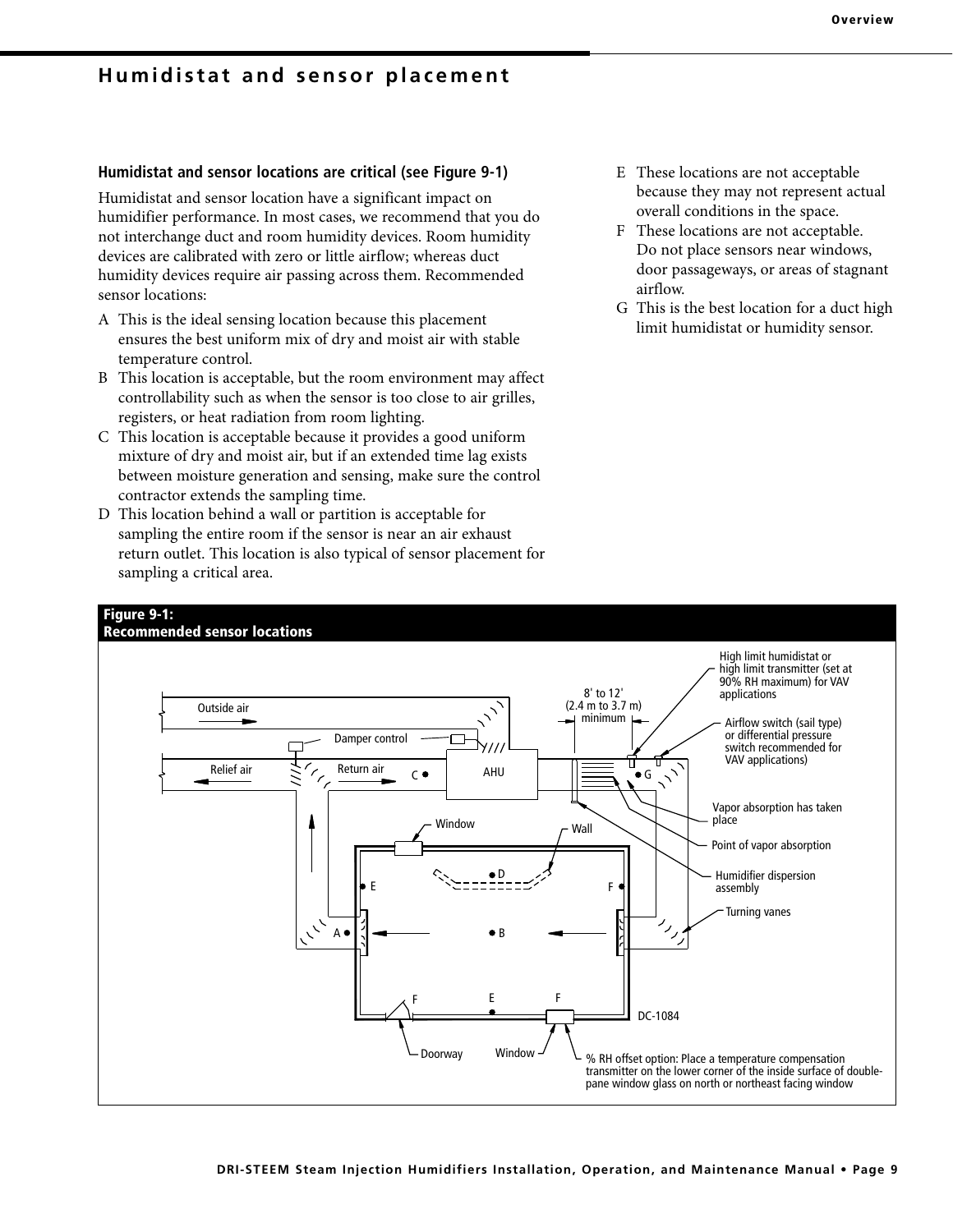## **Pressurized steam piping guidelines**



#### **Piping notes:**

- Size piping in accordance with ASHRAE recommendations.
- The humidifier's steam supply should be taken off the top of the steam main (not the side or bottom) to ensure the driest steam. The main should be dripped and trapped (in accordance with ASHRAE recommendations).
- The humidifier steam trap(s) must drain by gravity to the return main having little or no back pressure. If condensate cannot drain by gravity, then it must be elevated to the return main (see the next page for instructions).
- If steam pressure is less than or equal to 15 psi (103.4 kPa), use float and thermostatic (F&T) traps for the humidifier. If steam pressure is greater than 15 psi (103.4 kPa), use inverted bucket traps for the humidifier.
- If lifting condensate, use an inverted bucket trap. See drawings and instructions on the next page.
- Condensate from unavoidable heat loss in the distribution system must be removed promptly to eliminate water hammer and degradation of steam quality and heat transfer capability. Install drip legs at all low points and natural drainage points in the system, such as at the ends of mains and at the bottoms of risers, and ahead of pressure regulators, control valves, isolation valves, pipe bends and expansion joints. On straight horizontal runs with no natural drainage points, space drip legs at intervals not exceeding 300' (91 m) when the pipe is pitched down in the direction of the steam flow and at a maximum of 150' (46 m) when the pipe is pitched up, so that condensate flow is opposite of steam flow. These distances apply to systems where valves are opened manually to remove air and excess condensate that forms during warm-up conditions. Reduce these distances by about half in systems that are warmed up automatically.
- Insulate piping well to avoid unnecessary heat loss.
- Pitch return lines downward in the direction of the condensate flow at  $1/2$ " per 10' (0.4%).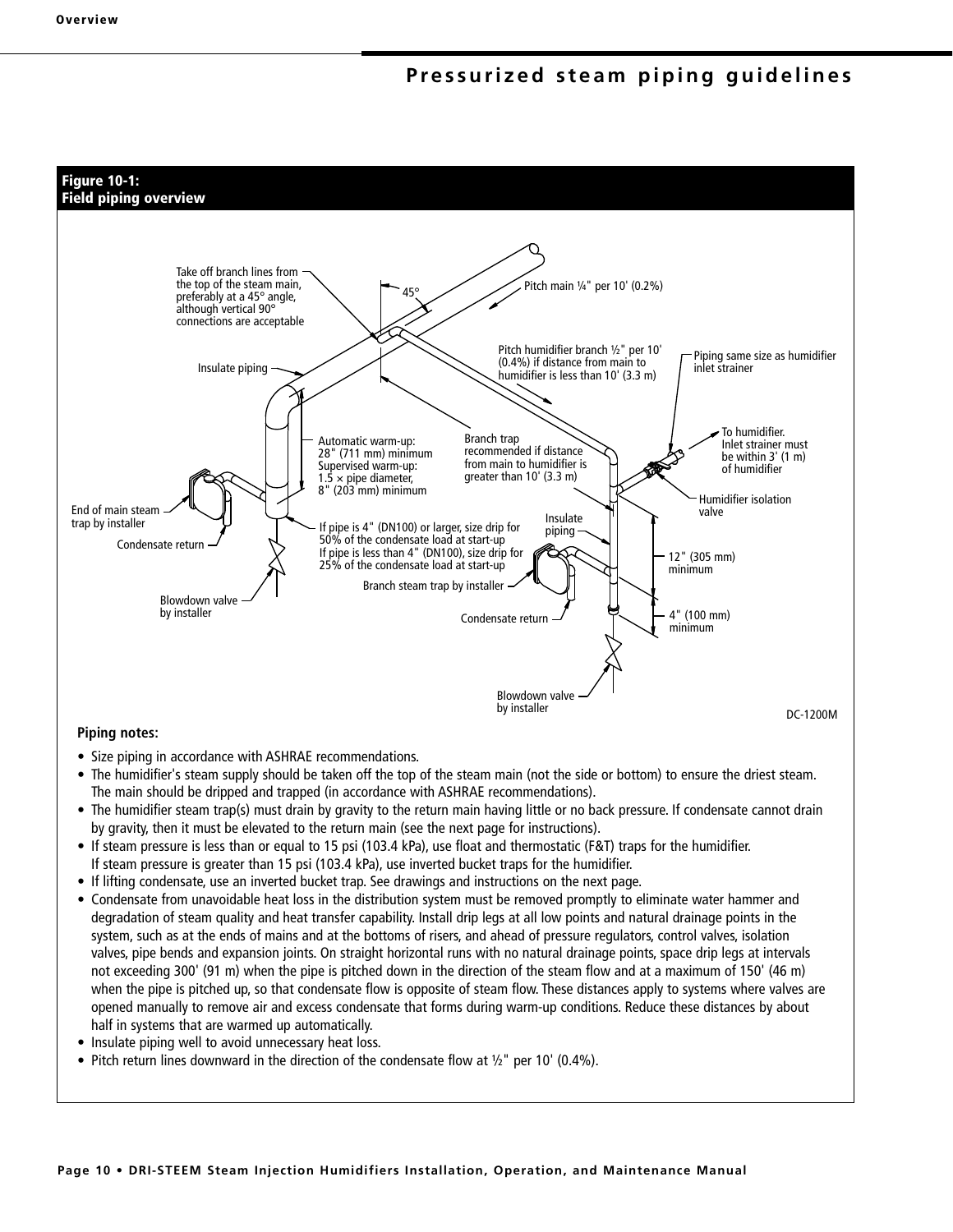## **Pressurized steam piping guidelines**



#### **Notes:**

In certain installations, it is not possible to drain the humidifier steam trap by gravity. The condensate must be lifted. Generally, lifting condensate is not recommended, but it can be done successfully by observing the following rules:

- **Steam pressure.** Theoretically, one pound (6.9 kPa) of steam pressure will lift condensate about 2' (0.6 m). But in practice, because of pipe friction, pressure drop through a steam trap, and back pressure in a return line, we recommend that you consider the maximum lift to be 6" per pound (0.2 m per 6.9 kPa) of steam pressure at the trap. For example, a steam pressure of 5 psi (34.5 kPa) will provide a maximum lift of 2.5' (0.76 m). Lifts in excess of 5' (1.5 m) should not be attempted.
- **Steam trap.** When lifting condensate, use an inverted bucket type steam trap. Float and thermostatic (F&T) traps are more prone to water hammer damage with a flooded trap, which may occur when lifting condensate.
- **Pipe size.** The size of the vertical portion of the piping should be ½" pipe thread (DN15).
- **Check valve** (swing type). A low-pressure differential swing check-valve should be installed adjacent to the trap. This will prevent backflow of condensate into the humidifier during periods of little or no steam pressure. Failure to do so could result in the accumulated backflow discharging from the humidifier when steam pressure is resumed. Spring type check-valves are not recommended as they can reduce pressure available for condensate lifts.

#### **Condensate lifting recommendations:**

- **1.** Condensate can be lifted for all steam jacket piping.
- **2.** Condensate could be lifted for connection to separator but performance could vary based on variable pressure at the separator.
- **3.** Condensate can not be lifted for connection on headers for Maxi-bank and Multiple tube.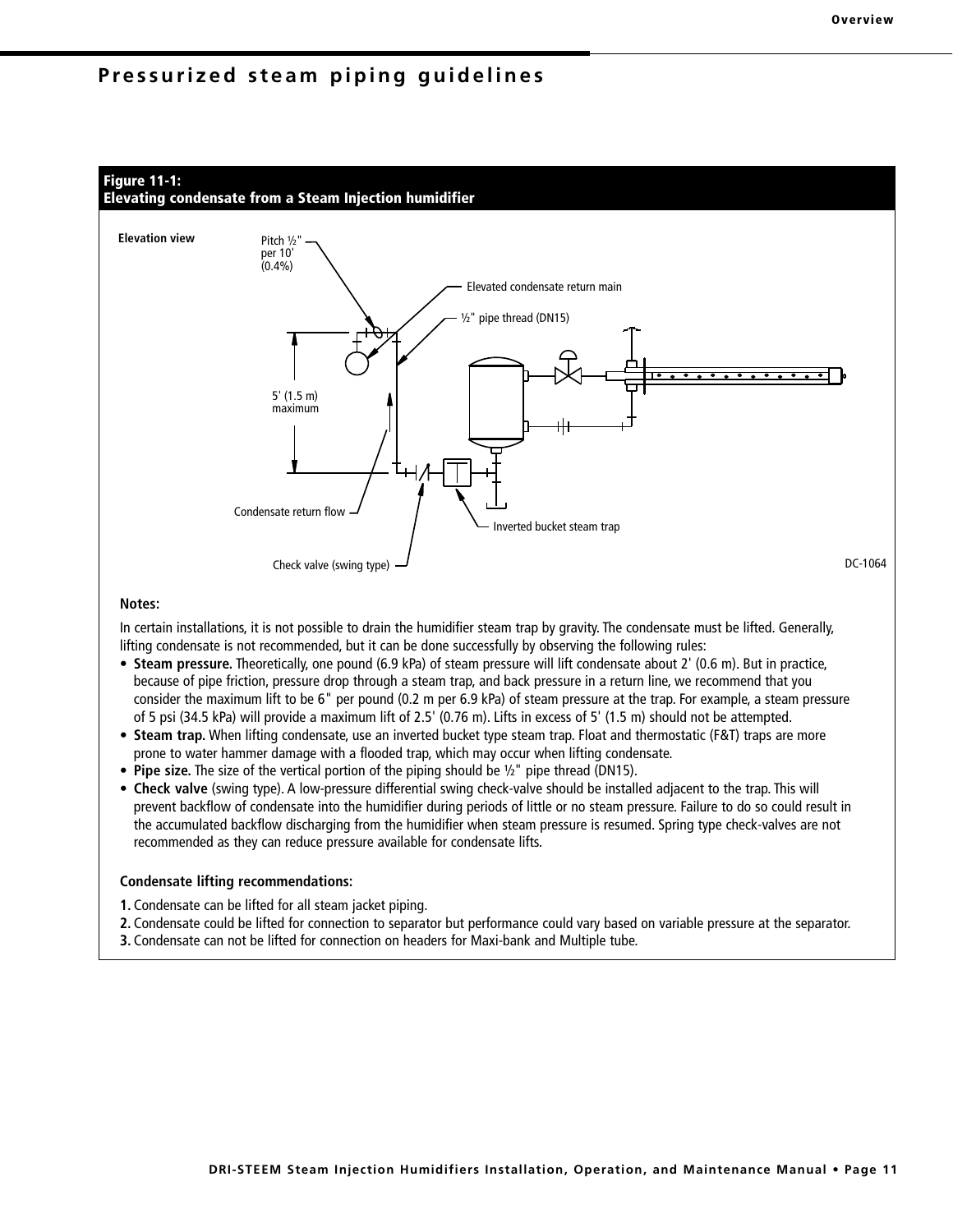# **Strainer sizes**

|                | <b>Table 12-1:</b>       |        |                | <b>Steam Injection humidifier strainer sizes</b> |             |        |           |                                                                                               |              |           |           |        |              |        |           |        |            |
|----------------|--------------------------|--------|----------------|--------------------------------------------------|-------------|--------|-----------|-----------------------------------------------------------------------------------------------|--------------|-----------|-----------|--------|--------------|--------|-----------|--------|------------|
|                | <b>Entering</b>          |        |                |                                                  |             |        |           | NON-CLEAN-STEEM MODELS: Strainer size in inches (DN) based on steam output in lbs/hr and kg/h |              |           |           |        |              |        |           |        |            |
|                | steam<br>pressure        |        | $1/2$ " (DN15) |                                                  | 3/4" (DN20) |        | 1" (DN25) | 11/2" (DN40)                                                                                  |              |           | 2" (DN50) |        | 21/2" (DN65) |        | 3" (DN80) |        | 4" (DN100) |
| psi            | kPa                      | lbs/hr | kg/h           | lbs/hr                                           | kg/h        | lbs/hr | kg/h      | lbs/hr                                                                                        | kg/h         | lbs/hr    | kg/h      | lbs/hr | kg/h         | lbs/hr | kg/h      | lbs/hr | kg/h       |
| $\overline{2}$ | 14                       | 30     | 14             | 65                                               | 29          | 85     | 39        | 200                                                                                           | 91           | 300       | 136       | 500    | 227          | 640    | 290       | 950    | 431        |
| 5              | 34                       | 50     | 23             | 100                                              | 45          | 145    | 66        | 330                                                                                           | 150          | 500       | 227       | 810    | 367          | 1050   | 476       | 1600   | 726        |
| 10             | 69                       | 65     | 29             | 120                                              | 54          | 190    | 86        | 450                                                                                           | 204          | 760       | 345       | 1100   | 499          | 1635   | 742       | 2500   | 1134       |
| 15             | 103                      | 75     | 34             | 140                                              | 64          | 230    | 104       | 540                                                                                           | 245          | 900       | 408       | 1320   | 599          | 2060   | 934       | 3360   | 1524       |
| 20             | 138                      | 85     | 39             | 160                                              | 73          | 260    | 118       | 625                                                                                           | 284          | 1150      | 522       | 1550   | 703          | 2310   | 1048      | 4100   | 1860       |
| 25             | 172                      | 95     | 43             | 180                                              | 82          | 300    | 136       | 720                                                                                           | 327          | 1200      | 544       | 1750   | 794          | 2690   | 1220      | 4720   | 2141       |
| 30             | 207                      | 110    | 50             | 200                                              | 91          | 340    | 154       | 790                                                                                           | 358          | 1350      | 612       | 2000   | 907          | 3120   | 1415      | 5500   | 2495       |
| 35             | 241                      | 120    | 54             | 220                                              | 100         | 360    | 163       | 860                                                                                           | 390          | 1450      | 658       | 2200   | 998          | 3500   | 1588      | 6300   | 2858       |
| 40             | 276                      | 130    | 59             | 245                                              | 111         | 400    | 181       | 960                                                                                           | 435          | 1620      | 735       | 2350   | 1066         | 3700   | 1678      | 6550   | 2971       |
| 45             | 310                      | 140    | 64             | 270                                              | 122         | 440    | 200       | 1035                                                                                          | 469          | 1705      | 773       | 2430   | 1102         | 3850   | 1746      | 6840   | 3103       |
| 50             | 345                      | 150    | 68             | 290                                              | 132         | 470    | 213       | 1100                                                                                          | 499          | 1800      | 816       | 2500   | 1134         | 4000   | 1814      | 7100   | 3221       |
|                | <b>Entering</b><br>steam |        |                |                                                  |             |        |           | CLEAN-STEEM MODELS: Strainer size in inches (DN) based on steam output in lbs/hr and kg/h     |              |           |           |        |              |        |           |        |            |
|                | pressure                 |        | $1/2$ " (DN15) |                                                  | 3/4" (DN20) |        | 1" (DN25) |                                                                                               | 11/2" (DN40) | 2" (DN50) |           |        | 21/2" (DN65) |        | 3" (DN80) |        | 4" (DN100) |
| psi            | kPa                      | lbs/hr | kg/h           | lbs/hr                                           | kg/h        | lbs/hr | kg/h      | lbs/hr                                                                                        | kg/h         | lbs/hr    | kg/h      | lbs/hr | kg/h         | lbs/hr | kg/h      | lbs/hr | kg/h       |
| $\overline{2}$ | 14                       | 20     | 9              | 45                                               | 20          | 60     | 27        | 120                                                                                           | 54           | 255       | 116       | 385    | 175          | 540    | 245       | 945    | 429        |
| 5              | 34                       | 35     | 16             | 80                                               | 36          | 100    | 45        | 200                                                                                           | 91           | 420       | 191       | 660    | 299          | 925    | 420       | 1620   | 735        |
| 10             | 69                       | 50     | 23             | 120                                              | 54          | 160    | 73        | 315                                                                                           | 143          | 650       | 295       | 1045   | 474          | 1465   | 665       | 2565   | 1163       |
| 15             | 103                      | 65     | 29             | 155                                              | 70          | 210    | 95        | 420                                                                                           | 191          | 870       | 395       | 1405   | 637          | 1970   | 894       | 3440   | 1560       |
| 20             | 138                      | 80     | 36             | 190                                              | 86          | 260    | 118       | 515                                                                                           | 234          | 1060      | 481       | 1750   | 794          | 2455   | 1114      | 4295   | 1948       |
| 25             | 172                      | 95     | 43             | 210                                              | 95          | 310    | 141       | 620                                                                                           | 281          | 1280      | 581       | 1990   | 903          | 2840   | 1288      | 5050   | 2291       |
| 30             | 207                      | 110    | 50             | 230                                              | 104         | 360    | 163       | 730                                                                                           | 331          | 1500      | 680       | 2225   | 1009         | 3205   | 1454      | 5700   | 2586       |
| 35             | 241                      | 125    | 57             | 250                                              | 113         | 405    | 184       | 830                                                                                           | 376          | 1625      | 737       | 2445   | 1109         | 3550   | 1610      | 6260   | 2840       |
| 40             | 276                      | 135    | 61             | 270                                              | 122         | 450    | 204       | 935                                                                                           | 424          | 1750      | 794       | 2665   | 1209         | 3850   | 1746      | 6820   | 3094       |
| 45             | 310                      | 145    | 66             | 290                                              | 132         | 495    | 225       | 1020                                                                                          | 463          | 1875      | 851       | 2850   | 1293         | 4100   | 1860      | 7300   | 3311       |
| 50             | 345                      | 155    | 70             | 310                                              | 141         | 540    | 245       | 1110                                                                                          | 503          | 2000      | 907       | 3075   | 1395         | 4450   | 2019      | 7900   | 3583       |

Notes:<br>• Capacity for non-Clean-steem model strainers is based on maximum 8,000 fpm (40.6 m/s) velocity through strainer.<br>• Capacity for Clean-steem model strainers is based on maximum 10,000 fpm (50.8 m/s) velocity th

• Strainer capacity limited to maximum pressure drop across strainer at 5% inlet steam pressure.

• Choose strainer size based on maximum flow through steam valve except for Multiple-tube/Maxi-bank humidifier with yoke assembly (multiple valves) where strainer size choice is based on combined maximum flow through all valves.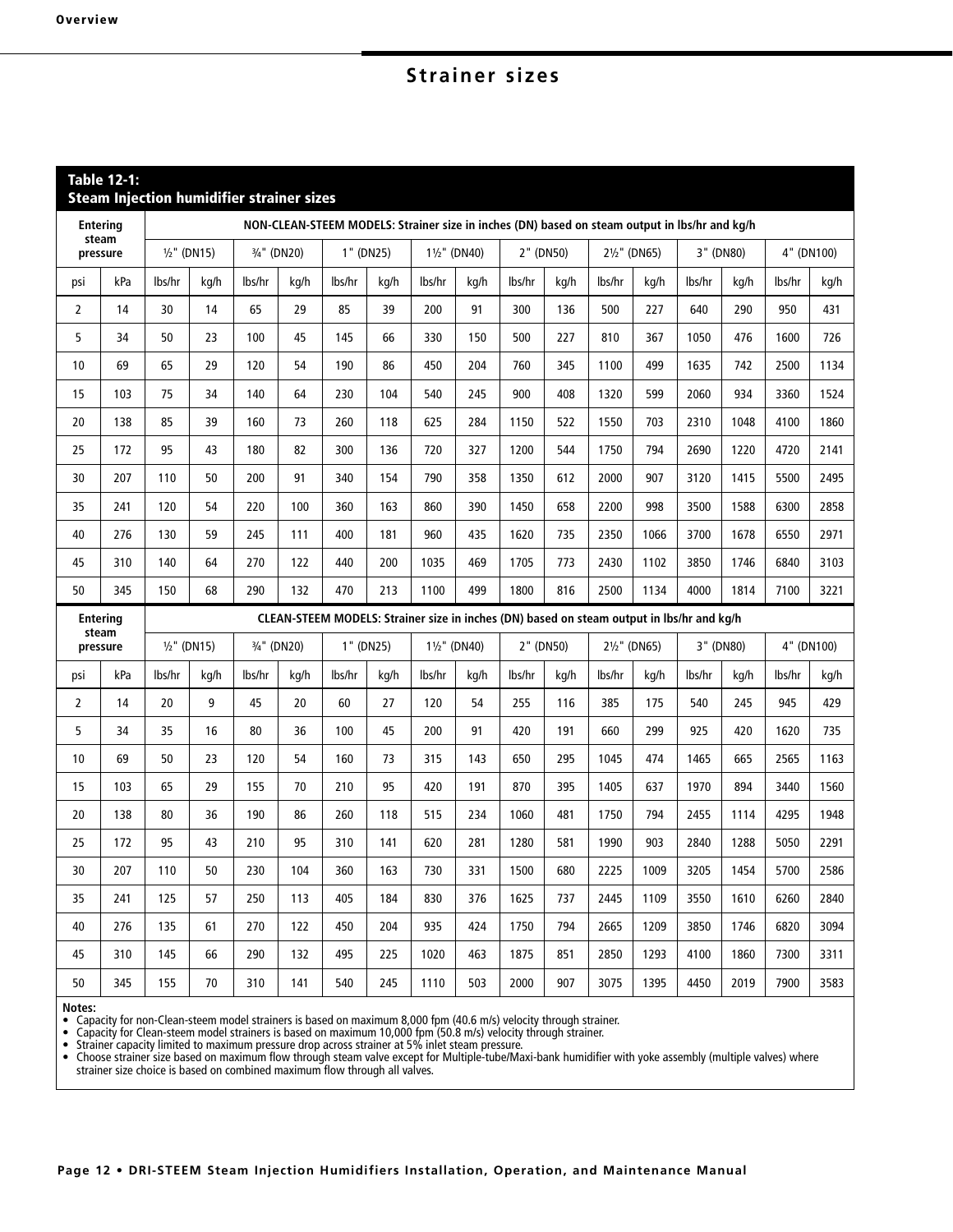## **Supply and drain connections and dimensions**

## **Table 13-1:**

|                                                      |                                                                                 |                                                                     |                                                                                         | Condensate drain piping for Ultra-sorb and Steam Injection humidifiers                                      |                                                                                         |                                                 |                                                                                         |                       |                 |
|------------------------------------------------------|---------------------------------------------------------------------------------|---------------------------------------------------------------------|-----------------------------------------------------------------------------------------|-------------------------------------------------------------------------------------------------------------|-----------------------------------------------------------------------------------------|-------------------------------------------------|-----------------------------------------------------------------------------------------|-----------------------|-----------------|
|                                                      | Ultra-sorb<br>XV <sup>+</sup>                                                   | Ultra-sorb LV & LH <sup>+</sup>                                     |                                                                                         | Single-tube, Multiple-tube, Maxi-bank, Mini-bank humidifiers                                                |                                                                                         | <b>Steam Injection:</b><br>Area-type humidifier |                                                                                         |                       |                 |
|                                                      | (Pressurized<br>steam only)                                                     |                                                                     | (Pressurized steam option)                                                              | Piping from separator<br>or steam jackets                                                                   |                                                                                         |                                                 | Piping from header                                                                      | Piping from separator |                 |
|                                                      | Standard                                                                        | Standard                                                            | Clean-steem                                                                             | Standard                                                                                                    | Clean-steem                                                                             | Standard                                        | Clean-steem                                                                             | Standard              | Clean-<br>steem |
| P-trap water<br>seal                                 | Optional<br>for header<br>overflow<br>prevention<br>in critical<br>applications | Recommended<br>method<br>Drop: 8 <sup>n</sup><br>Seal: 10"          | Stainless steel<br>Drop: 8"<br>Seal: 10"                                                | No                                                                                                          | No                                                                                      | No                                              | No                                                                                      | Drop: 8"<br>Seal: 10" | NА              |
| F&T trap                                             | $\leq$ 15 psi                                                                   | <u>Alternate</u><br>method *<br>Drop: $1\overline{2}$ "<br>Drip: 4" | No                                                                                      | Use only if<br>not lifting<br>condensate and<br>steam pressure<br>$is \leq 15$ psi<br>Drop: 12"<br>Drip: 4" | No                                                                                      | Drop: 12"<br>Drip: 4"                           | No                                                                                      | No                    | <b>NA</b>       |
| Inverted<br>bucket trap                              | $>15$ psi                                                                       | No                                                                  | No                                                                                      | Use only if lifting<br>condensate or if<br>steam pressure<br>$is > 15$ psi<br>Drop: 12"<br>Drip: $4"$       | No                                                                                      | No                                              | No                                                                                      | No                    | <b>NA</b>       |
| <b>Stainless</b><br>steel<br>thermostatic<br>trap    | NА                                                                              | No                                                                  | $< 60$ lbs/hr of<br>condensate:<br>Drop: 12"<br>Drip: 4"<br>Cooling leg:<br>24" minimum | No                                                                                                          | $< 60$ lbs/hr of<br>condensate:<br>Drop: 12"<br>Drip: 4"<br>Cooling leg:<br>24" minimum | No                                              | $< 60$ lbs/hr of<br>condensate:<br>Drop: 12'<br>Drip: 4"<br>Cooling leg:<br>24" minimum | No                    | NА              |
| <b>Stainless</b><br>steel F&T<br>trap                | NА                                                                              | No                                                                  | 60 to 120<br>lbs/hr of<br>condensate:<br>Drop: 12"<br>Drip: 4"                          | No                                                                                                          | 60 to 120<br>lbs/hr of<br>condensate:<br>Drop: 12"<br>Drip: 4"                          | No                                              | 60 to 120<br>lbs/hr of<br>condensate:<br>Drop: 12'<br>Drip: 4"                          | No                    | ΝA              |
| Condensate<br>to open<br>drain                       | Yes                                                                             | Yes                                                                 | Yes                                                                                     | Yes                                                                                                         | Yes                                                                                     | Yes                                             | Yes                                                                                     | Yes                   | <b>NA</b>       |
| Condensate<br>return<br>by<br>condensate<br>pump     | <b>NA</b>                                                                       | Yes                                                                 | Yes<br>(stainless<br>steel pump<br>recommended)                                         | Yes                                                                                                         | Yes<br>(stainless<br>steel pump<br>recommended)                                         | Yes                                             | Yes<br>(stainless<br>steel pump<br>recommended)                                         | Yes                   | ΝA              |
| Condensate<br>return to<br>humidifier by<br>gravity  | <b>NA</b>                                                                       | <b>NA</b>                                                           | ΝA                                                                                      | <b>NA</b>                                                                                                   | <b>NA</b>                                                                               | <b>NA</b>                                       | <b>NA</b>                                                                               | <b>NA</b>             | <b>NA</b>       |
| Condensate<br>return to<br>boiler via<br>return line | Yes                                                                             | No                                                                  | No                                                                                      | Yes                                                                                                         | Yes                                                                                     | No                                              | No                                                                                      | No                    | NA              |

**Notes: \*** Provide 18" vertical clearance for future P-trap substitution if required.

**\*\*** Trap may require priming after seasonal shutdown. **†** See the applicable Ultra-sorb XV or Ultra-sorb LV & LH Installation, Operation, and Maintenance Manual for pressurized steam application information.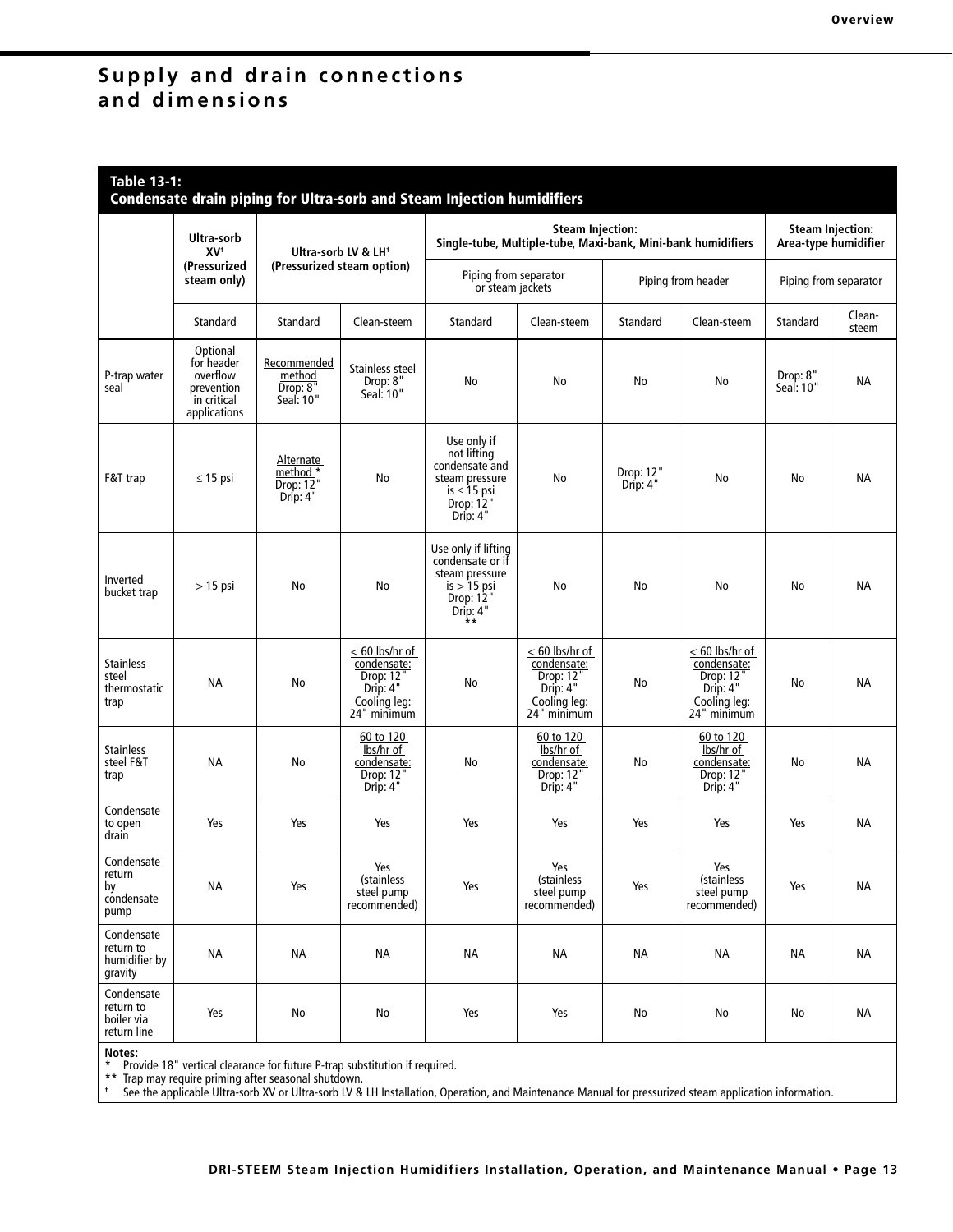# **Supply and drain connections and dimensions**



Pumps are rated by fluid temperature, head (pressure), and flow (gpm). Contact your local DRI-STEEM representative for pump selection.

## **Figure 14-2: F&T trap or stainless steel thermostatic trap** Condensate outlet Drop Clearance Ö 鳳 Drip Stainless steel thermostatic trap F&T trap Cooling (shown) or leg inverted bucket trap

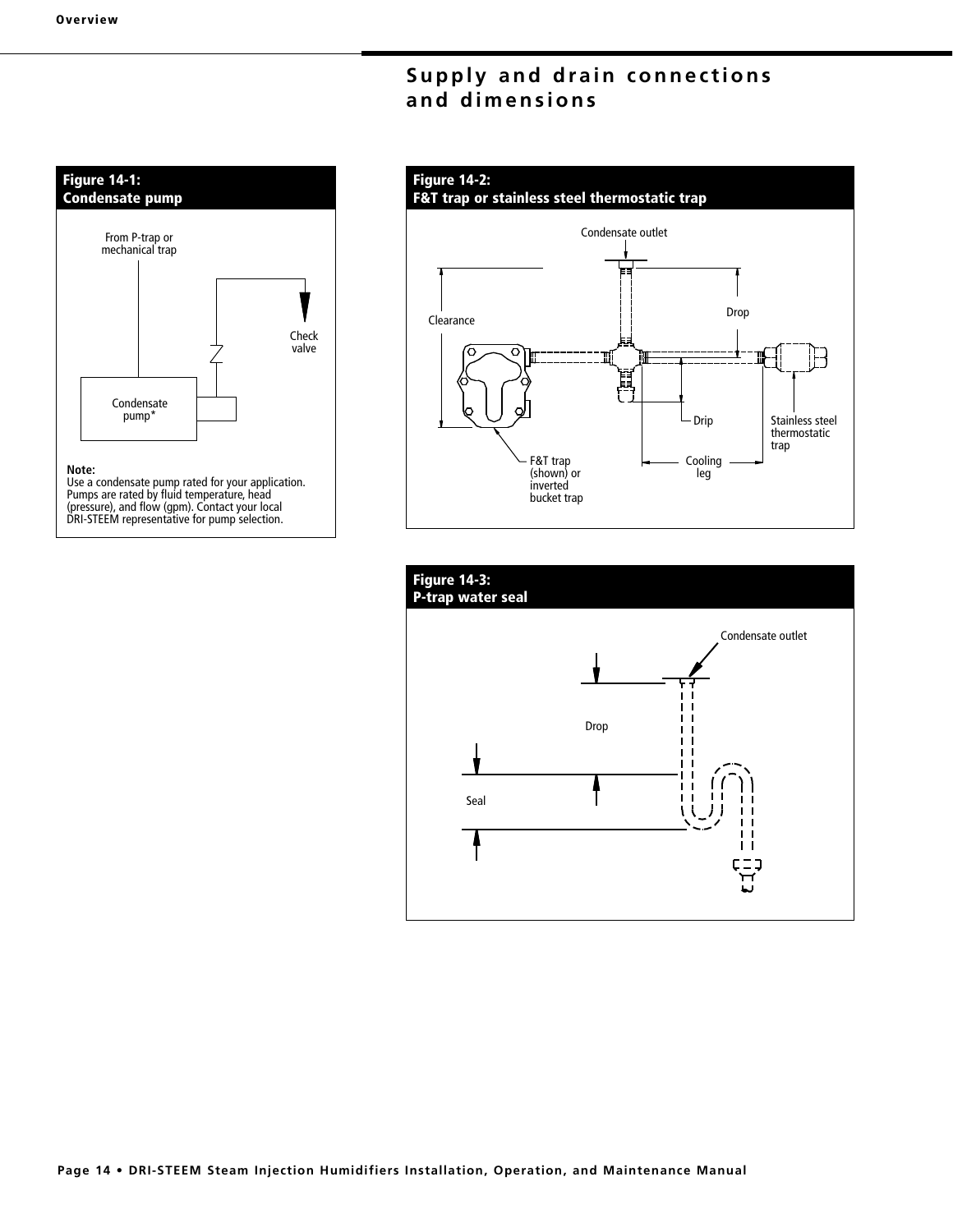## **Figure 15-1:**

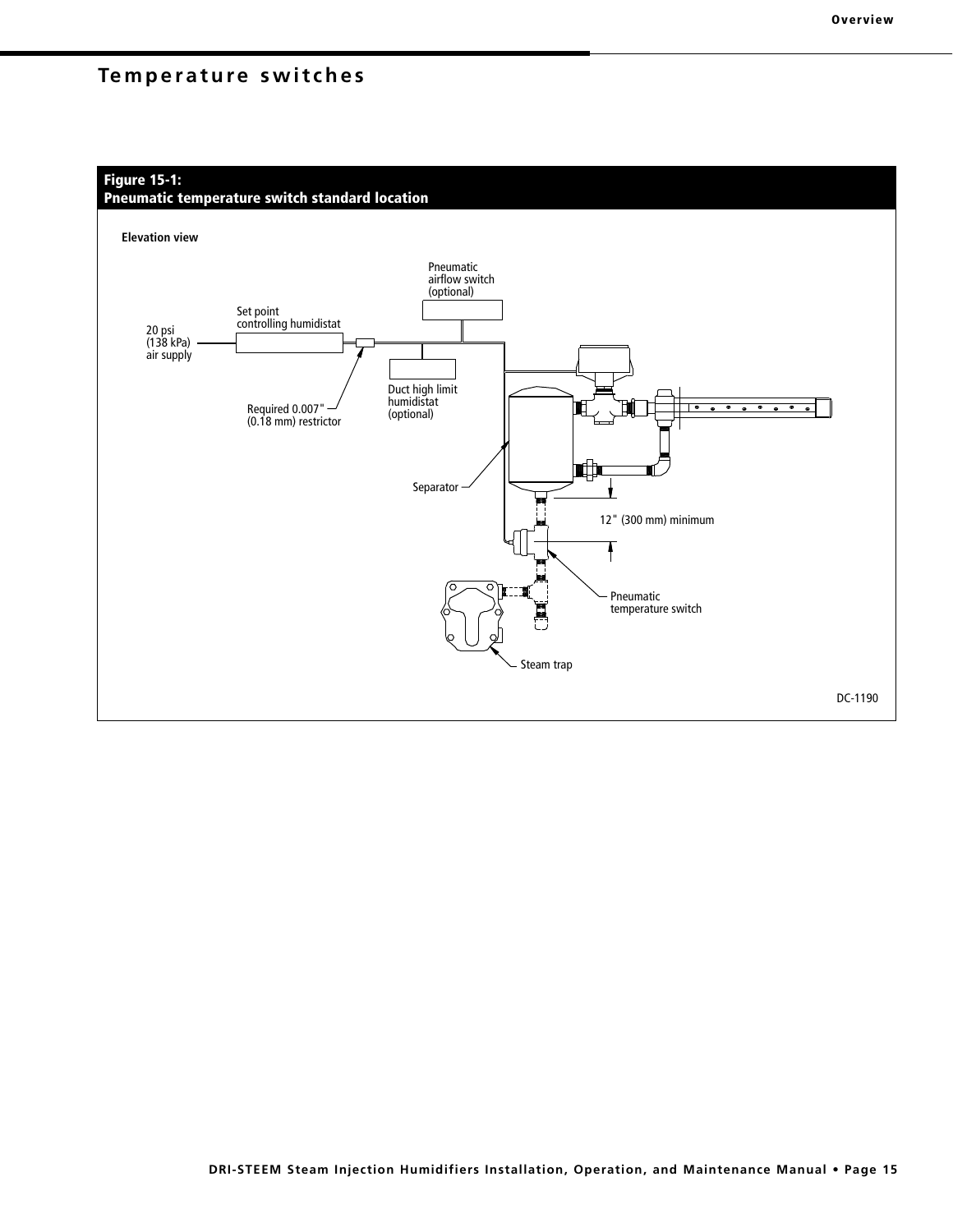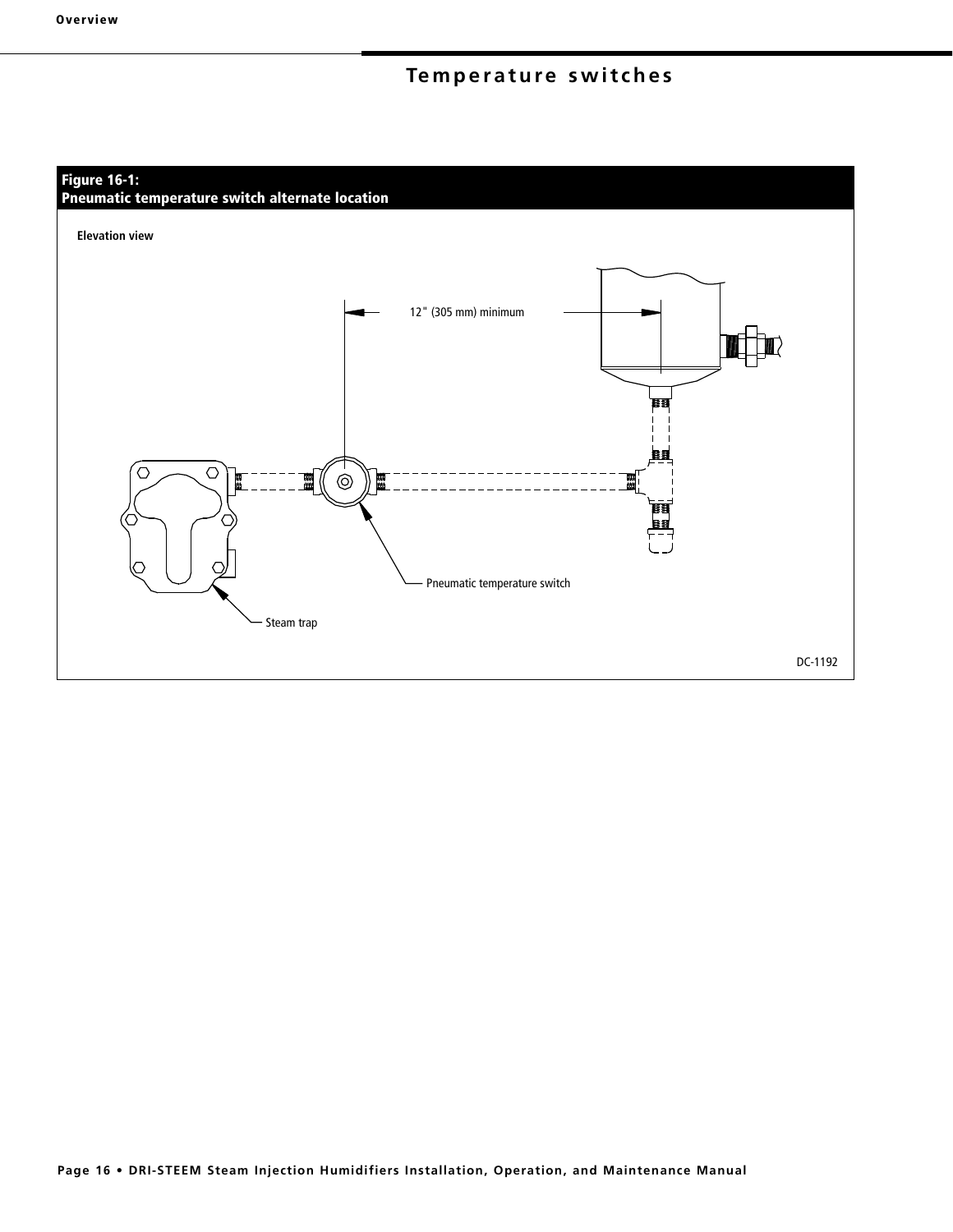#### **Pneumatic temperature switch notes:**

- DRI-STEEM's pneumatic temperature switch, designed for use with a pneumatic control system, prevents condensate discharge from a steam injection humidifier during cold start or if the condensate return main becomes flooded. It accomplishes this by bleeding off the pneumatic signal from the controlling humidistat, preventing the pneumatic humidifier valve from opening until the steam trap has reached operating temperature.
- The pneumatic temperature switch has a self-contained air valve operated by a thermal disc that is normally open, bleeding off control air pressure. When steam comes in contact with the thermal disc, the fluid inside the disc expands, causing the air valve to close, thus allowing the pneumatic control system air pressure to build up and to actuate the steam control valve.
- Install the tee containing the pneumatic temperature switch in the condensate drainage pipe line between the separator and the inlet to the steam trap, as shown in the drawings on Pages 15 and 16.

#### **Electric temperature switches:**

- The electric temperature switch prevents condensate discharge from a steam injection humidifier during a cold start or if the condensate return main becomes flooded. DRI-STEEM's electric temperature switch is a temperature-actuated make-break switch designed for use with electric humidity control systems. The temperature at which it switches is adjustable and should be set at 210 °F (99 °C).
- This switch prevents condensate discharge from a steam injection humidifier during a cold start or if the condensate return main becomes flooded.
- Install the sensing element of the device in the condensate return piping on the inlet side of the steam trap (see drawings), including a tee with a  $\frac{1}{2}$ " pipe thread (DN15) opening to receive the sensing element. When steam surrounds the sensing element, the switch will "make," allowing the humidifier valve to open.
- Install all wiring according to national and local electrical codes, and SIZE TRANSFORMER VA TO LOAD VA.
- When using the temperature switch with an electric modulating valve, use the special wiring instructions furnished with the valve.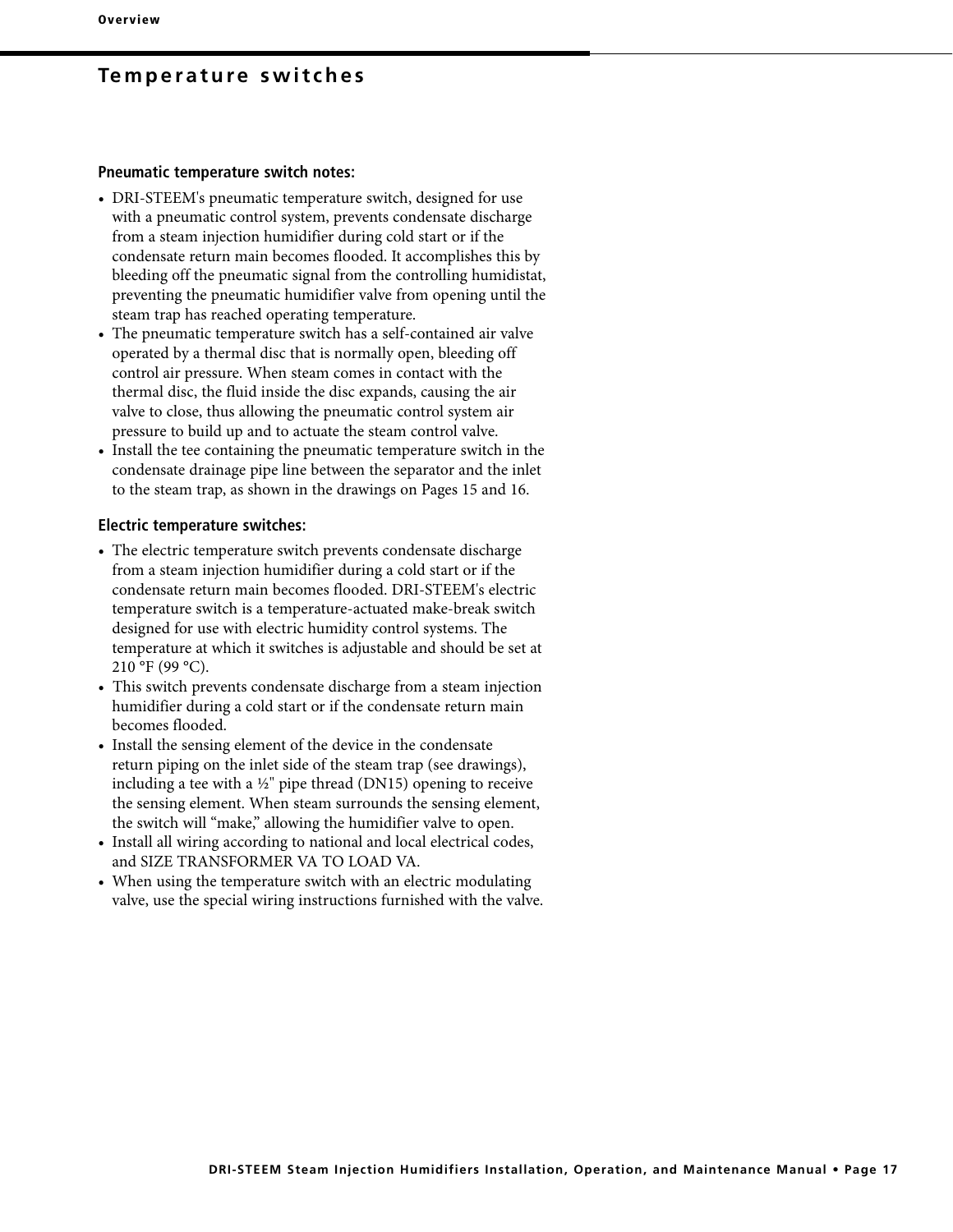## **Figure 18-1:**

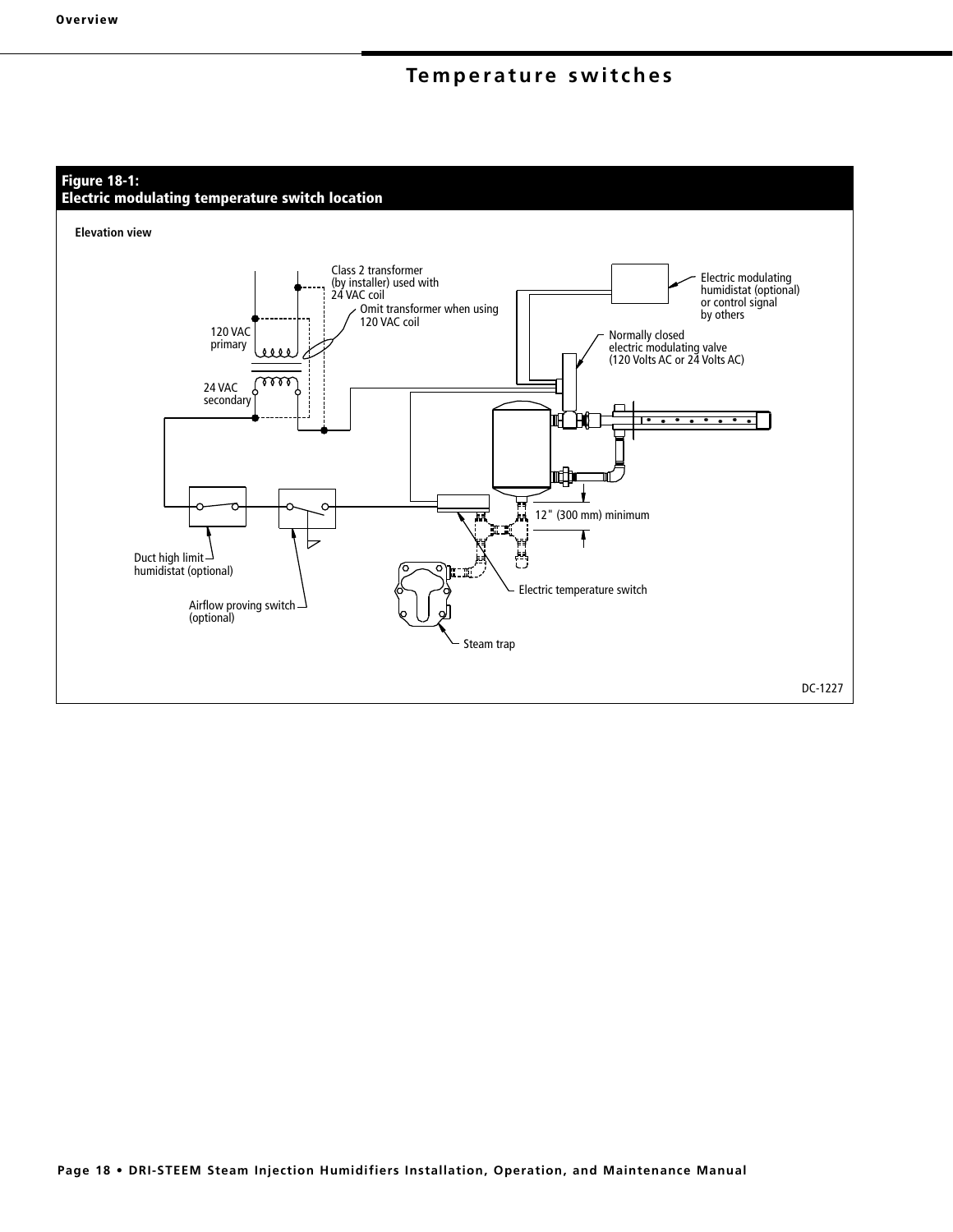

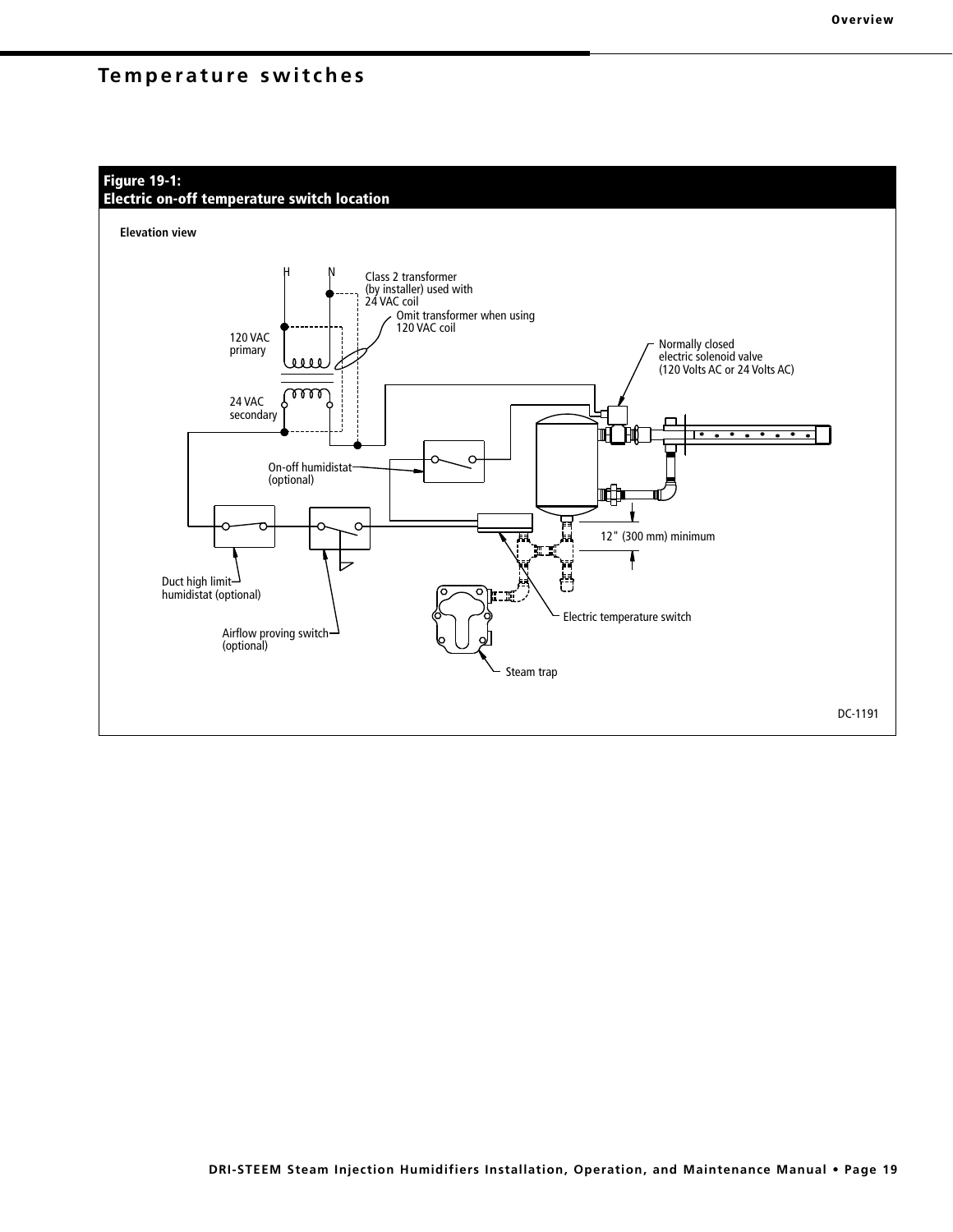

#### **Figure 20-2:**

**Single-tube humidifier installation configurations**



**Page 20 • DRI-STEEM Steam Injection Humidifiers Installation, Operation, and Maintenance Manual**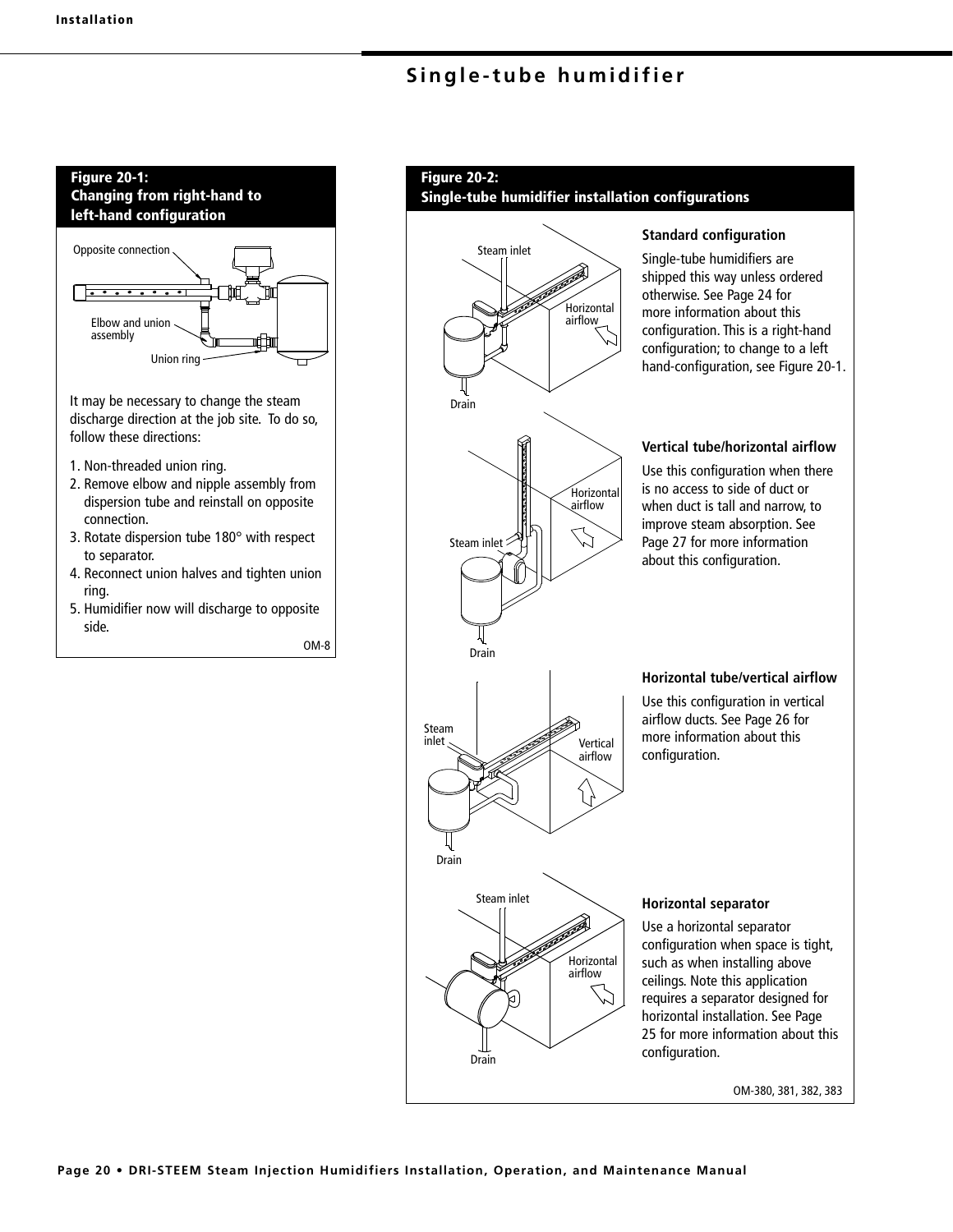## **Figure 21-1:**





#### **Single-tube humidifier field assembly**

Small units are shipped assembled; the following applies to larger units that are disassembled for shipment.

- 1. Unpack shipment and verify receipt of all components with packing list. Report any shortages at once.
- 2. Match up dispersion tube with its proper valve-separator assembly (tubes and separators are match-tagged). Tubelets should point toward the airstream for better steam-air mixing, except if tubes have fiberglass insulated-jacket option, then tubelets should discharge steam with the airstream to prevent condensation from forming on cool jackets. See the installation examples on the following pages before beginning assembly.
- 3. Unscrew pipe union, remove elbow and nipple portion, and install in half coupling of tube.
- **Note:** Before completing Step 3, determine which way (right or left) steam holes should point and install in appropriate half coupling. 4. Install tube adapter in valve, use pipe dope and tighten leak-tight sealer.
- 5. Lubricate O-rings and install inside tube adaptor.
- 6. Insert tube adaptor into dispersion tube. As this is being done, if unit has a silencer, squeeze hooks of silencer cage together and slide them into the tube adapter, allowing them to snap over rear edge of adapter. Complete inserting adaptor into tube, being careful not to damage O-rings.

**Note:** Under unless special-ordered, silencers are furnished only with models 5-60 and 6-70 humidifiers having tubes equal to and shorter than 48" (1219 mm)

7. Bring union halves together, tighten union ring, and snug up Teflon® seal ring (not too tight). The unit is ready to be installed in duct.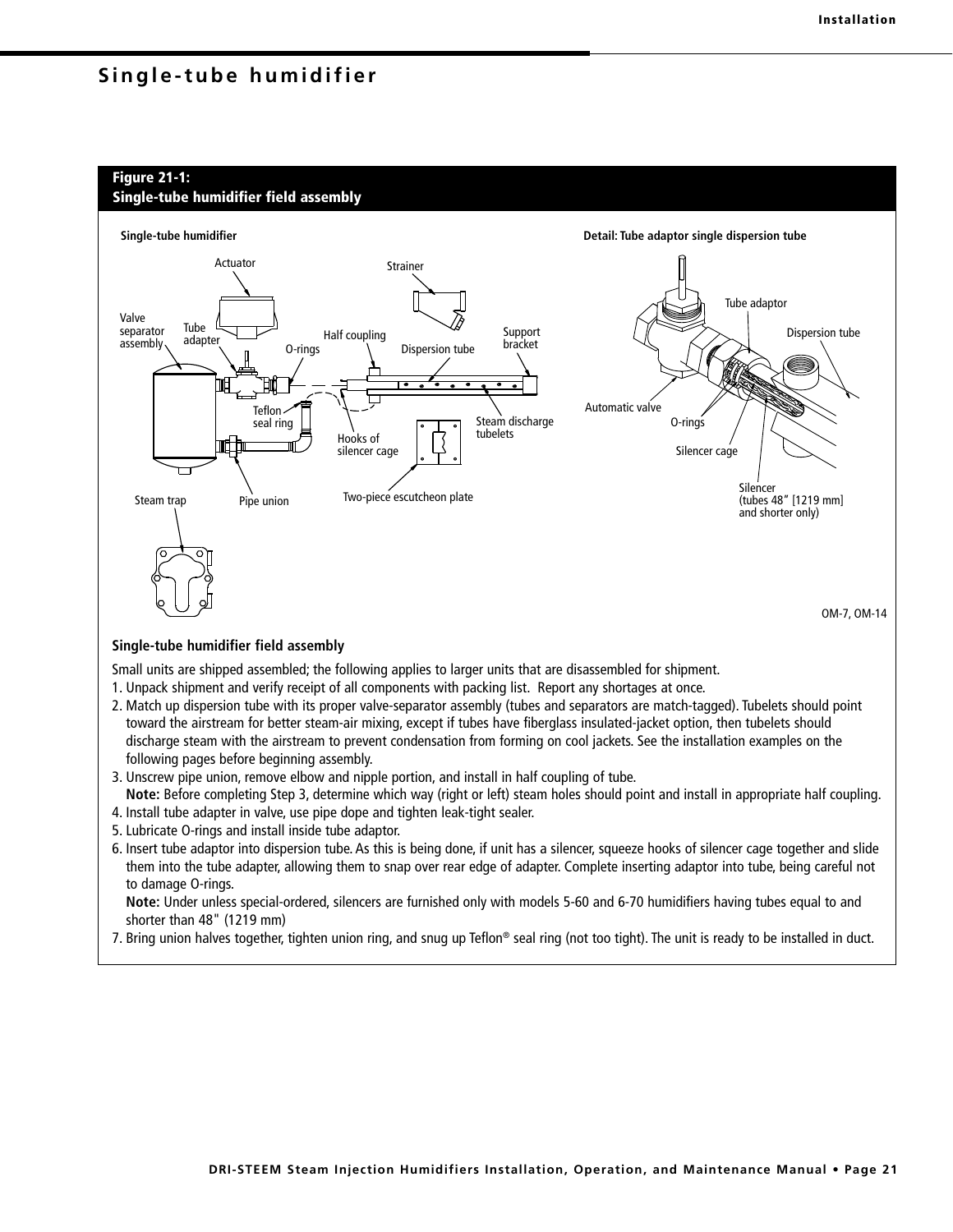#### **For more installation information**

- See "Humidifier placement" on Pages 6-8 for information about choosing an installation location.
- See the "Pressurized steam piping guidelines" on Pages 10-11.
- See "Temperature switches" on Pages 15-19.
- See the humidifier piping drawings and notes on Pages 23-27.

## **W A R N I N G !**

Mount humidifier per the instructions in this manual and to a structurally stable surface. Improper humidifier mounting can cause the humidifier to fall resulting in severe personal injury or death.

## **W A R N I N G !**

DRI-STEEM strongly recommends installing a duct airflow proving switch and a duct high limit humidistat. These devices prevent the humidifier from making steam when there is no airflow in the duct or when the RH level in the duct is too high. Failure to install these devices can result in excessive moisture in the duct, which can cause bacteria and mold growth or dripping through the duct.

## **Installation**

- 1. Insert a support bolt in one of the support bracket's three holes (upper, lower or end); cut holes in duct for inserting dispersion tube and support bolt.
- 2. Secure unit in duct with nut and support bolt. Mount two-piece escutcheon plate around tube and secure into duct with sheet metal screws. Where an airtight seal is required, use a suitable caulk around duct wall penetrations.
- 3. Install steam strainer and steam trap. Connect to steam and condensate return mains. See the drawings on the following pages and text below for detailed piping instructions.
- 4. Install control tubing (pneumatic) or wiring (electric) to valve actuator.
- 5. Install an airflow proving switch to prevent the valve from opening unless air is moving in duct. See "Humidifier placement" on Pages 6-8 for location recommendations.
- 6. Install a duct-mounted high-limit humidistat downstream from the humidifier. Set humidistat at 80-90% RH to prevent condensation forming in duct. Mount this humidistat far enough downstream to ensure that injected steam has been completely absorbed before the humidistat. See "Humidifier placement" on Pages 6-8 for location recommendations.
- 7. Install a temperature switch to prevent possible cold-start dripping when steam pressure to the humidifier is cycled. See "Temperature switches" on Pages 15-19 for more information.
- 8. Install the humidistat and/or sensors according to the recommendations on Page 9.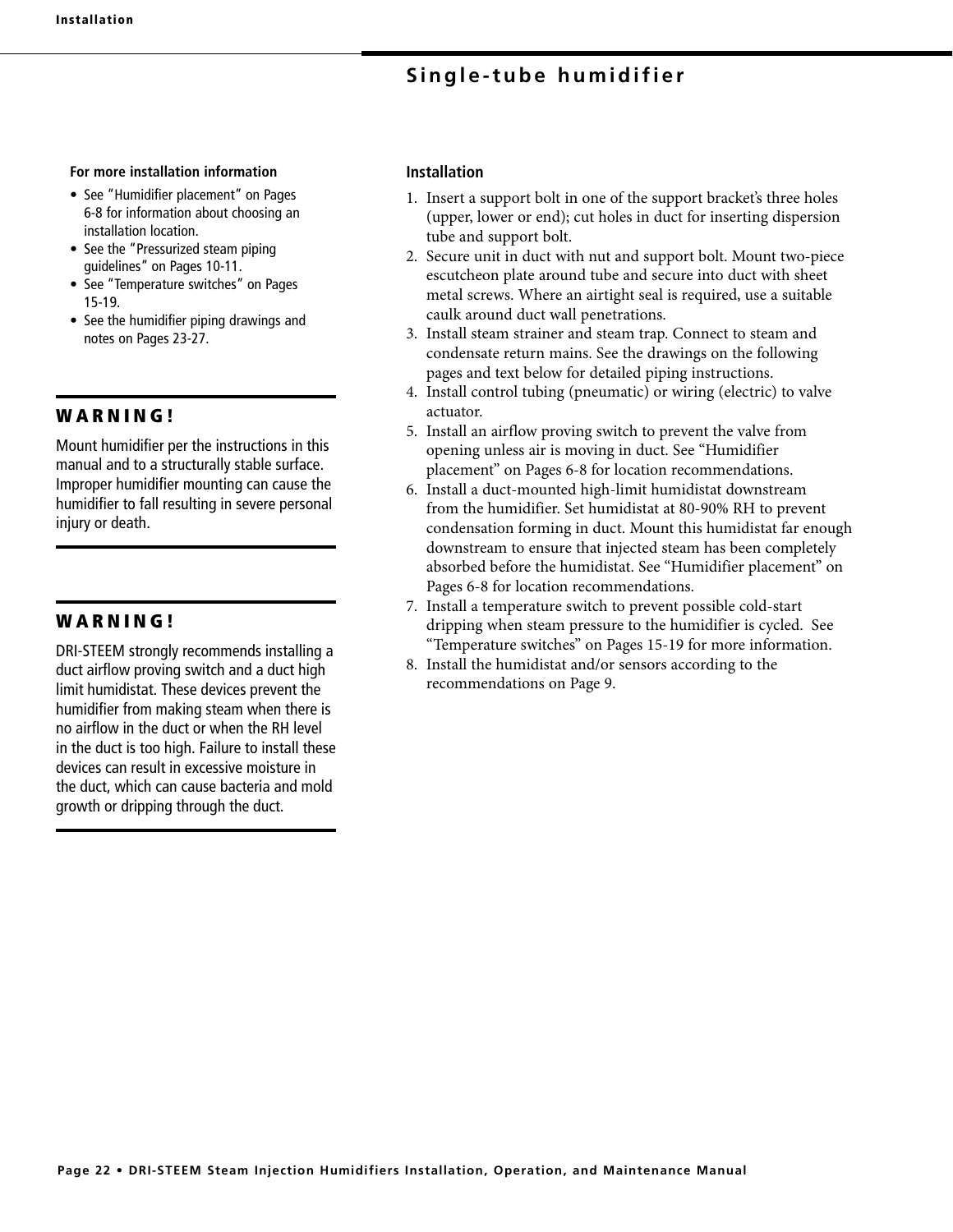#### **Piping notes**

- 1. Refer to piping drawings on Pages 24-27.
- 2. To avoid metal fatigue, allow for thermal expansion of dispersion tube.
- 3. Dashed lines in drawings indicate provided by installer.
- 4. **When installing in a horizontal airflow**:

 Slightly better mixing, with less visible vapor travel, occurs when discharged steam blows against the airflow rather than with the airflow. Therefore, **when using non-insulated steam jackets in a horizontal airflow** (as shown in the piping drawings on Pages 24-27), position dispersion tubelets (steam orifices) so that they face into the airflow. If the dispersion tube has an insulated jacket, the discharged steam must blow with the airflow to avoid condensation that may occur when discharged steam contacts the cooler insulated jacket. Therefore, **when using insulated steam jackets in a horizontal airflow,** position dispersion tubelets so that they discharge steam with the airflow, and also add 24" (610 mm) to the non-wetting absorption distance.

5. **When installing in a vertical airflow: Always position tubelets (steam orifices) pointing up** when installing in a vertical airflow.

**Important:** If steam jackets are insulated, install only in a vertical up flow application and add 24" (610 mm) to the nonwetting absorption distance. **Do not install insulated jackets in a vertical downflow application.**

- 6. For horizontal tube installations, center tube within duct height. For vertical tube installations, center tube within duct width.
- 7. If steam pressure is less than or equal to 15 psi (103.4 kPa), use a float and thermostatic (F&T) trap for the humidifier. If steam pressure is greater than 15 psi (103.4 kPa), use an inverted bucket trap for the humidifier. If lifting condensate, use an inverted bucket trap regardless of steam pressure.
- 8. See also the "Pressurized steam piping guidelines" on Pages 10-11.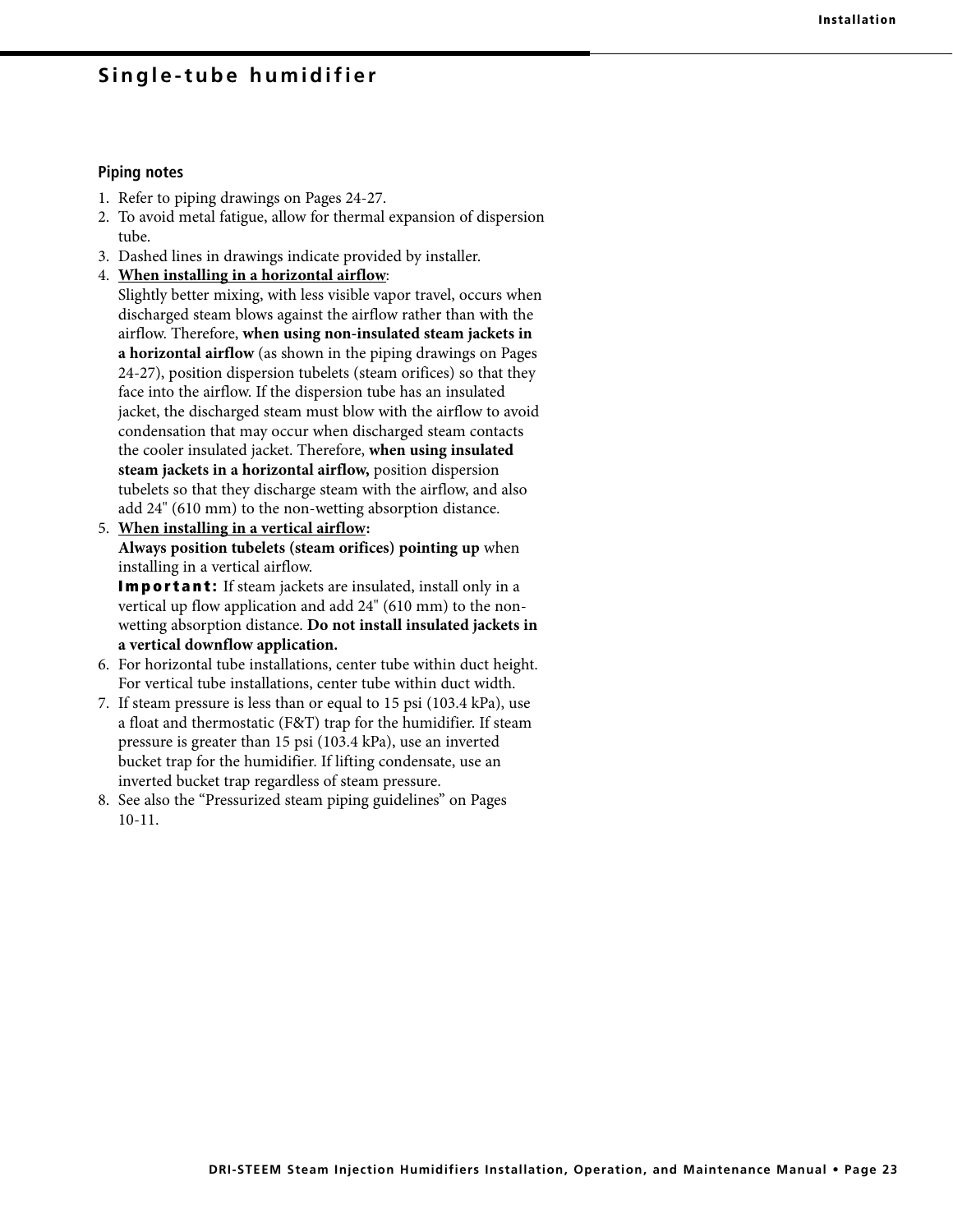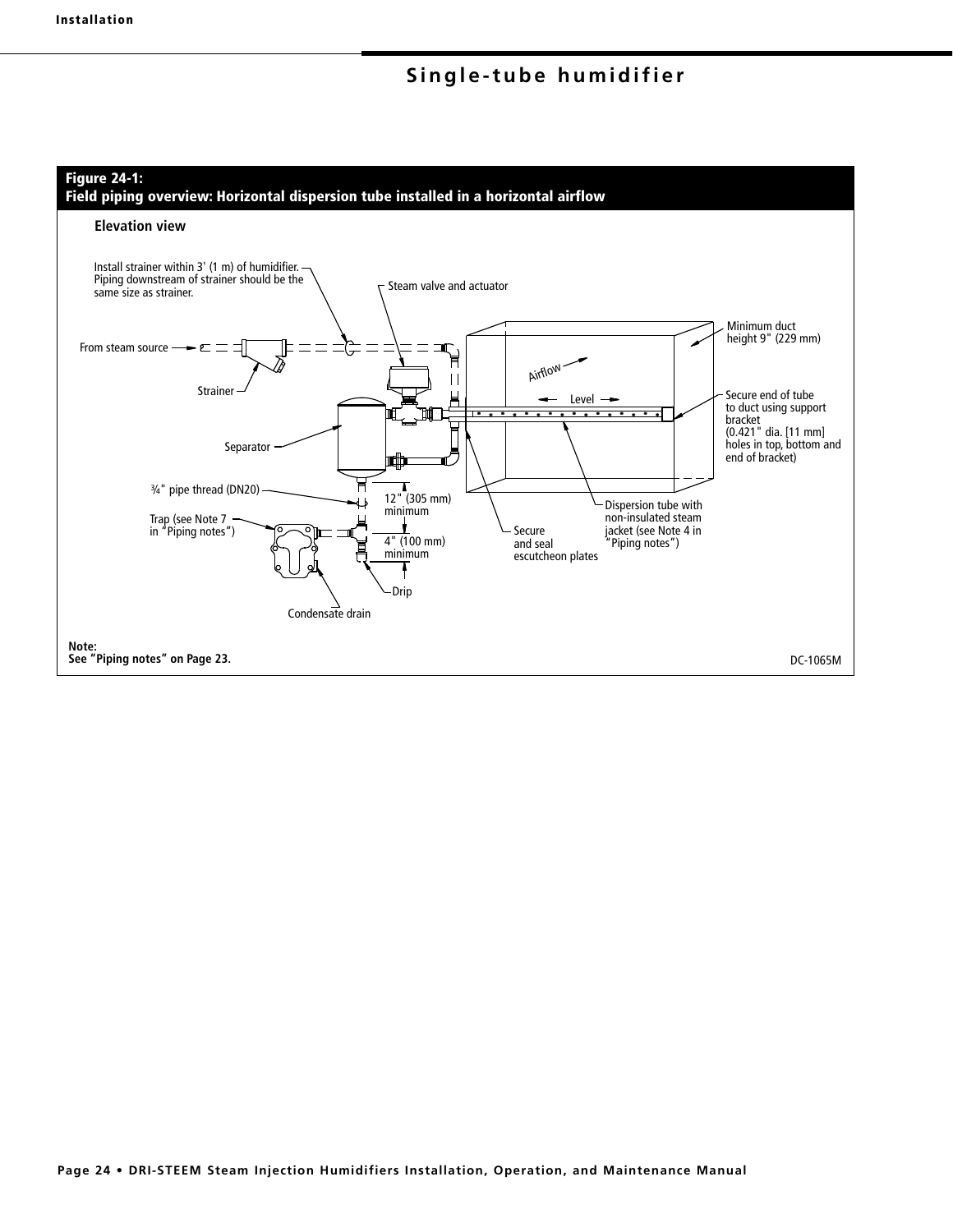## **Figure 25-1:**

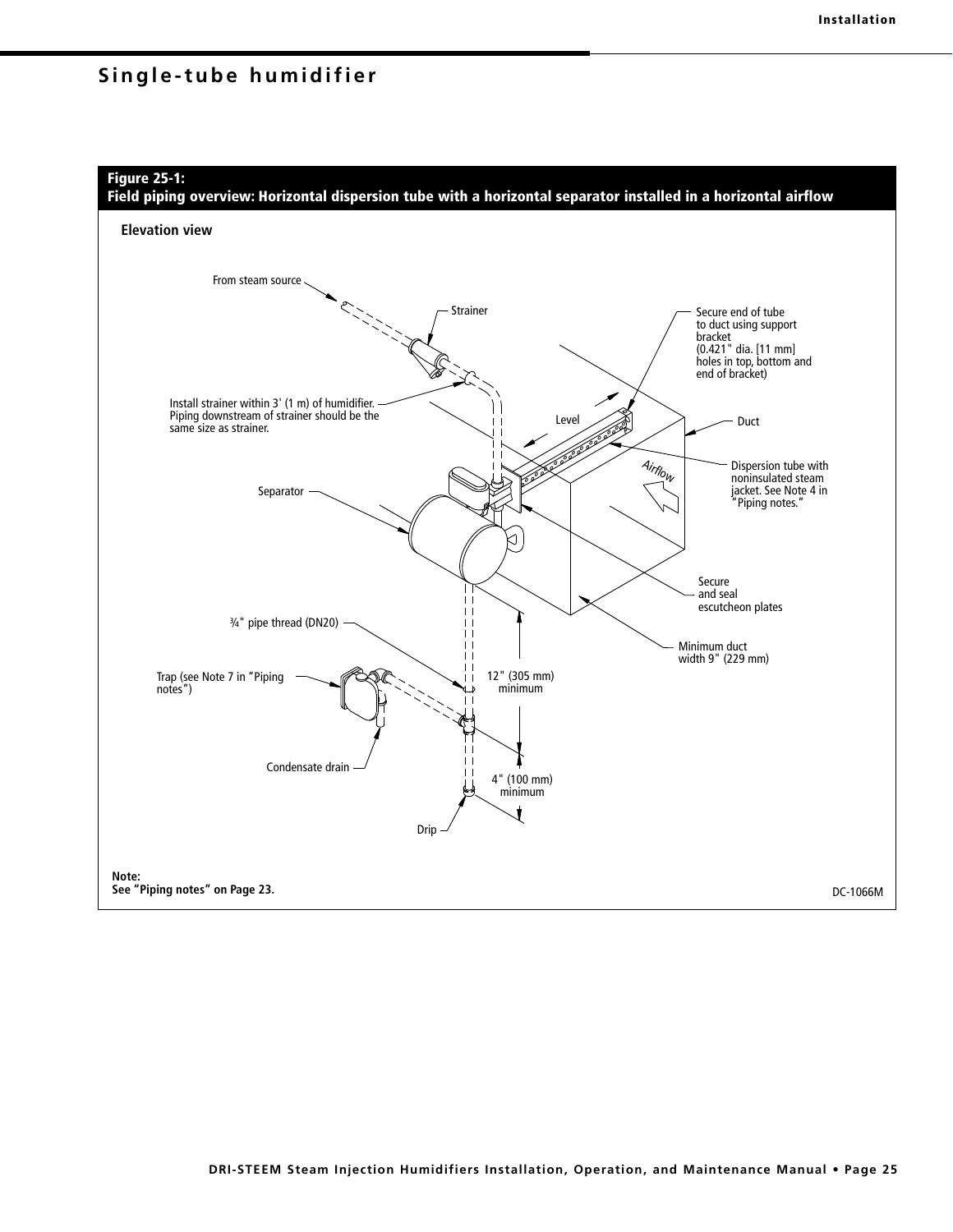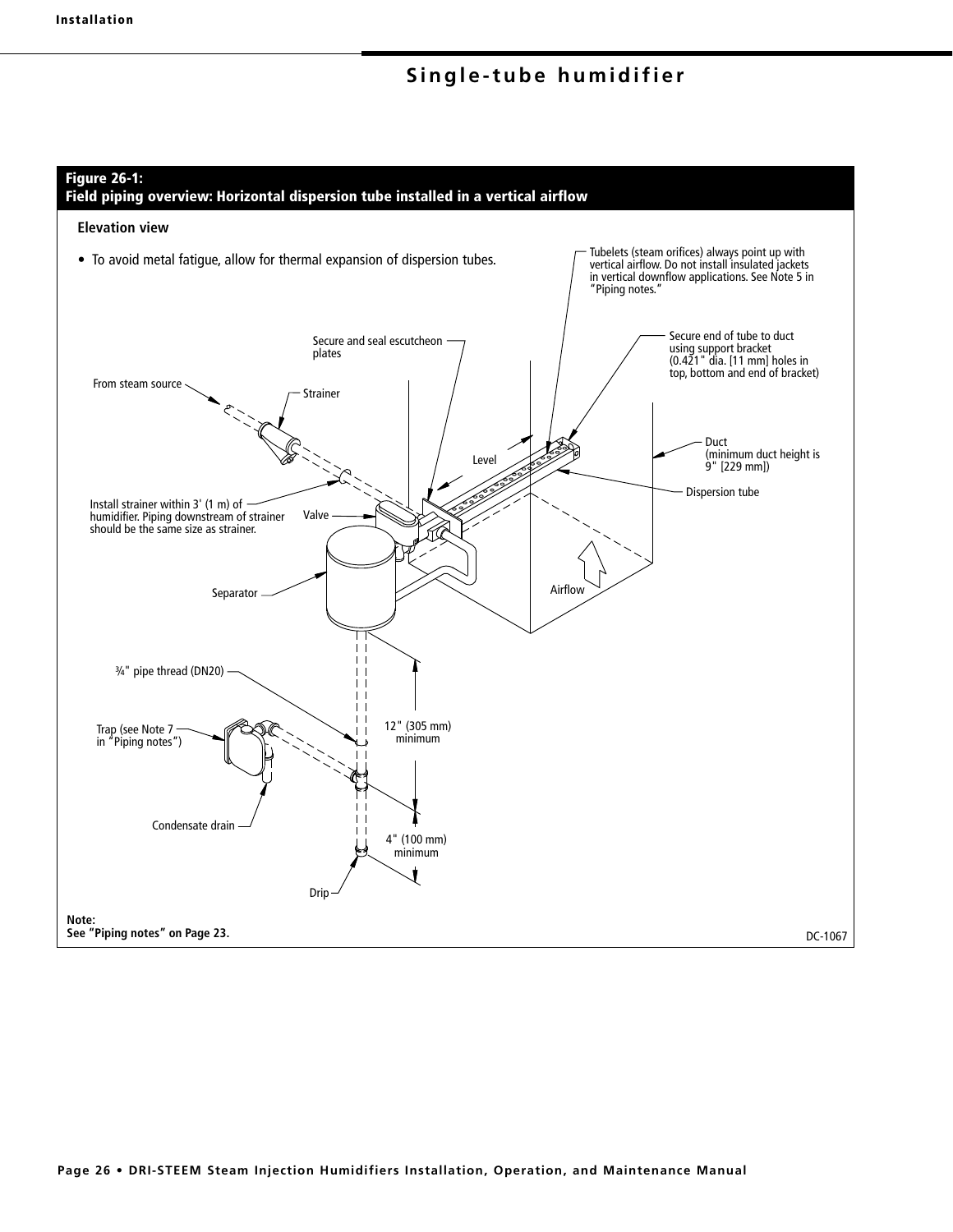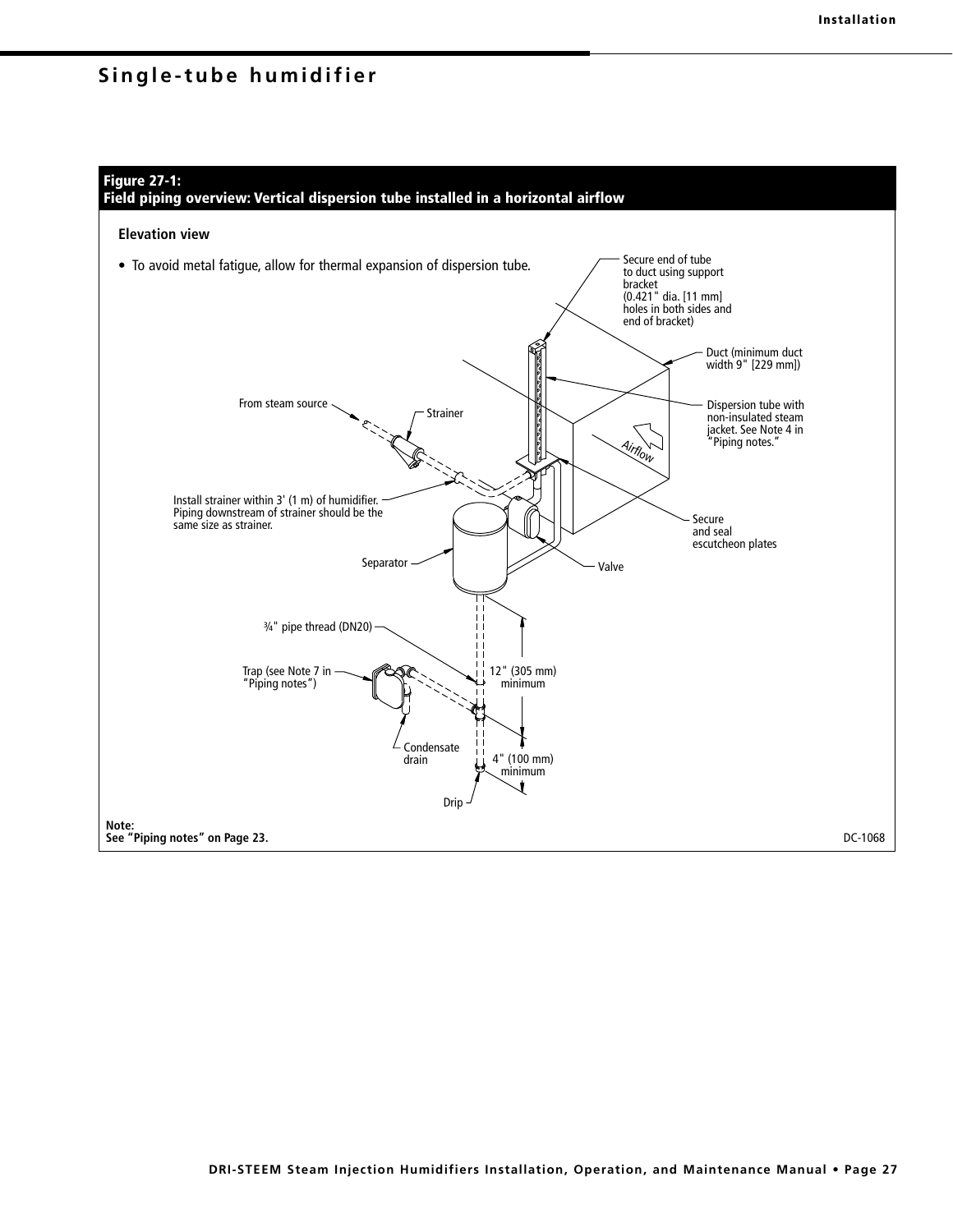

| <b>Table 28-1:</b><br><b>Header sizing</b> |             |                    |       |  |  |  |
|--------------------------------------------|-------------|--------------------|-------|--|--|--|
| <b>Total capacity</b>                      |             | <b>Header size</b> |       |  |  |  |
| lbs/hr                                     | kg/h        | inches             | DΝ    |  |  |  |
| up to $280$                                | up to $127$ | $1.5*$             | $38*$ |  |  |  |
| 281 to 490                                 | 128 to 222  | 2                  | 50    |  |  |  |
| 491 to 980                                 | 223 to 444  | 3                  | 80    |  |  |  |
| 981 to 1743                                | 445 to 790  | 4                  | 100   |  |  |  |
| 1744 to 2752                               | 791 to 1248 | 5                  | 125   |  |  |  |
| 2753 to 3989                               | 6           | 150                |       |  |  |  |
| * Multiple-tube only                       |             |                    |       |  |  |  |

## **Field assembly**

- 1. Unpack shipment and verify receipt of all components with packing list. Report any shortages at once.
- 2. Plan the tube bank. You will need to know the required spacing distance between tubes. If this information has not been provided, see note "For X" in Table 29-1 on Page 29. Arrange tubes so steam will discharge against the airflow, unless tubes are insulated (optional), in which case they should blow with the air to prevent condensation on metal jacket covering insulation.
- 3. Assemble the header based on the spacings determined in Step 2 above. If the header pipe size has not been specified, see Table 28-1. This table is based on a maximum steam velocity of 7,000 to 10,000 feet per minute, which will result in lower noise levels and produce uniform steam flow from all tubes. If noise level is not important or a uniform flow is not critical, a smaller header size may be used.
- 4. Install the tube adaptor fittings in the header tees. (See Figure 28-1.) It usually works best to lay the header on the floor along with the tubes for the following steps 5, 6 and 7.
- 5. Install male pipe thread end of tube adaptor into pipe fitting. Dope threads and tighten leak tight sealer.
- 6. O-rings are installed inside of tube adaptor. **Note:** Use synthetic oil to lubricate O-rings before installing.
- 7. Insert tube adaptor into dispersion tube. As this is being done, if unit has a silencer, squeeze hooks of silencer cage together and slide them into the tube adapter, allowing them to snap over rear edge of adapter. Complete inserting adaptor into tube, being careful not to damage O-rings.

**Note:** Unless special-ordered, silencers are furnished only with models 5-60 and 6-70 humidifiers having tubes equal to and shorter than 48" (1219 mm).

- 8. Slide tube into adaptor being careful not to damage the O-rings.
- 9. Install the tubes in the adaptor fittings, making sure the tubelets are pointing in the proper direction.
- 10. Cut to length, thread, and install the steam jacket piping.
- 11. Make the tube support strut using angle or channel iron, and bolt each tube end in place.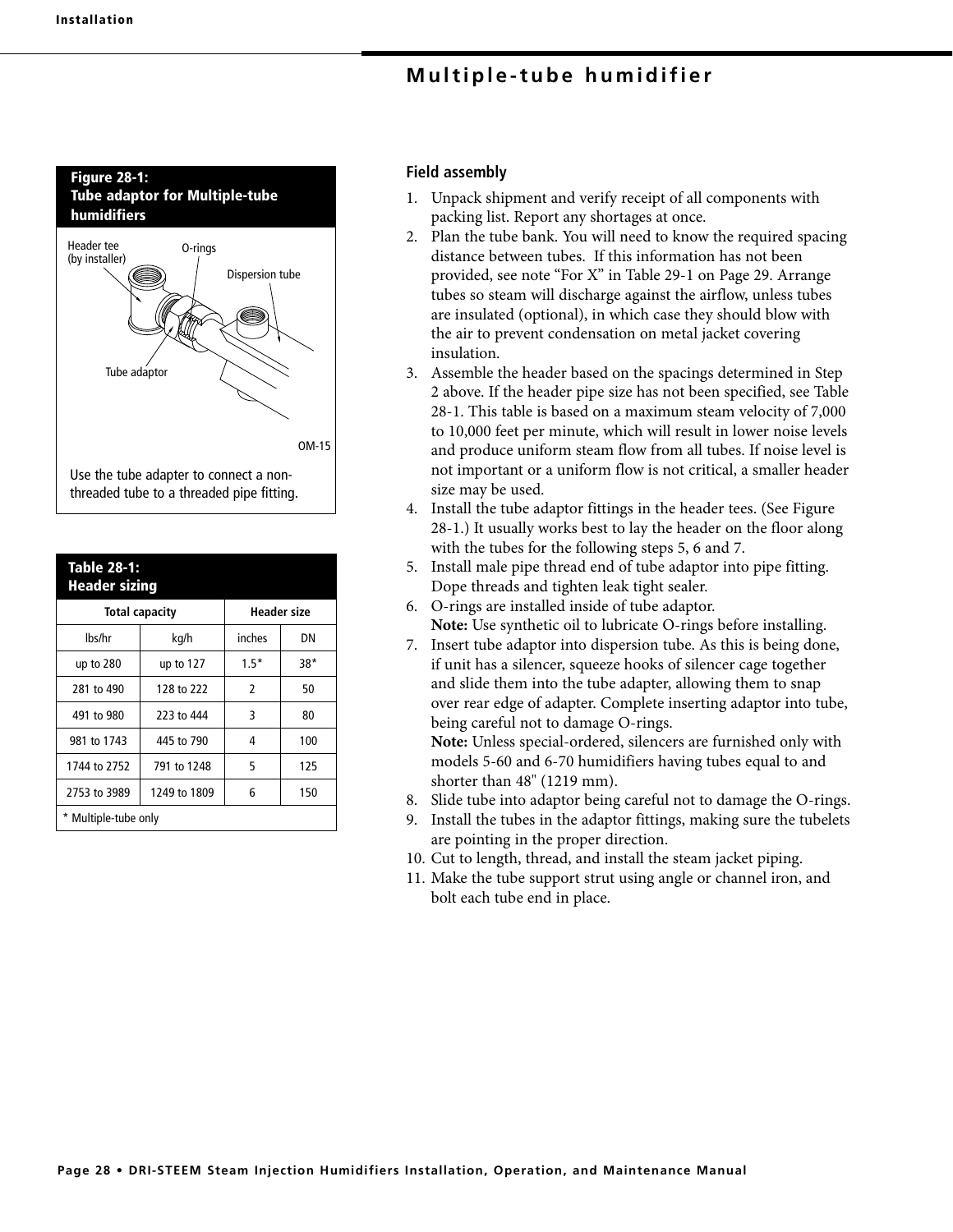#### **Installation**

- 1. Insert a support bolt in one of the three holes (upper, lower or end) of the support brackets; cut holes in duct for inserting dispersion tube and support bolt.
- 2. Secure unit in duct with nuts and support bolts. Mount twopiece escutcheon plate around each tube and secure into duct with sheet metal screws. Where an airtight seal is required, use a suitable caulk around duct wall penetrations.
- 3. Install steam strainer and steam trap. Connect to steam and condensate return mains. See the drawings on the following pages and text on the next for detailed piping instructions.
- 4. Install control tubing (pneumatic) or wiring (electric) to valve actuator.
- 5. Install an airflow proving switch to prevent the valve from opening unless air is moving in duct. See "Humidifier placement" on Pages 6-8 for location recommendations.
- 6. Install a duct-mounted high-limit humidistat downstream from the humidifier. Set humidistat at 80-90% RH to prevent condensation forming in duct. Mount this humidistat far enough downstream to ensure that injected steam has been completely absorbed before the humidistat. See "Humidifier placement" on Pages 6-8 for location recommendations.
- 7. Install a temperature switch to prevent possible cold-start dripping when steam pressure to the humidifier is cycled. See "Temperature switches" on Pages 15-19 for more information.
- 8. Install the humidistat and/or sensors according to the recommendations on Page 9.

| Table 29-1:<br>Minimum tube spacing distance, center to center (X)*                                                                                                                                                                                 |        |                                                |                                                    |     |  |  |
|-----------------------------------------------------------------------------------------------------------------------------------------------------------------------------------------------------------------------------------------------------|--------|------------------------------------------------|----------------------------------------------------|-----|--|--|
|                                                                                                                                                                                                                                                     |        | <b>Multiple dispersion tubes</b><br>(standard) | <b>Multiple dispersion tubes</b><br>(Clean-steem™) |     |  |  |
| <b>Dispersion</b><br>tube model                                                                                                                                                                                                                     |        | "χ"                                            | "χ"                                                |     |  |  |
|                                                                                                                                                                                                                                                     | inches | mm                                             | inches                                             | mm  |  |  |
| Series 60                                                                                                                                                                                                                                           | 6      | 152                                            | 8                                                  | 203 |  |  |
| Series 70                                                                                                                                                                                                                                           | 7      | 178                                            | 9                                                  | 229 |  |  |
| Series 80                                                                                                                                                                                                                                           | 9      | 229                                            | 12                                                 | 305 |  |  |
| Note:<br>$\mathbf{a} \cdot \mathbf{b}$ . The contract of the contract of the contract of the contract of the contract of the contract of the contract of the contract of the contract of the contract of the contract of the contract of the contra |        |                                                |                                                    |     |  |  |

See Multiple-tube drawings on the following pages for X.

#### **For more installation information**

- See "Humidifier placement" on Pages 6-8 for information about choosing an installation location.
- See the "Pressurized steam piping guidelines" on Pages 10-11.
- See "Temperature switches" on Pages 15-19.
- See the Multiple-tube humidifier piping drawings and notes on Pages 30-35.

## **W A R N I N G !**

Mount humidifier per the instructions in this manual and to a structurally stable surface. Improper humidifier mounting can cause the humidifier to fall resulting in severe personal injury or death.

## **W A R N I N G !**

DRI-STEEM strongly recommends installing a duct airflow proving switch and a duct high limit humidistat. These devices prevent the humidifier from making steam when there is no airflow in the duct or when the RH level in the duct is too high. Failure to install these devices can result in excessive moisture in the duct, which can cause bacteria and mold growth or dripping through the duct.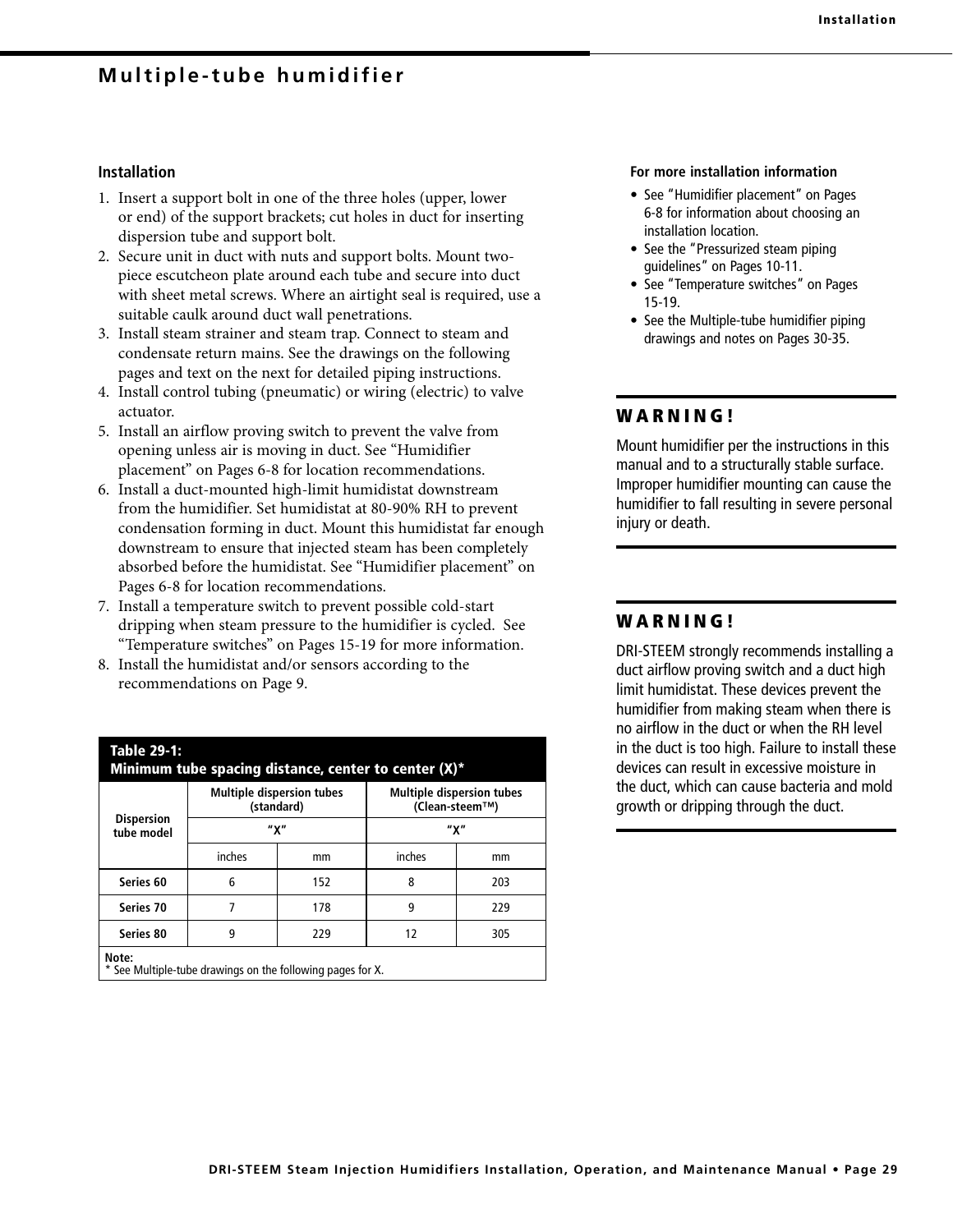#### **Piping notes**

- 1. Refer to piping drawings on Pages 31-35.
- 2. Dashed lines on drawings indicate provided by installer.
- 3. Slightly better mixing, with less visible vapor travel, occurs when discharged steam blows against the airflow rather than with the airflow. Therefore, **when using non-insulated steam jackets in a horizontal airflow** (as shown in the drawings), position dispersion tubelets (steam orifices) so that they face into the airflow. If the dispersion tube has an insulated jacket, the discharged steam must blow with the airflow to avoid condensation that may occur when discharged steam contacts the cooler insulated jacket. Therefore, **when using insulated steam jackets in a horizontal airflow**, position dispersion tubelets so that they discharge steam with the airflow, and also add 24" (610 mm) to the non-wetting absorption distance.
- 4. Jacket piping size:
	- $\frac{1}{2}$ " pipe thread (DN15) for Series 60 tube(s)
	- ¾" pipe thread (DN20) for Series 70 tube(s)
	- 1½" pipe thread (DN40) for Series 80 tube(s)
- 5. To ensure uniform output from each tube, connect steam supply as near to the middle of the header as possible, but not in direct alignment with a dispersion tube.
- 6. See the header sizing table on Page 28.
- 7. After the unit is installed, secure steam jacket piping to the tube header.
- 8. If steam pressure is less than or equal to 15 psi (103.4 kPa), use float and thermostatic (F&T) traps for the humidifier. If steam pressure is greater than 15 psi (103.4 kPa), use inverted bucket traps for the humidifier. If lifting condensate, use an inverted bucket trap regardless of steam pressure.
- 9. The header trap is required to collect condensate from the header assembly, but because of the pressure drop across the valve, the steam pressure at the header trap is minimal; therefore, you cannot lift condensate by steam pressure from this trap.
- 10.  $X =$  distance between tubes, center to center  $Y =$  clearance at top and bottom = at least  $\frac{1}{2}$  X or  $\frac{4}{2}$ " (114 mm), whichever is greater, but not greater than X See the minimum tube spacing table on Page 29.
- 11. See also the "Pressurized steam piping guidelines" on Pages 10-11.
- 12. **When installing in a vertical airflow:**

 Always position tubelets (steam orifices) pointing up when installing in a vertical airflow.

**Important:** If steam jackets are insulated, install only in a vertical up flow application and add 24" (610 mm) to the nonwetting absorption distance. Do no install insulated jackets in a vertical downflow application.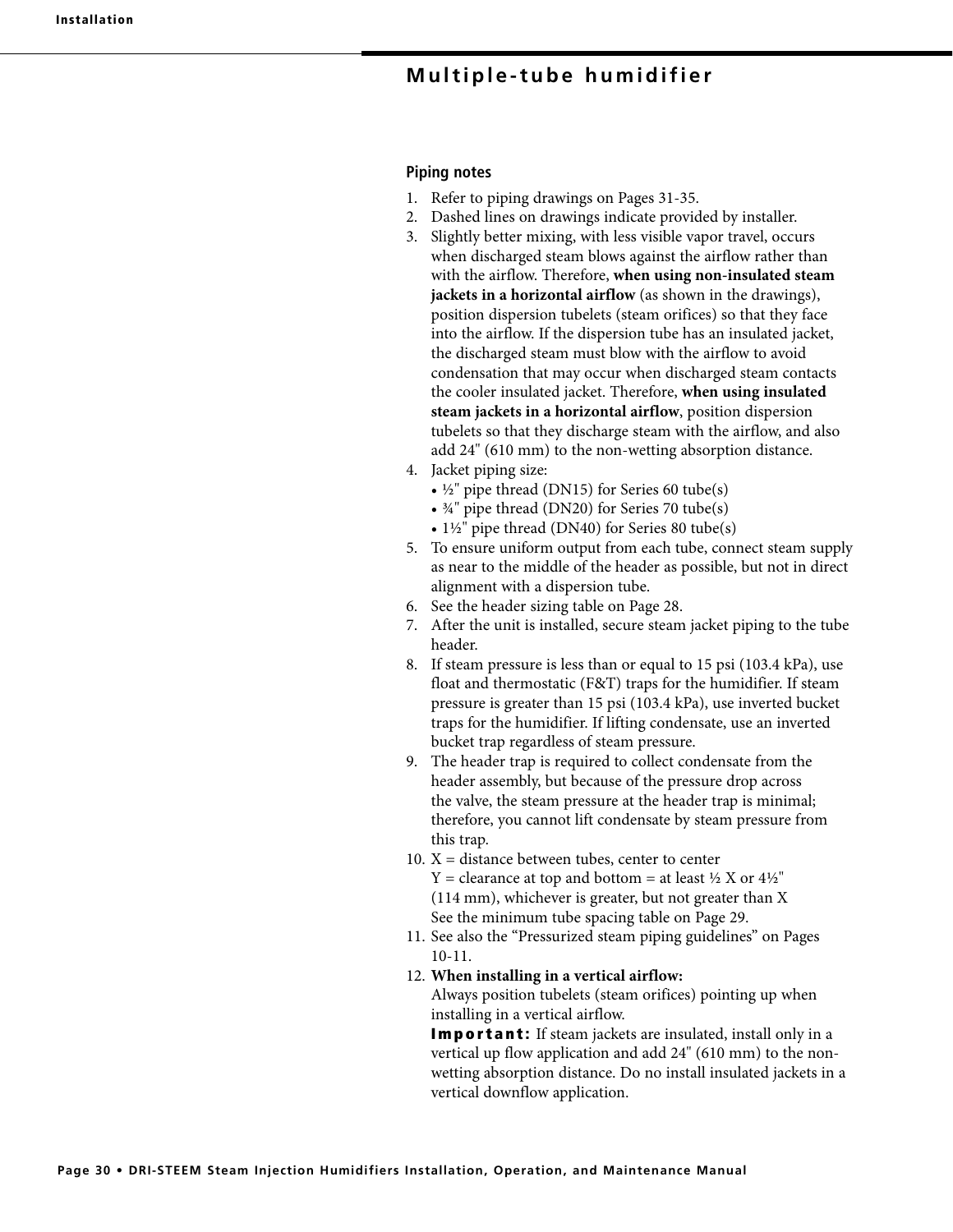

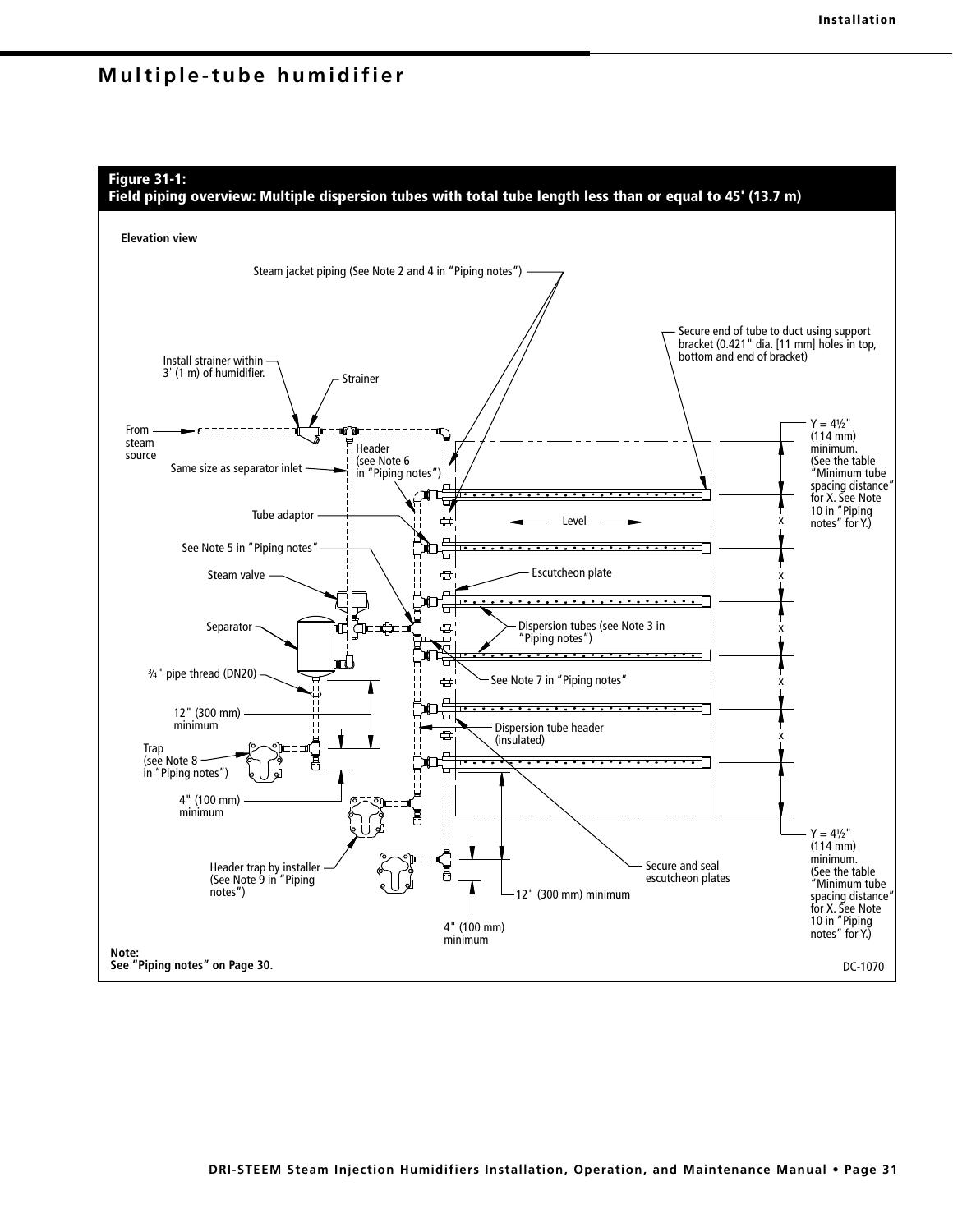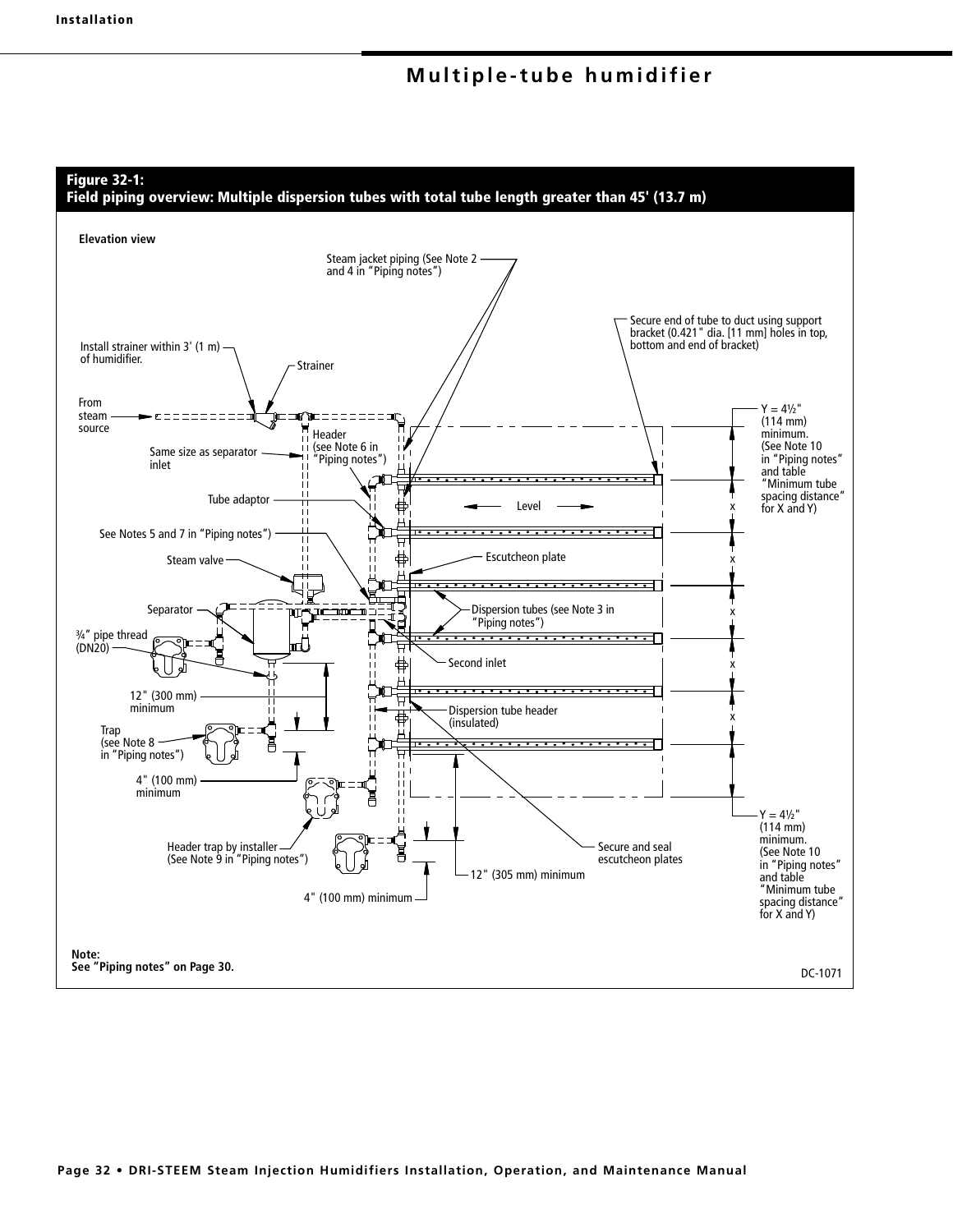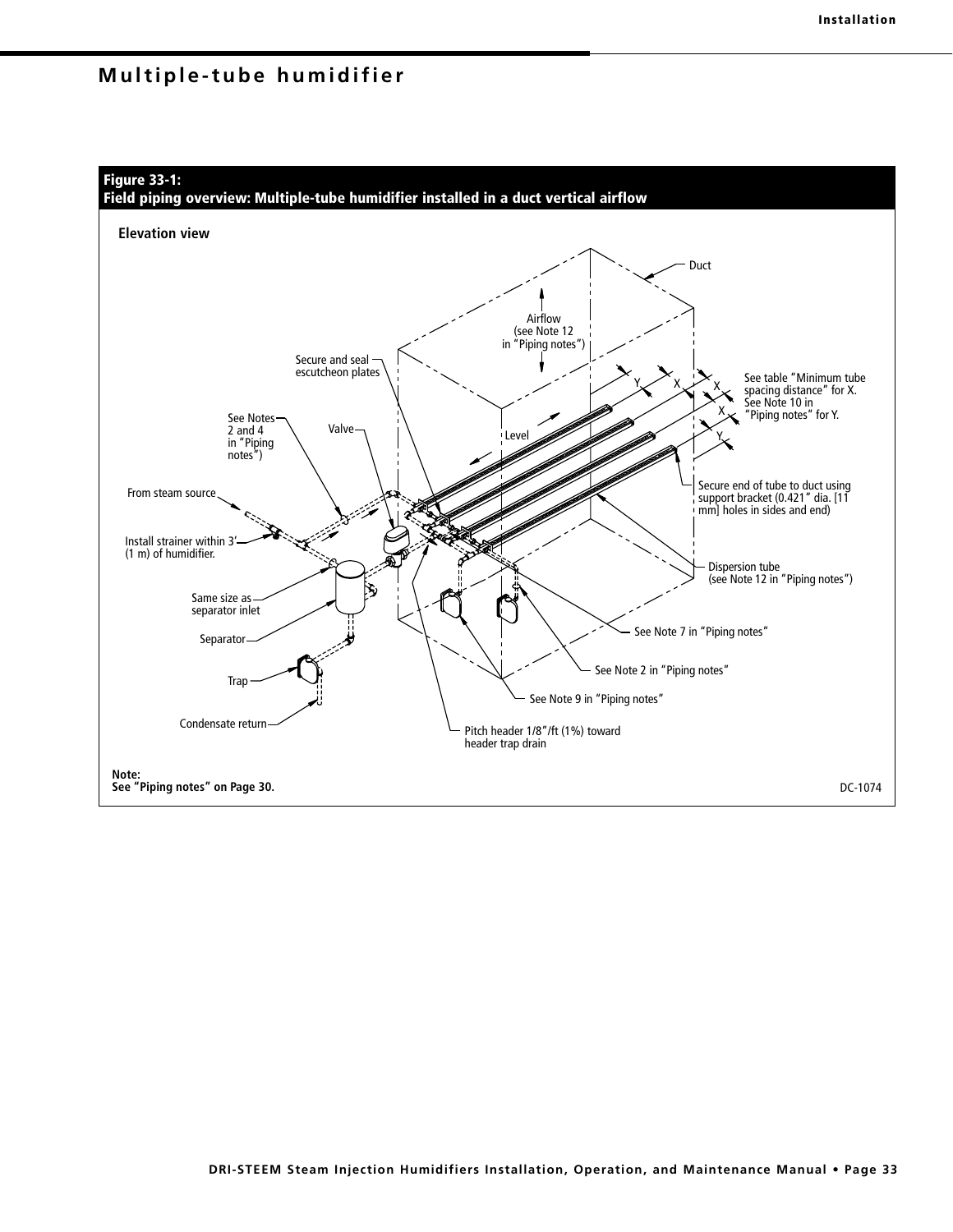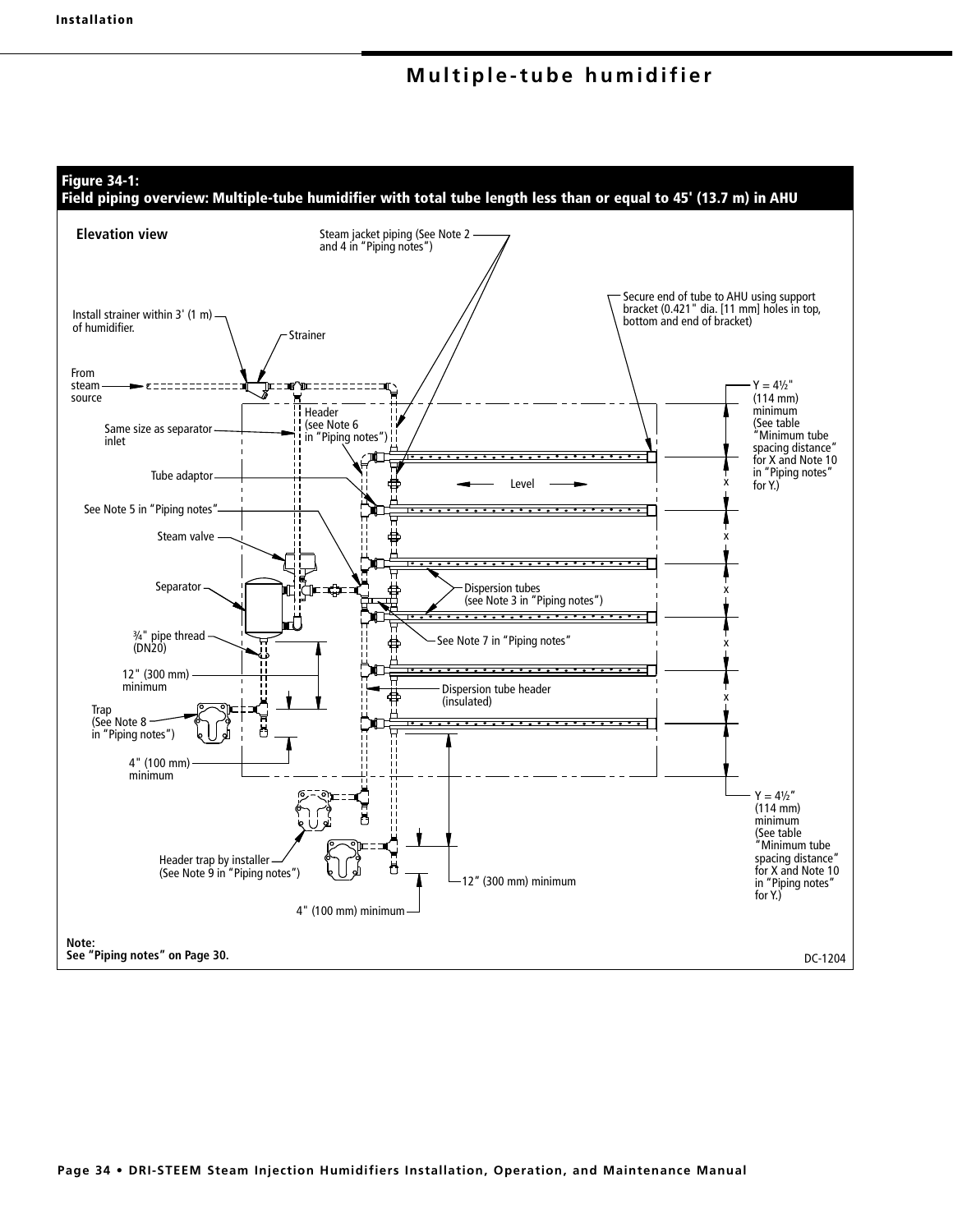

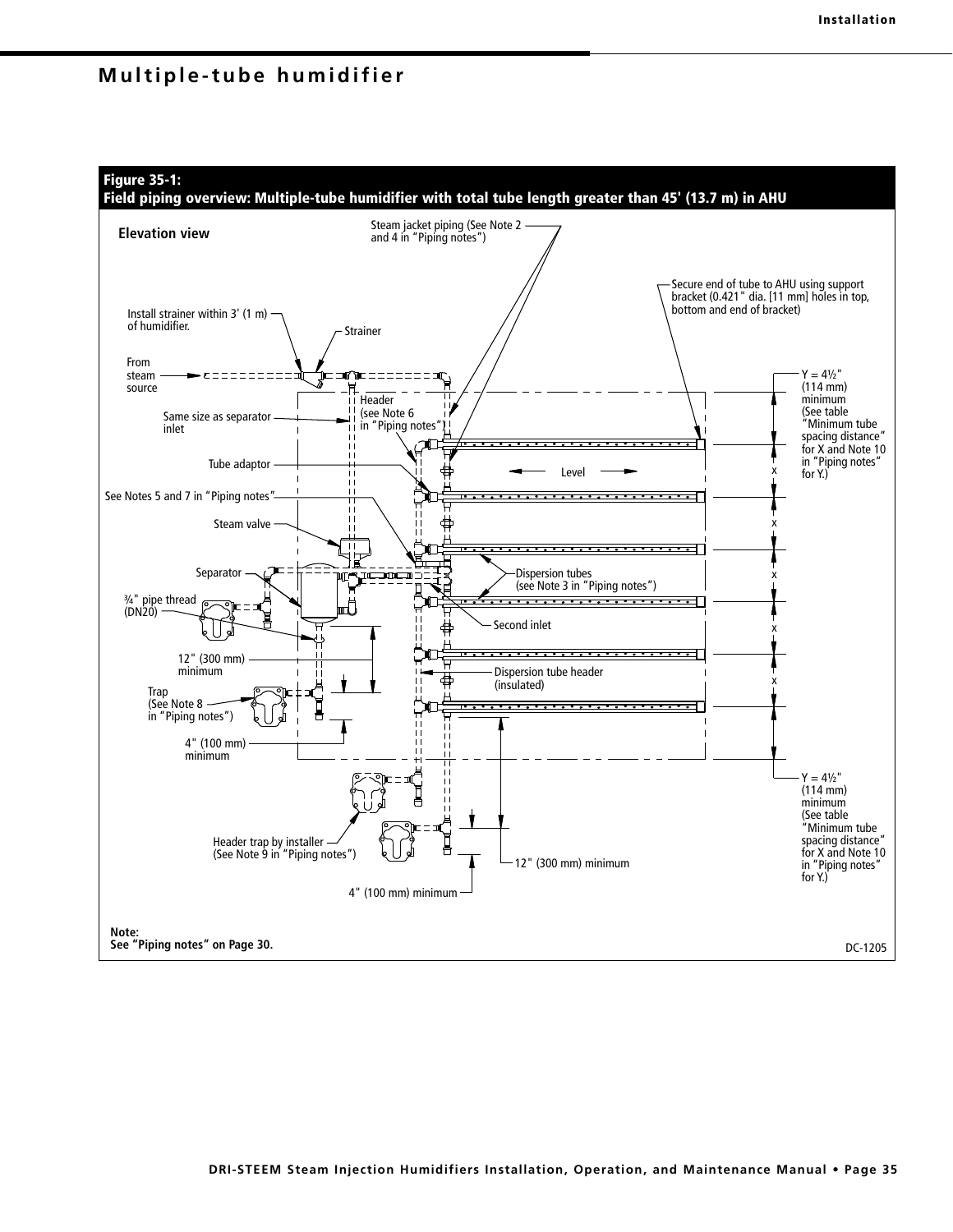#### **For more installation information**

- See "Humidifier placement" on Pages 6-8 for information about choosing an installation location.
- See the "Pressurized steam piping guidelines" on Pages 10-11.
- See "Temperature switches" on Pages 15-19.
- See the Maxi-bank humidifier piping drawings and notes on Pages 38-44.

## **W A R N I N G !**

Mount humidifier per the instructions in this manual and to a structurally stable surface. Improper humidifier mounting can cause the humidifier to fall resulting in severe personal injury or death.

## **W A R N I N G !**

DRI-STEEM strongly recommends installing a duct airflow proving switch and a duct high limit humidistat. These devices prevent the humidifier from making steam when there is no airflow in the duct or when the RH level in the duct is too high. Failure to install these devices can result in excessive moisture in the duct, which can cause bacteria and mold growth or dripping through the duct.

## **Assembly and installation**

The Maxi-bank humidifier's header piping and steam-jacket piping are provided by DRI-STEEM. The Maxi-bank is factory assembled and shipped intact, except for larger units that are broken down for shipment.

- 1. Unpack shipment and verify receipt of all Maxi-bank components with packing list. Report any shortages at once.
- 2. To simplify installation, we recommend that dispersion tubes be attached to the Maxi-bank header before dispersion tubes and header are installed in a duct or air handler.
- 3. Follow the pre-tagged component lettering and match up dispersion tubes (or tube sections) to their proper location on the Maxi-bank header.
- 4. Install each dispersion tube into its appropriate tube adaptor on the header, being sure to lubricate O-rings in the tube adaptors.
- 5. Proceed with the additional tubes. Bring the jacketed union halves together and secure unions by hand. **Note:** When the total length of dispersion tubes exceeds 45 feet (13.7 m), we recommend installing a second steam inlet to the dispersion tubes and a second jacket steam trap, as shown in Figure 41-1 and Figure 43-1.
- 6. When all the dispersion tubes are assembled, place the tube assembly into the duct or air handler, securing the assembly and tube ends to the duct or a fabricated structure. Install tubes level.
- 7. Position and secure header, then tighten interconnecting tube jacket unions. When installing into a duct, use the two-piece escutcheon plates around each tube and secure to duct with sheet metal screws. In duct applications where air tightness is required, seal around tube and bolts with suitable caulk.

**More on next page ▶**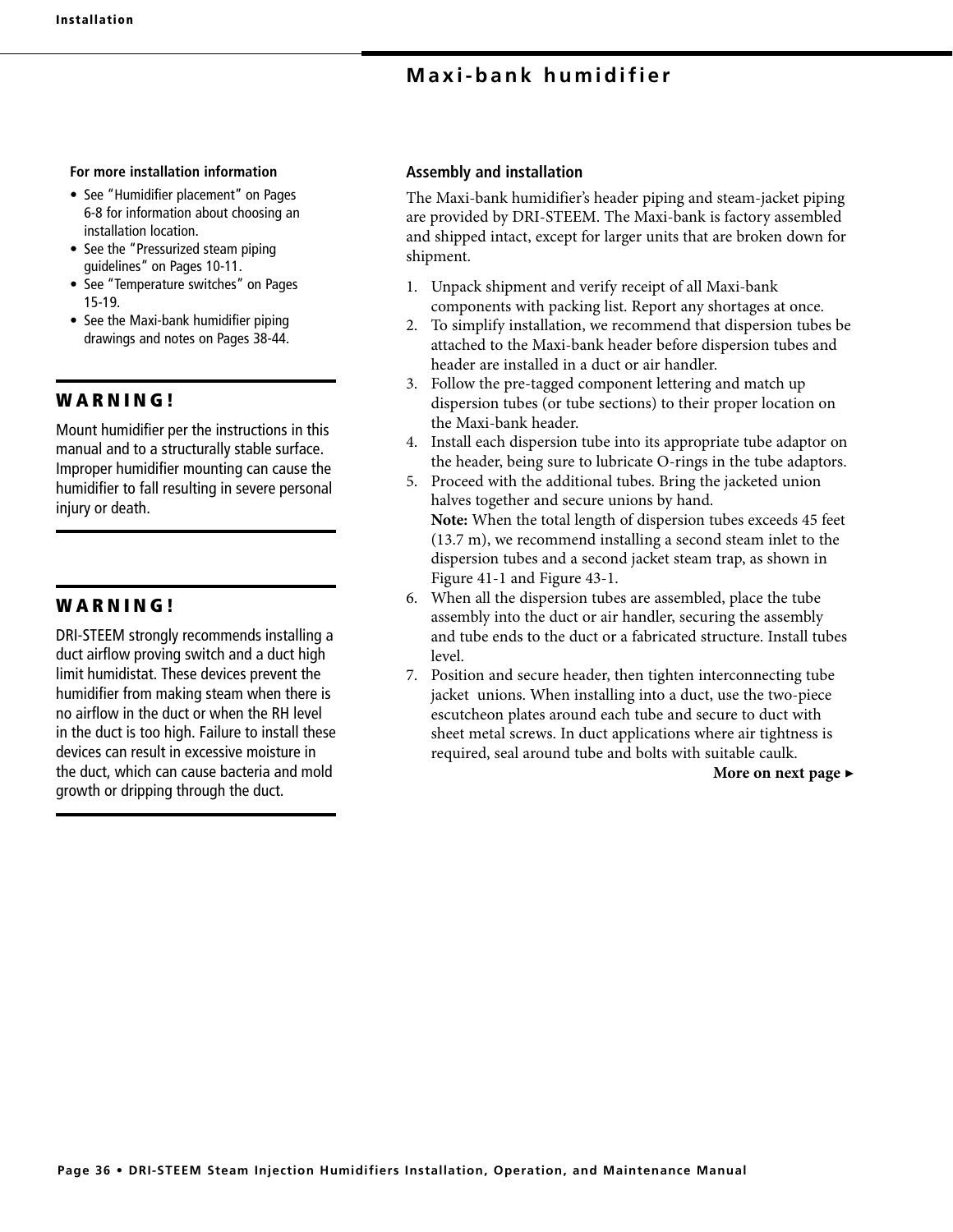- 8. Locate and install separator/valve assembly to Maxi-bank mating union on header and tighten union.
- 9. Install strainer and necessary steam traps. Connect assembly to steam and condensate mains.
- 10. Install control tubing (pneumatic) or wiring (electric) to valve actuator.
- 11. Install an airflow proving switch to prevent the valve from opening unless air is moving in duct. See "Humidifier placement" on Pages 6-8 for location recommendations.
- 12. Install a duct-mounted high-limit humidistat downstream from the humidifier. Set humidistat at 80-90% RH to prevent condensation forming in the duct. Mount this humidistat far enough downstream to ensure that injected steam has been completely absorbed before the humidistat. See "Humidifier placement" on Pages 6-8 for location recommendations.
- 13. Install a temperature switch to prevent possible cold-start dripping when steam pressure to the humidifier is cycled. See "Temperature switches" on Pages 15-19 for more information.
- 14. Install the humidistat and/or sensors according to the recommendations on Page 9.
- 15. Pressure test system and secure fittings as necessary.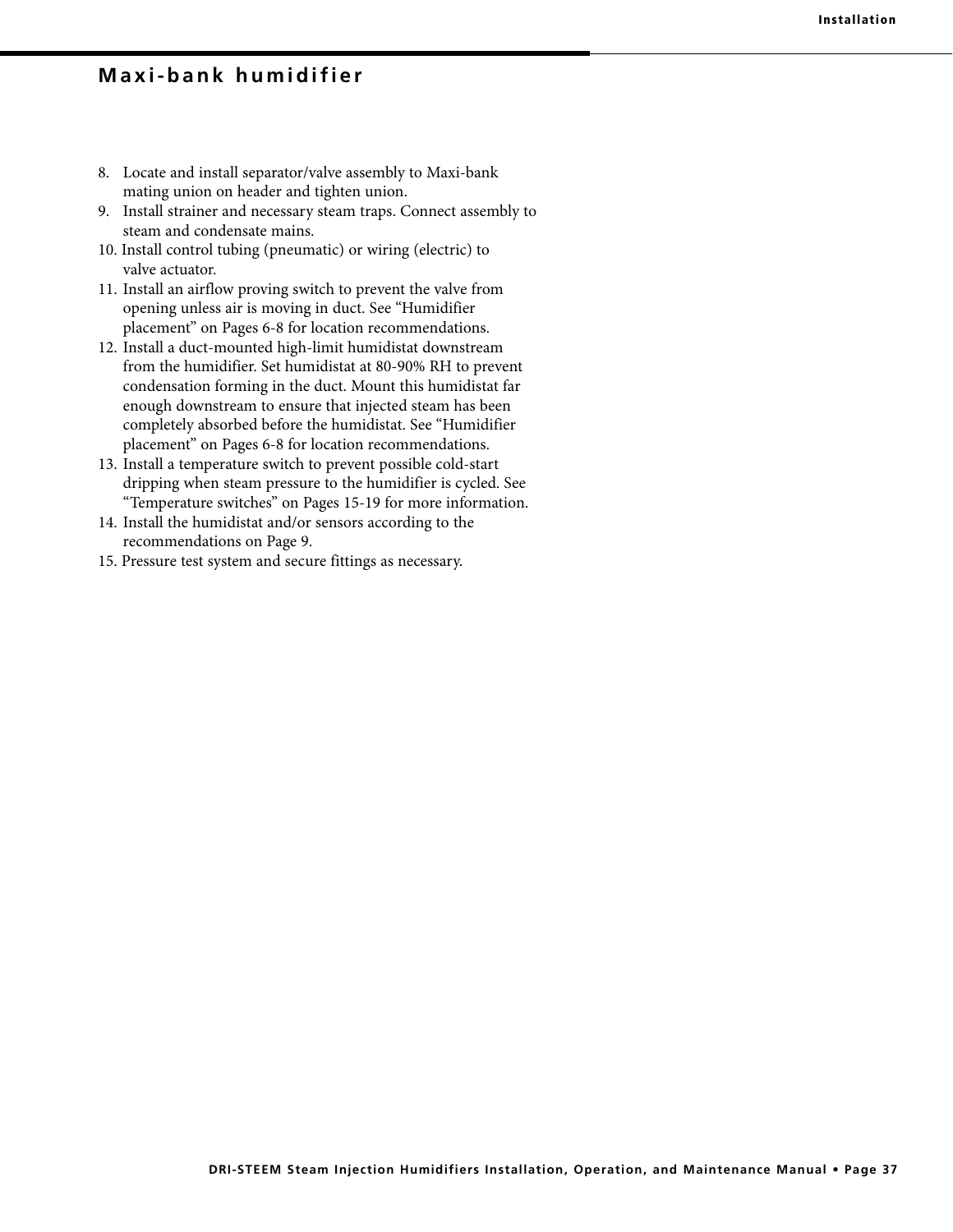#### **Piping notes**

- 1. Refer to piping drawings on Pages 40-44.
- 2. Dashed lines in drawings indicate provided by installer.
- 3. Maxi-bank tube assemblies with total dispersion tube length equalling more than 45' (13.7 m) require a separate jacket inlet and separate jacket trap. Divide the tubes into equal groups.
- 4. **When installing in a horizontal airflow:**

 Slightly better mixing, with less visible vapor travel, occurs when discharged steam blows against the airflow rather than with the airflow. Therefore, **when using non-insulated steam jackets in a horizontal airflow** (as shown in the drawings on Pages 40- 43), position dispersion tubelets (steam orifices) so that they face into the airflow. If the dispersion tube has an insulated jacket, the discharged steam must blow with the airflow to avoid condensation that may occur when discharged steam contacts the cooler insulated jacket. Therefore, **when using insulated steam jackets in a horizontal airflow**, position dispersion tubelets so that they discharge steam with the airflow, and also add 24" (610 mm) to the non-wetting absorption distance.

5. **When installing in a vertical airflow:**

**Always position tubelets (steam orifices) up with vertical airflow.** 

**Important:** If steam jackets are insulated, install only in a vertical upflow application, and add 24" (610 mm) to the nonwetting absorption distance. **Do not install insulated jackets in a vertical downflow application.**

**More on the next page ▶**

| Table 38-1:<br>Minimum tube spacing distance, center to center (X)* |                       |                                  |                                                    |     |  |  |  |
|---------------------------------------------------------------------|-----------------------|----------------------------------|----------------------------------------------------|-----|--|--|--|
|                                                                     | (standard)            | <b>Multiple dispersion tubes</b> | <b>Multiple dispersion tubes</b><br>(Clean-steem™) |     |  |  |  |
| <b>Dispersion</b><br>tube model                                     | "χ"                   |                                  | "χ"                                                |     |  |  |  |
|                                                                     | inches                | mm                               | inches                                             | mm  |  |  |  |
| Series 60                                                           | 6                     | 152                              | 8                                                  | 203 |  |  |  |
| Series 70                                                           | 7                     | 178                              | 9                                                  | 229 |  |  |  |
| Series 80                                                           | 9<br>229<br>12<br>305 |                                  |                                                    |     |  |  |  |
| Note:<br>* See Maxi-bank drawings on the following pages for X.     |                       |                                  |                                                    |     |  |  |  |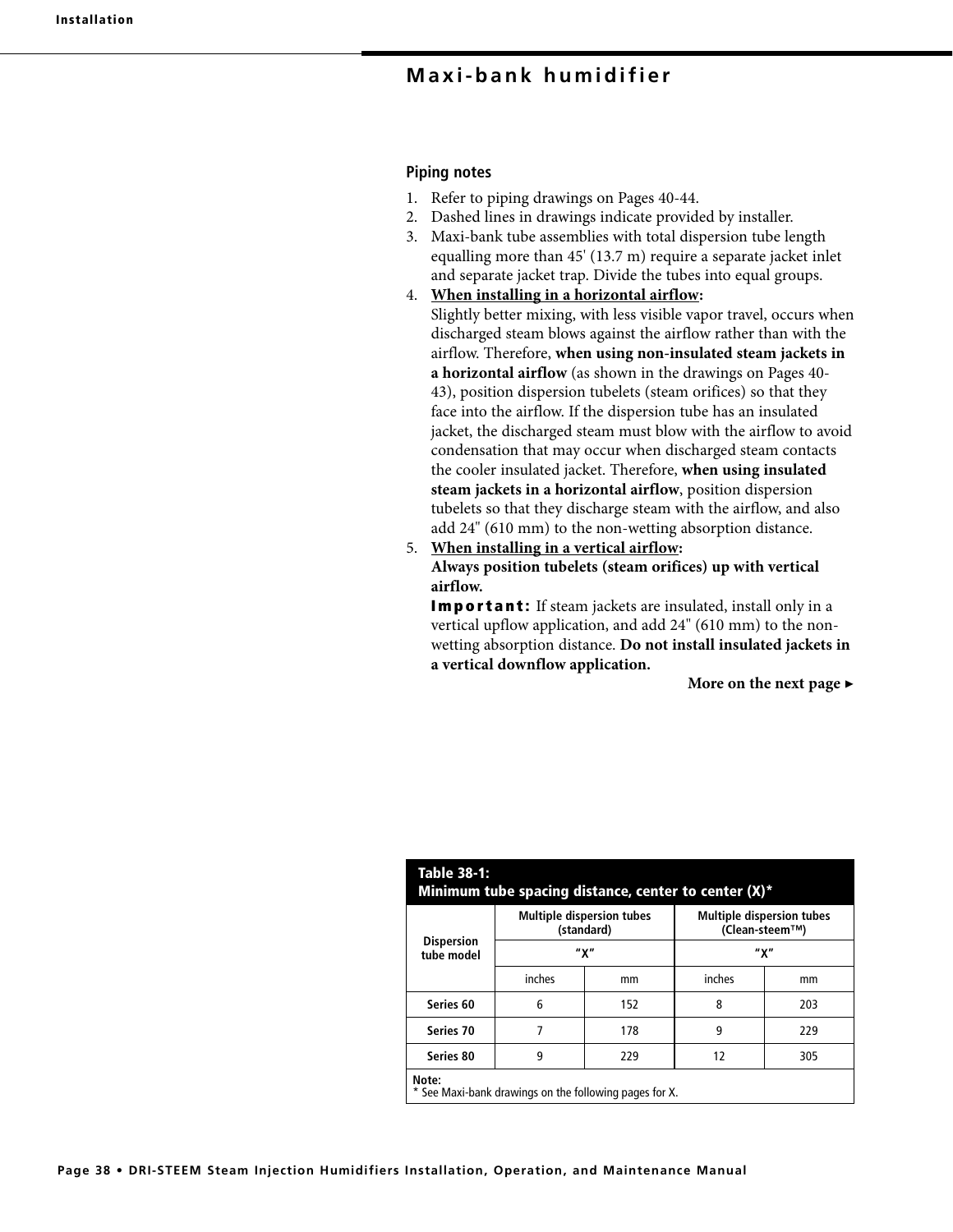- 6. Jacket piping size:
	- $\frac{1}{2}$ " pipe thread (DN15) for Series 60 tube(s)
	- ¾" pipe thread (DN20) for Series 70 tube(s)
	- 1½" pipe thread (DN40) for Series 80 tube(s)
- 7. After the unit is installed, secure steam jacket piping to the tube header.
- 8. If steam pressure is less than or equal to 15 psi (103.4 kPa), use float and thermostatic (F&T) traps for the humidifier. If steam pressure is greater than 15 psi (103.4 kPa), use inverted bucket traps for the humidifier. If lifting condensate, use an inverted bucket trap regardless of steam pressure.
- 9. The header trap is required to collect condensate from the header assembly. Due to the pressure drop across the valve, the steam pressure at the header trap is minimal; therefore, you cannot lift condensate by steam pressure from this trap.
- 10.  $X =$  distance between tubes, center to center  $Y =$  clearance at top and bottom = at least  $\frac{1}{2}$  X or  $\frac{4}{2}$ " (114.3 mm), whichever is greater, but not greater than X See the "Minimum tube spacing distance" table on Page 38.
- 11. See "Pressurized steam piping guidelines" on Pages 10-11.
- 12. Drawings represent right-hand discharge.
- 13. Refer to "Header sizing" table on Page 28.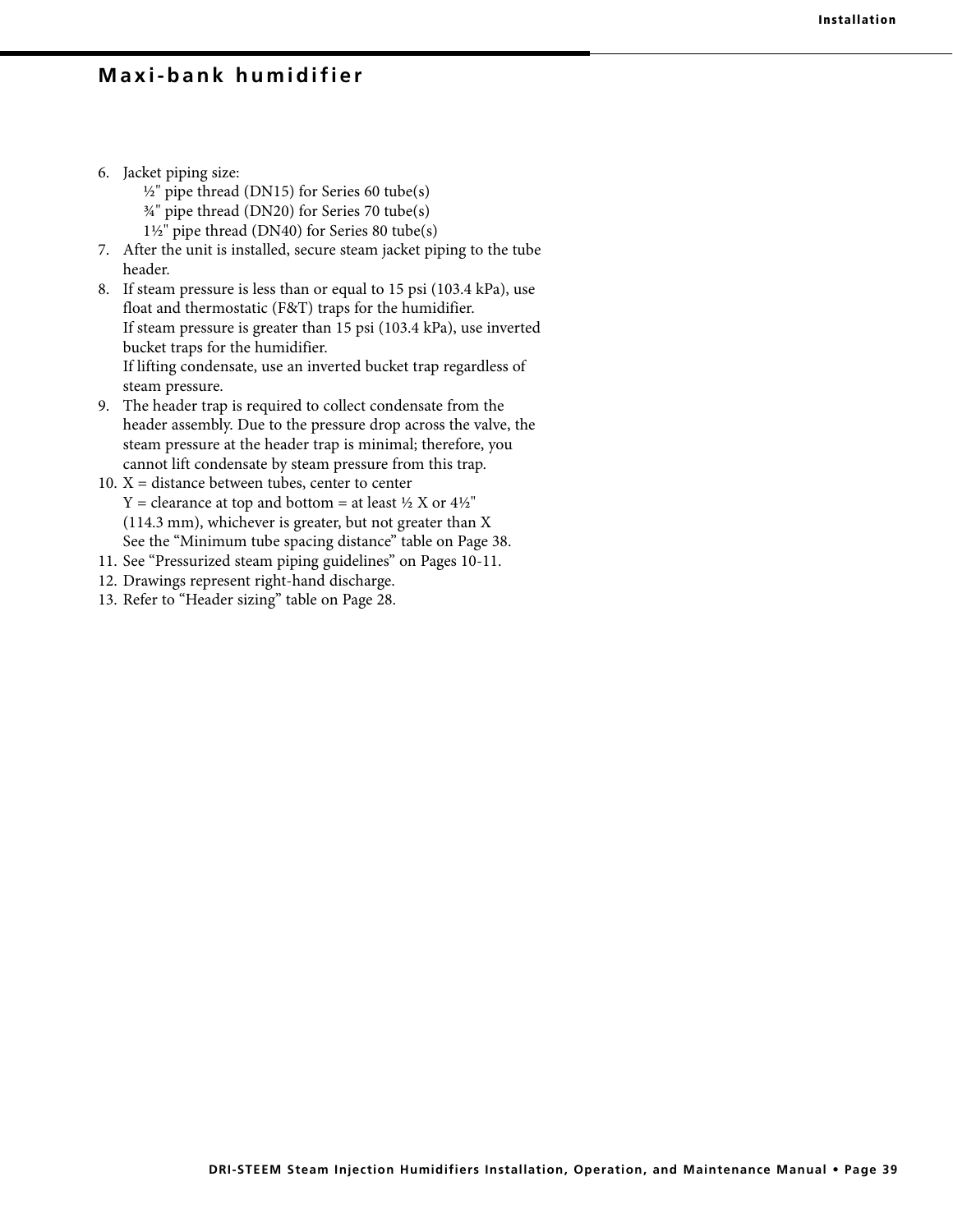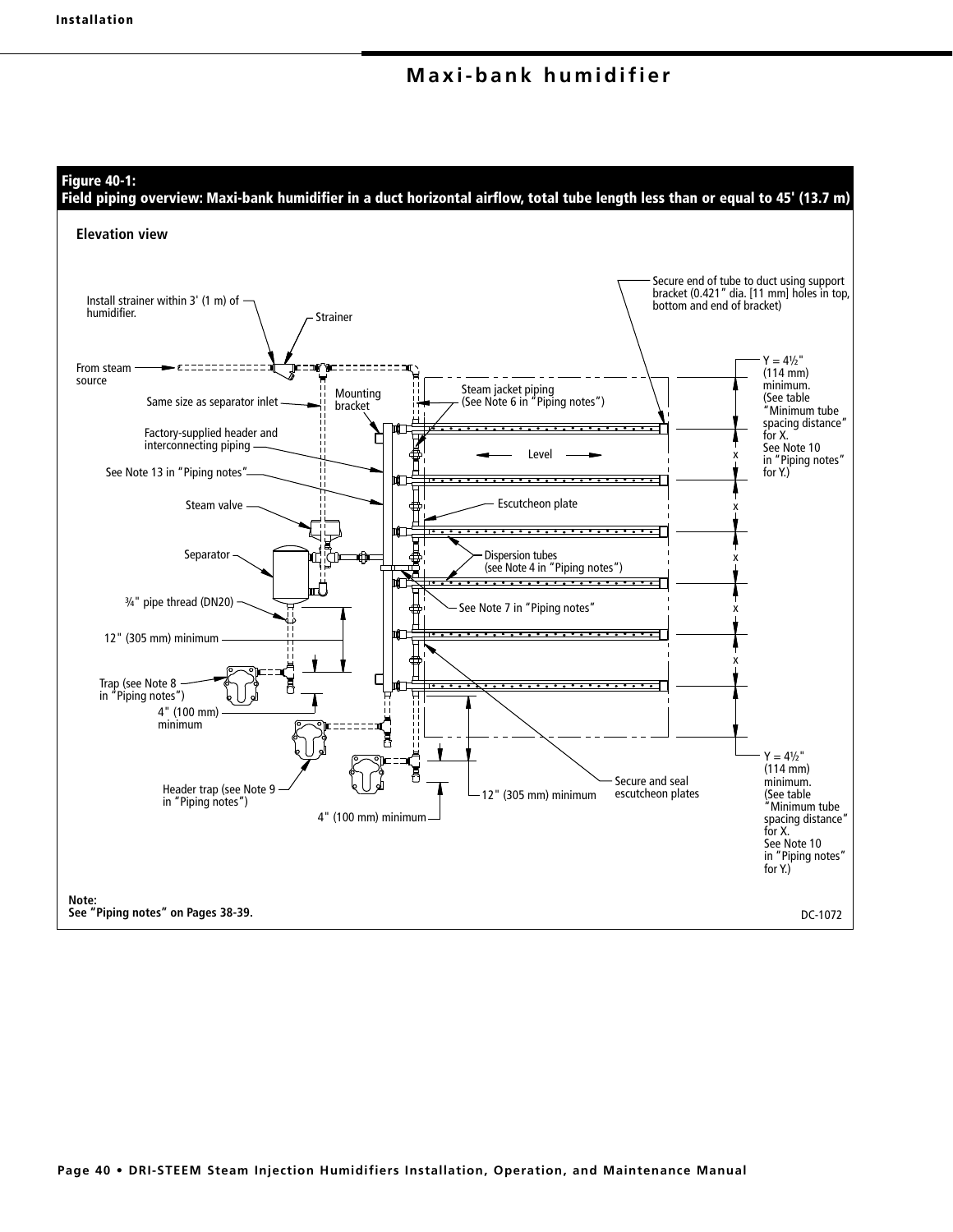## **Figure 41-1:**

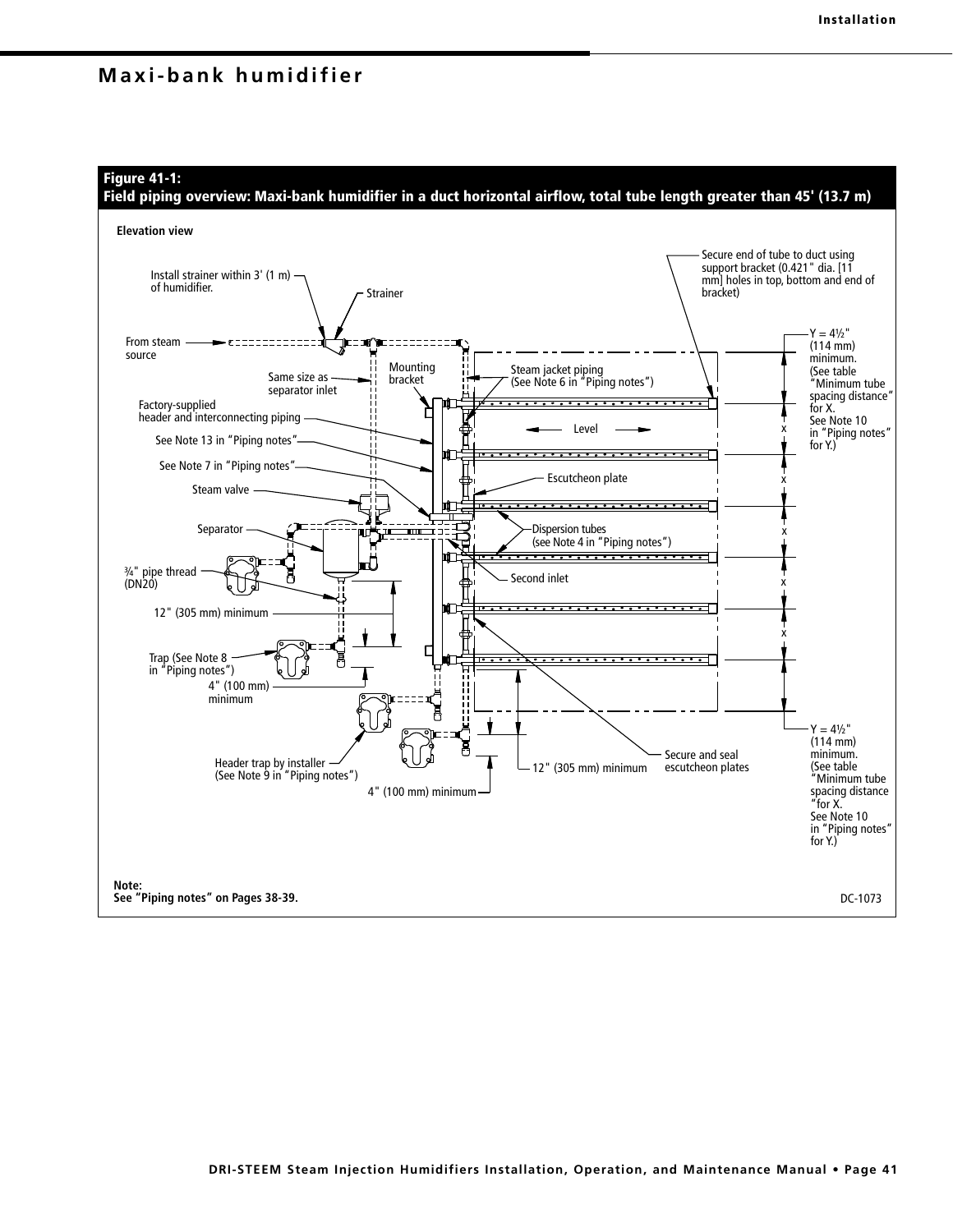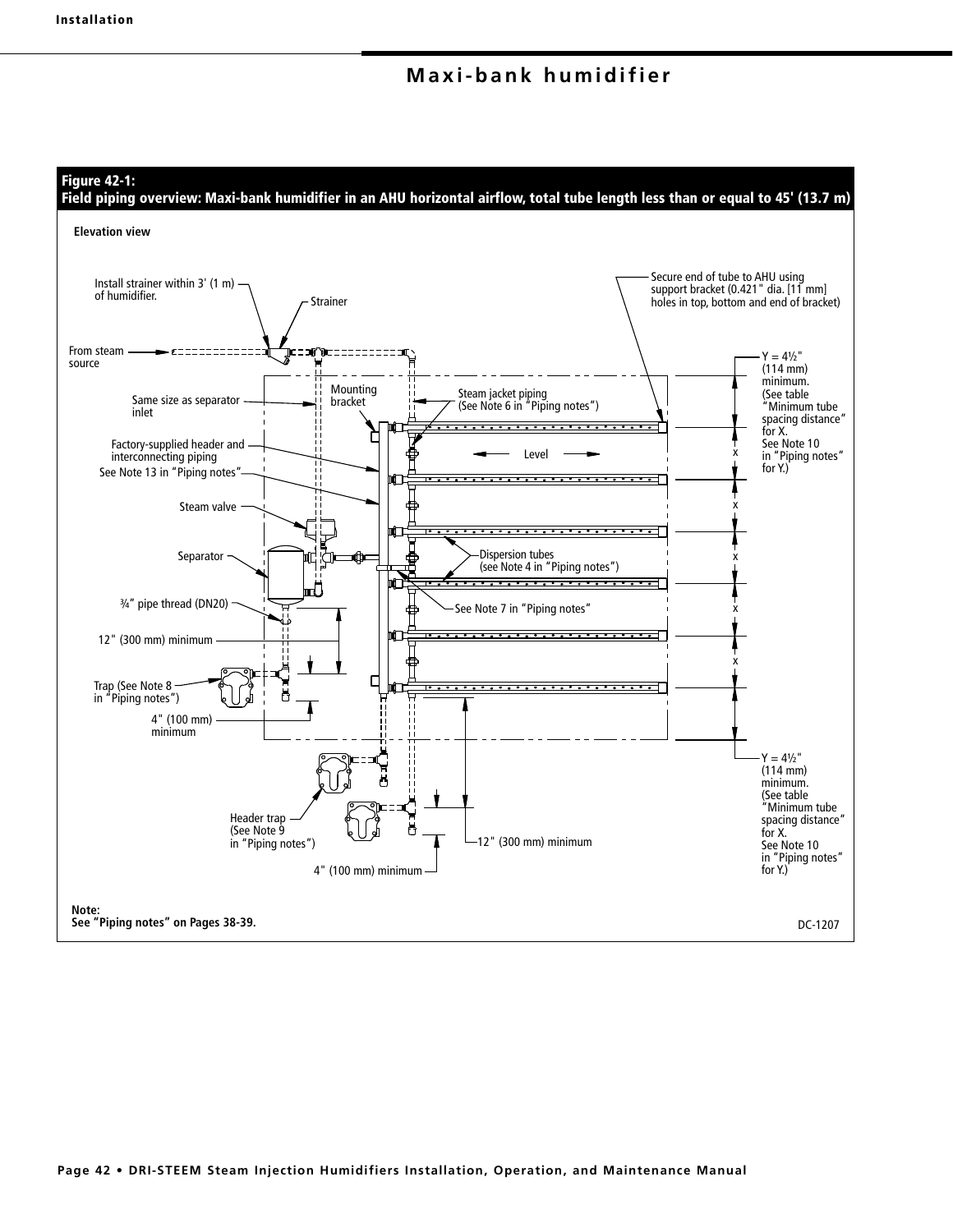**Figure 43-1:** 

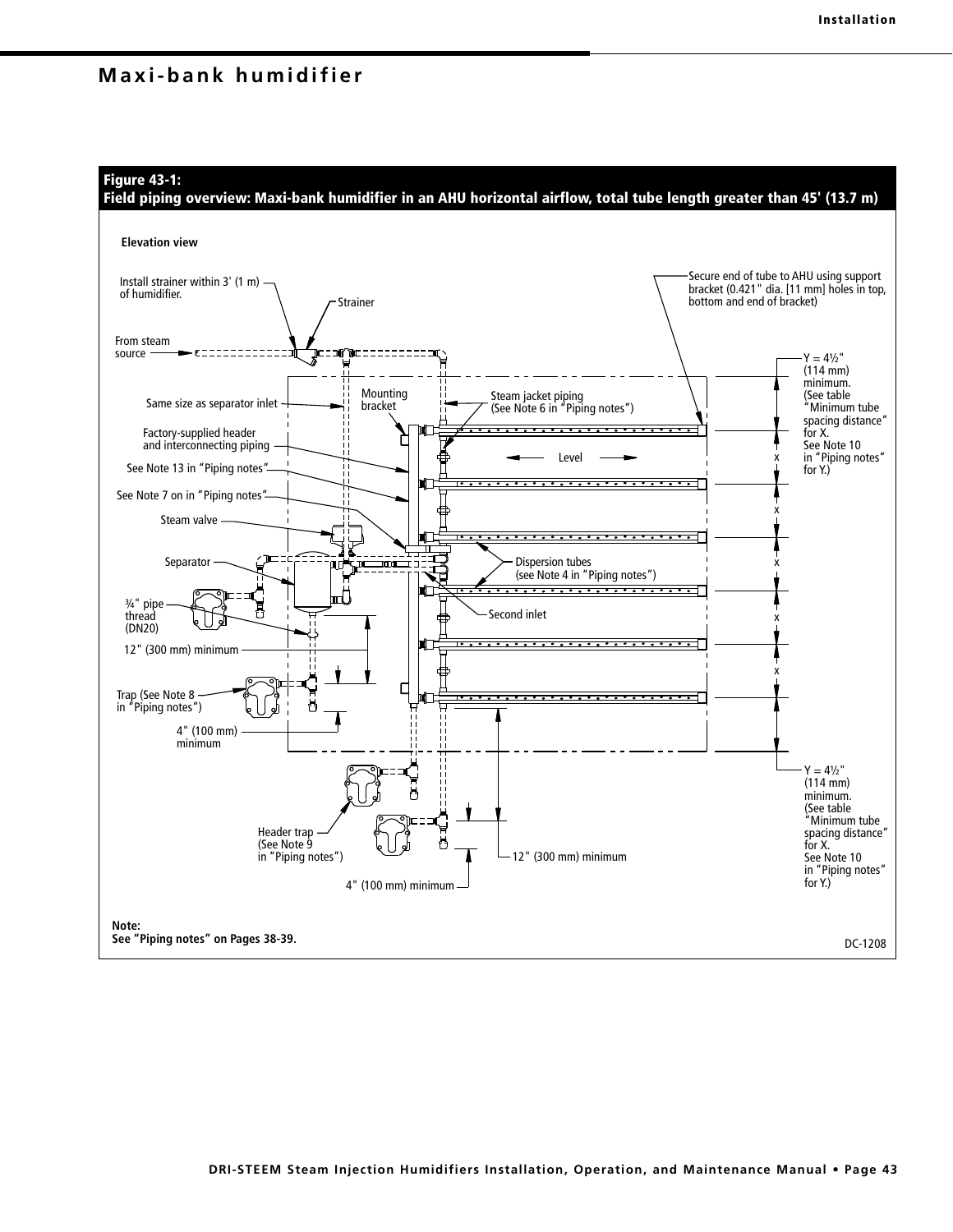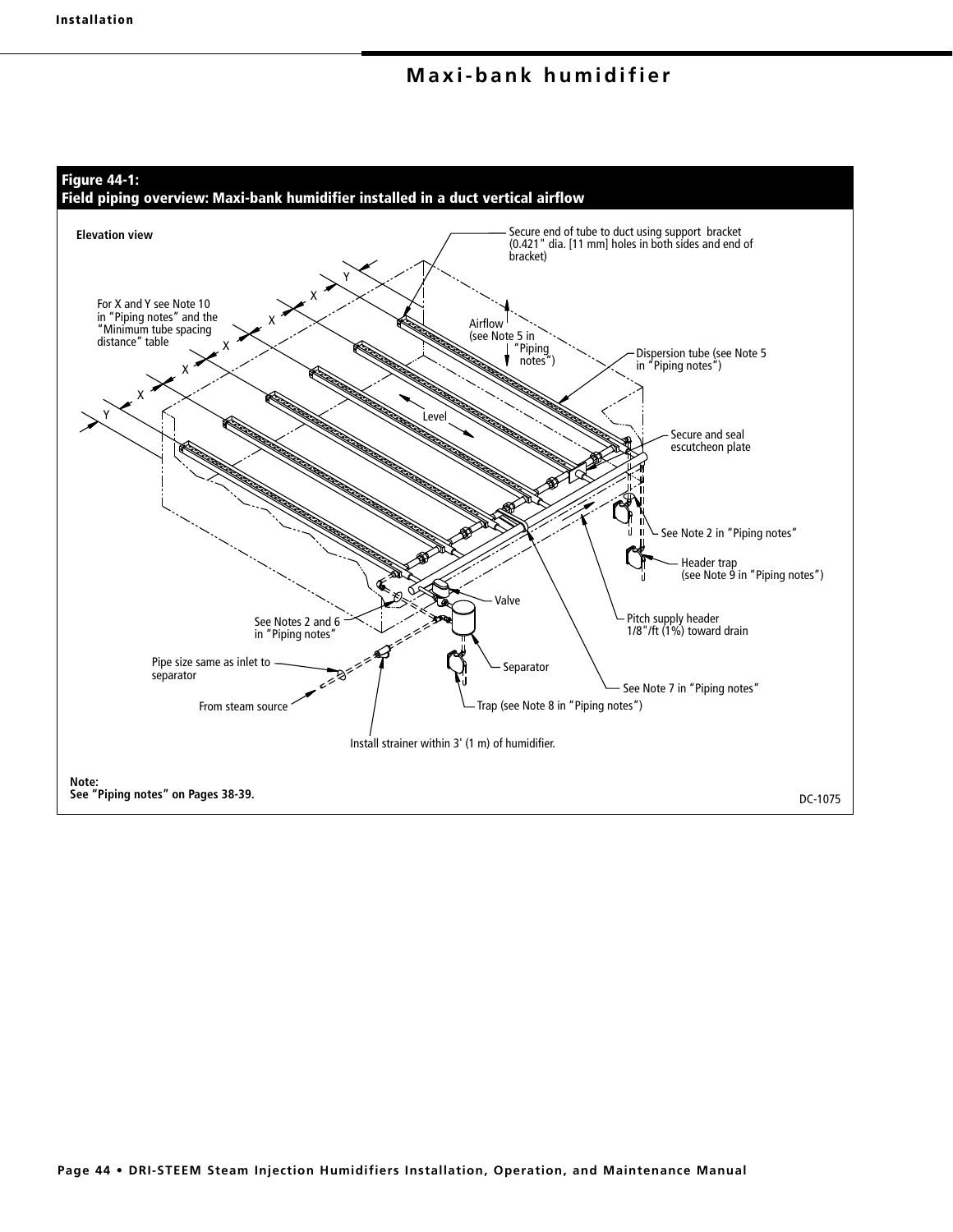## **Mini-bank humidifier**

#### **Assembly and installation**

The Mini-bank humidifier is a pre-engineered and pre-assembled header/tube assembly with tubes that are always 3" (76.2 mm) on center. The number of tubes depends upon the duct height. For best mixing, the tubes should span at least 90% (preferably 100%) of the duct width.

- 1. Unpack shipment and verify receipt of all components with packing list. Two F&T traps and one wye strainer are shipped loose for field installation. Report any shortages at once.
- 2. The Mini-bank can be configured to discharge steam against or with the airflow: Position the tube bank assembly at the desired orientation, slide the tube bank through the opening in the duct wall, join the tube bank assembly to the separator/valve assembly, and tighten the union.
- 3. Slightly better mixing with less "fog travel" results when the steam blows against the airflow. If the insulated jacket option has been supplied, the steam must blow with the airflow to avoid steam contacting and condensing on the metal jacket.
- 4. If a field change is necessary, loosen the union, and rotate the tube bank manifold, and tighten the union.
- 5. Install the Mini-bank humidifier in the duct, positioning the assembly so the tube bank is perpendicular to the top and bottom of the duct and level across the duct. Support the dispersion tube bank out-board end with a No. 10-32 bolt. To secure the Mini-bank escutcheon plate air tight, seal around the plate and fastener with suitable caulk.
- 6. Install the steam strainer, taking the steam supply to the Minibank humidifier off the top of steam main (instead of the side or bottom) to ensure the driest steam. The main should be dripped and trapped. See "Pressurized steam piping guidelines" on Pages 10-11.

**More on the next page** ▶

#### **For more installation information**

- See "Humidifier placement" on Pages 6-8 for information about choosing an installation location.
- See the "Pressurized steam piping guidelines" on Pages 10-11.
- See "Temperature switches" on Pages 15-19.
- See the Mini-bank humidifier piping drawings and notes on Pages 46-47.

## **W A R N I N G !**

Mount humidifier per the instructions in this manual and to a structurally stable surface. Improper humidifier mounting can cause the humidifier to fall resulting in severe personal injury or death.

## **W A R N I N G !**

DRI-STEEM strongly recommends installing a duct airflow proving switch and a duct high limit humidistat. These devices prevent the humidifier from making steam when there is no airflow in the duct or when the RH level in the duct is too high. Failure to install these devices can result in excessive moisture in the duct, which can cause bacteria and mold growth or dripping through the duct.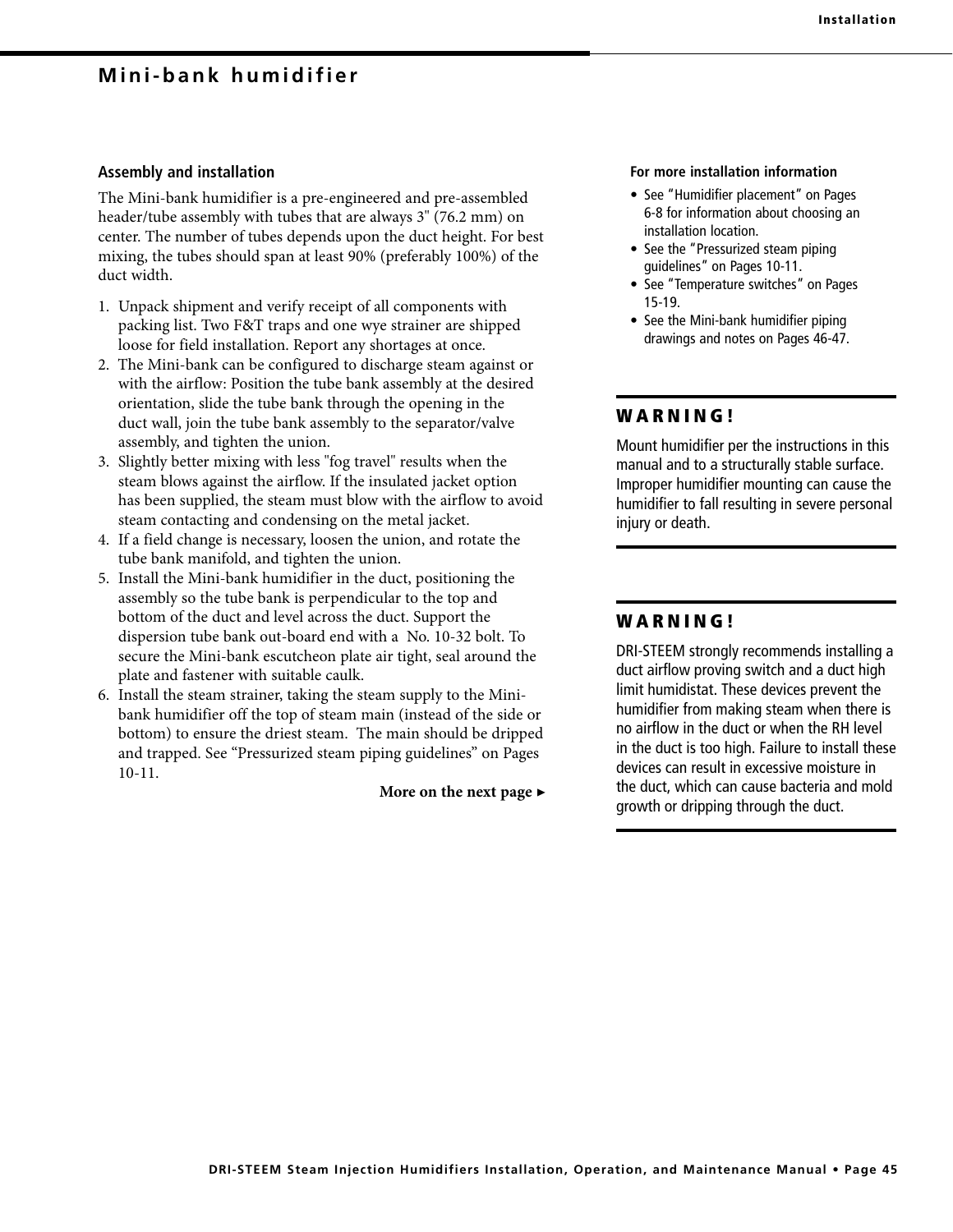## **Mini-bank humidifier**

- 7. Locate and install the steam traps as necessary. The Mini-bank humidifier steam traps should drain by gravity to return main having little or no back pressure. If condensate cannot drain by gravity, it must be elevated to return main (see Page 11).
- 8. Install control tubing (pneumatic) or wiring (electric) to valve actuator.
- 9. Install an airflow proving switch to prevent the valve from opening unless air is moving in duct. See "Humidifier placement" on Pages 6-8 for location recommendations.
- 10. Install a duct-mounted high-limit humidistat downstream from the humidifier. Set humidistat at 80-90% RH to prevent condensation forming in the duct. Mount this humidistat far enough downstream to ensure that injected steam has been completely absorbed before the humidistat. See "Humidifier placement" on Pages 6-8 for location recommendations.
- 11. Install a temperature switch to prevent possible cold-start dripping when steam pressure to the humidifier is cycled. See "Temperature switches" on Pages 15-19 for more information.
- 12. Install the humidistat and/or sensors according to the recommendations on Page 9.

| "A" duct height |         | Reguired           | "B" dispersion tube                                                  |                                                                                    |  |
|-----------------|---------|--------------------|----------------------------------------------------------------------|------------------------------------------------------------------------------------|--|
| inches          | mm      | number of<br>tubes | length                                                               | Shipping weights                                                                   |  |
| $6-9$           | 150-230 | $\mathfrak z$      | • From $6"$ to $36"$ in<br>2" increments (from                       | Tubes:<br>0.3 lbs per tube foot                                                    |  |
| $10-12$         | 250-305 | 3                  | 150 mm to 600 mm in<br>50 mm increments)                             | 0.4 kg per tube meter                                                              |  |
| $13-15$         | 330-380 | 4                  | <b>Additional lengths:</b><br>$\bullet$<br>40" (1014 mm)             | Remaining<br>components<br>(separator, valve,<br>traps, etc.):<br>8.5 lbs (3.8 kg) |  |
| $16-18$         | 405-460 | 5                  | 44" (1120 mm)<br>48" (1220 mm)<br>For ducts larger than<br>$\bullet$ |                                                                                    |  |
| $19 - 21$       | 480-535 | 6                  | $24'' \times 48''$ (610 mm<br>$\times$ 1220 mm) use                  |                                                                                    |  |
| 22-24           | 560-610 | 7                  | Multiple-tube unit                                                   |                                                                                    |  |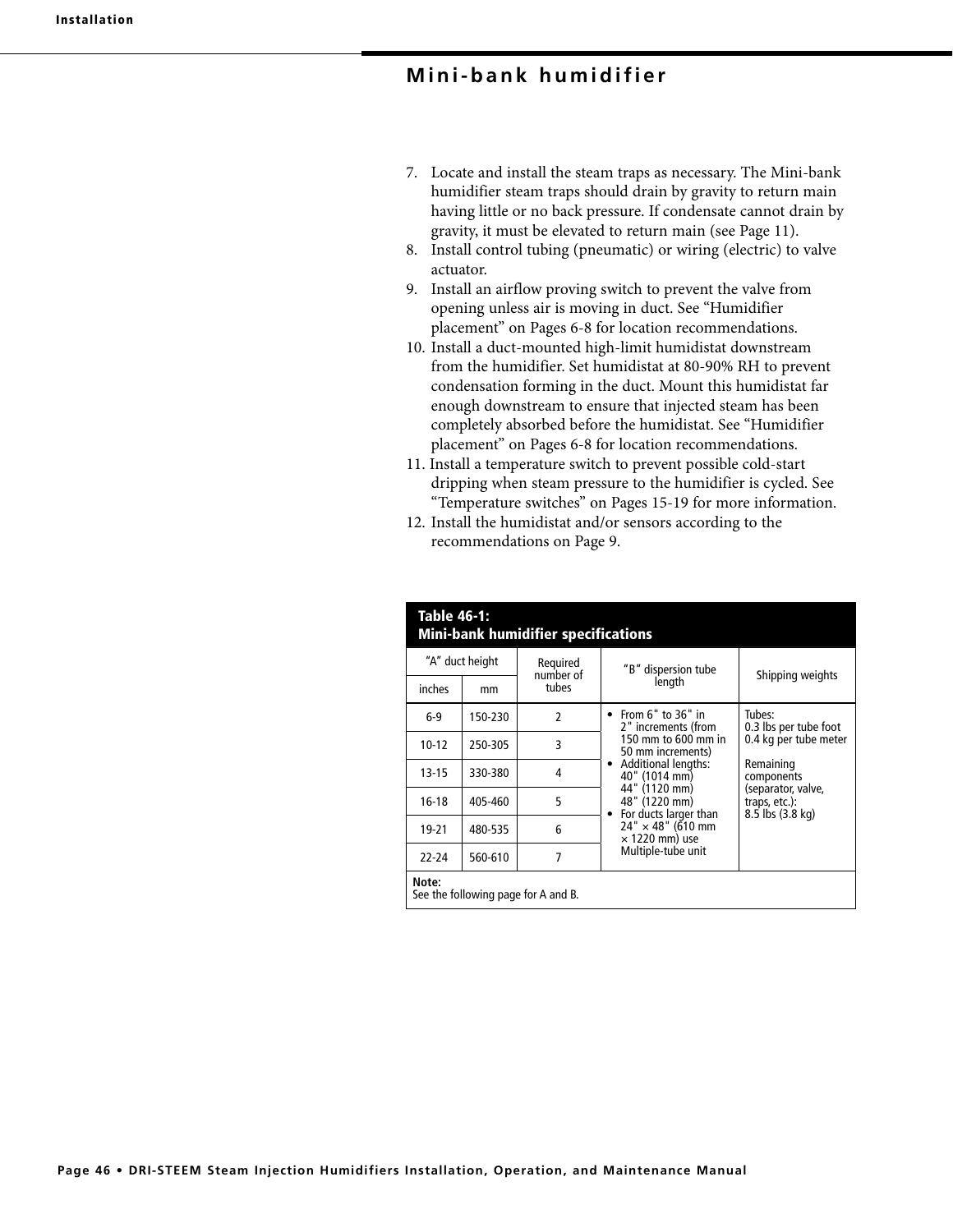## **Mini-bank humidifier**



- 7. See the previous page for dimensions "A" and "B."
- 8. See "Pressurized steam piping guidelines" on Pages 10-11.

OM-7480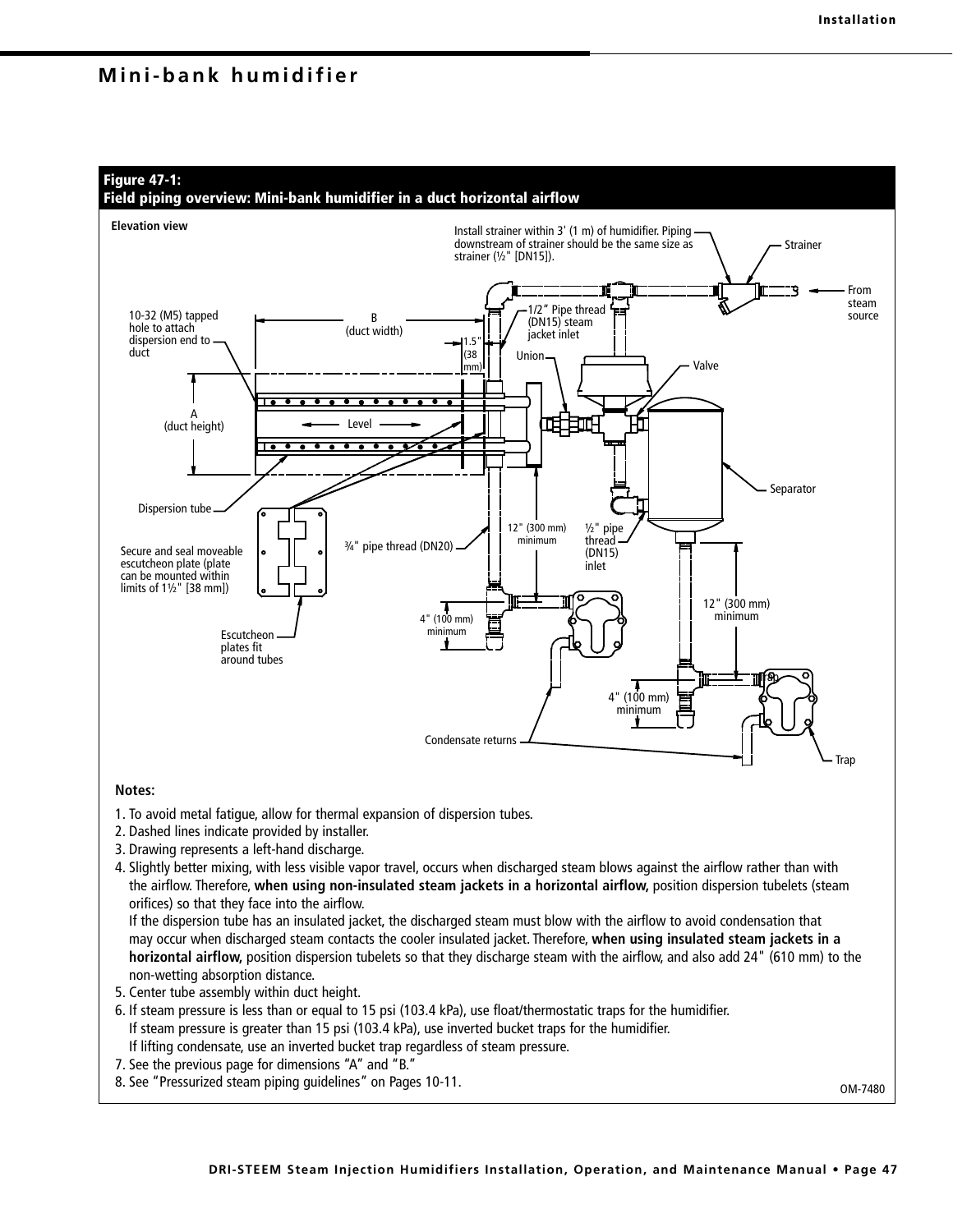# **Area-type humidifier**

## **W A R N I N G !**

Mount humidifier per the instructions in this manual and to a structurally stable surface. Improper humidifier mounting can cause the humidifier to fall resulting in severe personal injury or death.

#### **Assembly and installation**

Area-type humidifiers are factory assembled and shipped as a complete unit, with steam trap and wye strainer shipped loose. Each humidifier requires a steam supply, condensate return, and either pneumatic or electrical supplies to operate the fan.

- 1. Select a location using the table "Minimum non-wetting distances for rise, spread, and throw."
- 2. Unpack shipment and verify receipt of all Area-type humidifier components with packing slip. Report any shortages at once.
- 3. Mount humidifier to supported steam and condensate piping as necessary.
- 4. Connect fan power as recommended for a minimum 60 lbs/hr of steam: 120v, 60 hz, below 1 amp (electric); and 2.5 cfm at 25 psi (pneumatic). Both types of fans will provide 700 cfm of air.
- 5. Connect the necessary control signal wiring (electric) or tubing (pneumatic) to steam valve operator. **Note:** Recommended maximum steam supply pressure is 15 psi. If pressure is greater than this, consult factory.
- 6. See field piping overview illustration on the next page.
- 7. See "Humidistat and sensor placement" on Page 9.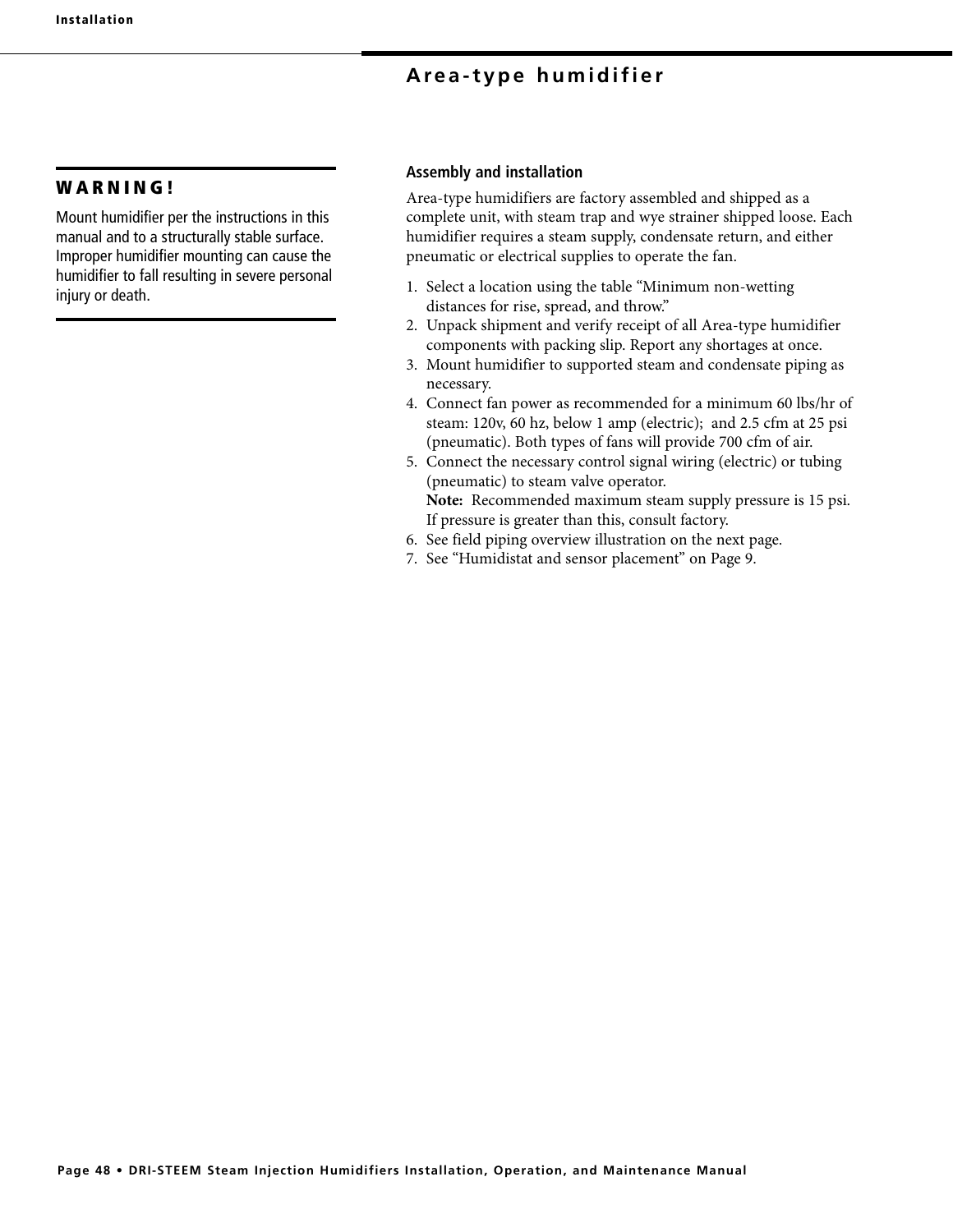## **Area-type humidifier**



| <b>Table 49-1:</b><br><b>Dispersion fan specifications</b> |                            |                                        |  |  |  |  |
|------------------------------------------------------------|----------------------------|----------------------------------------|--|--|--|--|
|                                                            | <b>Electric fan</b>        | <b>Pneumatic fan</b>                   |  |  |  |  |
| Motor                                                      | 120 V<br>50/60 Hz<br>0.75A | 100 psi<br>$21$ cfm<br>10,000 rpm max. |  |  |  |  |
| <b>Blade diameter</b>                                      | 12" (30.5 cm)              | 10" (24.5 cm)                          |  |  |  |  |
| <b>Speeds</b>                                              | 3                          |                                        |  |  |  |  |
| Control                                                    | Rotary switch              |                                        |  |  |  |  |
| <b>Operator setting</b>                                    |                            | 20 psi, 2 cfm                          |  |  |  |  |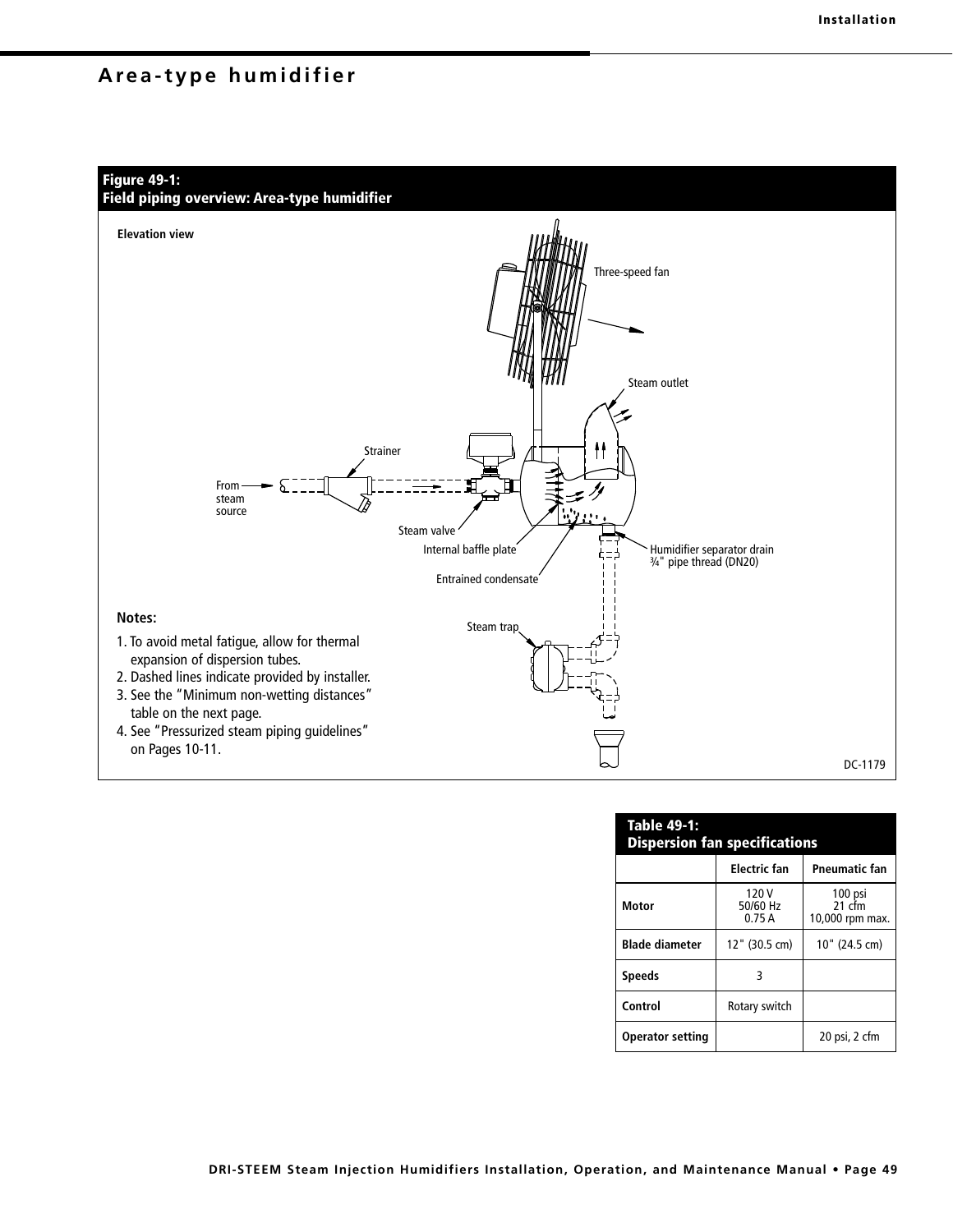# **Area-type humidifier**



## **Area-Type rise, spread, and throw dimensions**

The table below lists the Area-type humidifier's minimum rise, spread and throw non-wetting dimensions. Surfaces cooler than ambient temperature, or objects located within this minimum dimension, may cause condensation and dripping.

Rise: Minimum non-wetting height above the steam chute

Spread: Minimum non-wetting width from the steam chute Throw: Minimum non-wetting horizontal distance from the steam chute

The greater the space relative humidity, the higher and farther the discharged steam will carry and rise in the space until becoming absorbed.

| <b>Table 50-1:</b> |                    | Minimum non-wetting distances for rise, spread, and throw |              |                  |               |                  |               |                  |               |                  |               |                  |               |                  |
|--------------------|--------------------|-----------------------------------------------------------|--------------|------------------|---------------|------------------|---------------|------------------|---------------|------------------|---------------|------------------|---------------|------------------|
| Space<br>temp.     | Space<br><b>RH</b> |                                                           | 50<br>lbs/hr | 20<br>kg/h       | 100<br>lbs/hr | 45<br>kg/h       | 150<br>lbs/hr | 65<br>kg/h       | 200<br>lbs/hr | 90<br>kg/h       | 250<br>lbs/hr | 110<br>kg/h      | 285<br>lbs/hr | 130<br>kg/h      |
|                    |                    | <b>Rise</b>                                               | 1 ft.        | 0.5 <sub>m</sub> | 4 ft.         | 1.5 <sub>m</sub> | 6 ft.         | 2.0 <sub>m</sub> | 7 ft.         | 2.5 <sub>m</sub> | 8 ft.         | 2.5 <sub>m</sub> | 9 ft.         | 3.0 <sub>m</sub> |
|                    | 30%                | <b>Spread</b>                                             | 2 ft.        | 1.0 <sub>m</sub> | 4 ft.         | 1.5 <sub>m</sub> | 5 ft.         | 2.0 <sub>m</sub> | 7 ft.         | 2.5 <sub>m</sub> | 8 ft.         | 2.5 <sub>m</sub> | 9 ft.         | 3.0 <sub>m</sub> |
|                    |                    | <b>Throw</b>                                              | 6 ft.        | 2.0 <sub>m</sub> | 10 ft.        | 3.0 <sub>m</sub> | 12 ft.        | 4.0 <sub>m</sub> | 13 ft.        | 4.0 m            | 15 ft.        | 5.0 <sub>m</sub> | 17 ft.        | 5.5 <sub>m</sub> |
|                    |                    | Rise                                                      | 1 ft.        | 0.5 <sub>m</sub> | 4 ft.         | 1.5 <sub>m</sub> | 6 ft.         | 2.0 <sub>m</sub> | 8 ft.         | 2.5 <sub>m</sub> | 9 ft.         | 3.0 <sub>m</sub> | $10$ ft.      | 3.0 <sub>m</sub> |
| 60 °F<br>16 °C     | 40%                | <b>Spread</b>                                             | 2 ft.        | 1.0 <sub>m</sub> | 4 ft.         | 1.5 <sub>m</sub> | 5 ft.         | 2.0 <sub>m</sub> | 7 ft.         | 2.5 <sub>m</sub> | 9 ft.         | 3.0 <sub>m</sub> | 10 ft.        | 3.0 <sub>m</sub> |
|                    |                    | <b>Throw</b>                                              | 6 ft.        | 2.0 <sub>m</sub> | 10 ft.        | 3.0 <sub>m</sub> | 12 ft.        | 4.0 <sub>m</sub> | 14 ft.        | 4.5 m            | 16 ft.        | 5.0 <sub>m</sub> | 18 ft.        | 5.5 <sub>m</sub> |
|                    |                    | Rise                                                      | 1 ft.        | 0.5 <sub>m</sub> | 4 ft.         | 1.5 <sub>m</sub> | 6 ft.         | 2.0 <sub>m</sub> | 8 ft.         | 2.5 <sub>m</sub> | 9 ft.         | 3.0 <sub>m</sub> | 10 ft.        | 3.0 <sub>m</sub> |
|                    | 50%                | <b>Spread</b>                                             | 2.5 ft.      | 1.0 <sub>m</sub> | 5 ft.         | 2.0 <sub>m</sub> | 5 ft.         | 2.0 <sub>m</sub> | 7 ft.         | 2.5 <sub>m</sub> | 9 ft.         | 3.0 <sub>m</sub> | 10 ft.        | 3.0 <sub>m</sub> |
|                    |                    | <b>Throw</b>                                              | 6 ft.        | 2.0 <sub>m</sub> | 10 ft.        | 3.0 <sub>m</sub> | 12 ft.        | 4.0 <sub>m</sub> | 14 ft.        | 4.5 <sub>m</sub> | 16 ft.        | 5.0 <sub>m</sub> | 18 ft.        | 5.5 <sub>m</sub> |
|                    |                    | Rise                                                      | 1 ft.        | 0.5 <sub>m</sub> | 3 ft.         | 1.0 <sub>m</sub> | 4 ft.         | 1.5 <sub>m</sub> | 5 ft.         | 2.0 <sub>m</sub> | 6 ft.         | 2.0 <sub>m</sub> | 7 ft.         | 2.5 <sub>m</sub> |
|                    | 30%                | <b>Spread</b>                                             | $1.5$ ft.    | 0.5 <sub>m</sub> | 3 ft.         | 1.0 <sub>m</sub> | 4 ft.         | 1.5 <sub>m</sub> | 5 ft.         | 2.0 <sub>m</sub> | 6 ft.         | 2.0 <sub>m</sub> | 7 ft.         | 2.5 <sub>m</sub> |
|                    |                    | <b>Throw</b>                                              | 4 ft.        | 1.5 <sub>m</sub> | 8 ft.         | 2.5 <sub>m</sub> | 10 ft.        | 3.0 <sub>m</sub> | 11 ft.        | 3.5 <sub>m</sub> | 12 ft.        | 4.0 m            | 14 ft.        | 4.5 <sub>m</sub> |
|                    |                    | <b>Rise</b>                                               | 1 ft.        | 0.5 <sub>m</sub> | 3 ft.         | 1.0 <sub>m</sub> | 4 ft.         | 1.5 <sub>m</sub> | 5 ft.         | 2.0 <sub>m</sub> | 6 ft.         | 2.0 <sub>m</sub> | 7 ft.         | 2.5 <sub>m</sub> |
| 70 °F<br>21 °C     | 40%                | <b>Spread</b>                                             | 2 ft.        | 1.0 <sub>m</sub> | 3 ft.         | 1.0 <sub>m</sub> | 4 ft.         | 1.5 <sub>m</sub> | 5 ft.         | 2.0 <sub>m</sub> | 6 ft.         | 2.0 <sub>m</sub> | 7 ft.         | 2.5 <sub>m</sub> |
|                    |                    | <b>Throw</b>                                              | 4 ft.        | 1.5 <sub>m</sub> | 8 ft.         | 2.5 <sub>m</sub> | 11 ft.        | 3.5 <sub>m</sub> | 12 ft.        | 4.0 <sub>m</sub> | 13 ft.        | 4.0 <sub>m</sub> | 15 ft.        | 5.0 <sub>m</sub> |
|                    |                    | Rise                                                      | 1 ft.        | 0.5 <sub>m</sub> | 3 ft.         | 1.0 <sub>m</sub> | 4 ft.         | 1.5 <sub>m</sub> | 5 ft.         | 2.0 <sub>m</sub> | 6 ft.         | 2.0 <sub>m</sub> | 7 ft.         | 2.5 <sub>m</sub> |
|                    | 50%                | <b>Spread</b>                                             | 2 ft.        | 1.0 <sub>m</sub> | 3 ft.         | 1.0 <sub>m</sub> | 4 ft.         | 1.5 <sub>m</sub> | 5 ft.         | 2.0 <sub>m</sub> | 6 ft.         | 2.0 <sub>m</sub> | 7 ft.         | 2.5 <sub>m</sub> |
|                    |                    | <b>Throw</b>                                              | 4 ft.        | 1.5 <sub>m</sub> | 8 ft.         | 2.5 <sub>m</sub> | 11 ft.        | 3.5 <sub>m</sub> | 12 ft.        | 4.0 <sub>m</sub> | 14 ft.        | 4.5 m            | 16 ft.        | 5.0 <sub>m</sub> |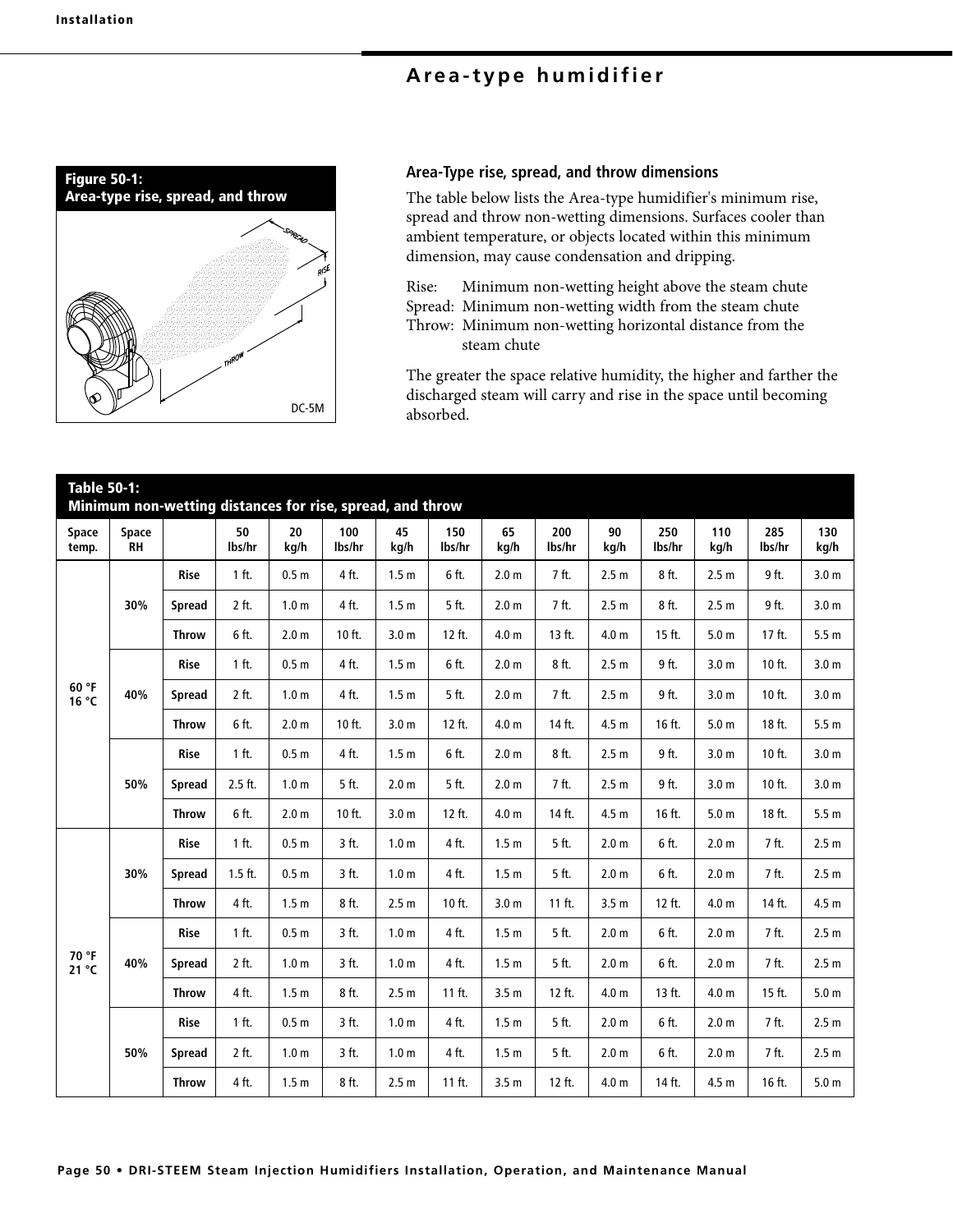## **Humidifier start-up and shut-down**

#### **Humidifier start-up:**

- 1. Open steam jacketing shut-off valve, if applicable.
- 2. Inspect steam valve for proper operation. **Pneumatic:** Inspect to ensure that: (1) the valve closes off steam tight, (2) the stem packing is not leaking steam, and (3) the diaphragm in the actuator is not leaking air. **Electric:** Inspect to be sure the valve operates freely, closes off steam tightly, and that the stem packing is not leaking.
- 3. Inspect steam traps and verify all are working properly. A blocked steam trap will be cold. A "blowing" steam trap will be hot and noisy, and the discharge pipe will be hot for a continuous distance up to 30 feet. A properly operating steam trap will have about a two-degree temperature drop measured across the trap from inlet to discharge.
- 4. Verify airflow proving switch and high limit humidistat, if applicable, are working properly.

#### **Humidifier shut-down:**

- 1. Inspect steam valve for proper operation. **Pneumatic:** Inspect to ensure that: (1) the valve closes off steam tight, (2) the stem packing is not leaking steam, and (3) the diaphragm in the actuator is not leaking air. **Electric:** Inspect to be sure the valve operates freely, closes off steam tightly, and that the stem packing is not leaking.
- 2. Inspect steam traps and verify all are working properly. A blocked steam trap will be cold. A "blowing" steam trap will be hot and noisy, and the discharge pipe will be hot for a continuous distance up to 30 feet. A properly operating steam trap will have about a two-degree temperature drop measured across the trap from inlet to discharge.
- 3. Close steam jacketing shut-off valve, if applicable.
- 4. Verify Teflon O-rings seal is functioning properly and not cracked or deformed.
- 5. Inspect silencer for cleanliness, if applicable.
- 6. Inspect the strainer for debris and clean if needed.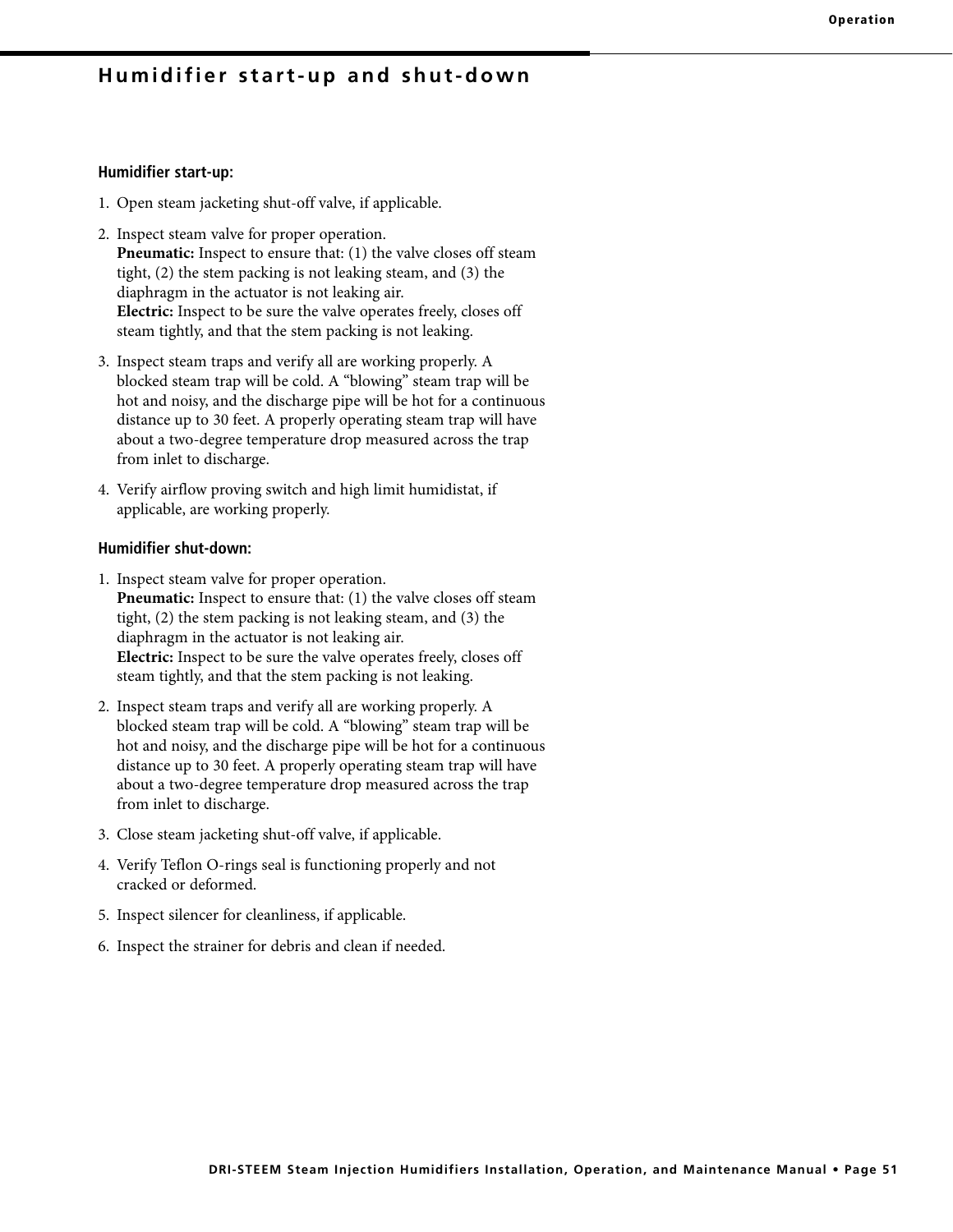# **Eliminating excess heat from pressurized steam-jacketed humidifiers**



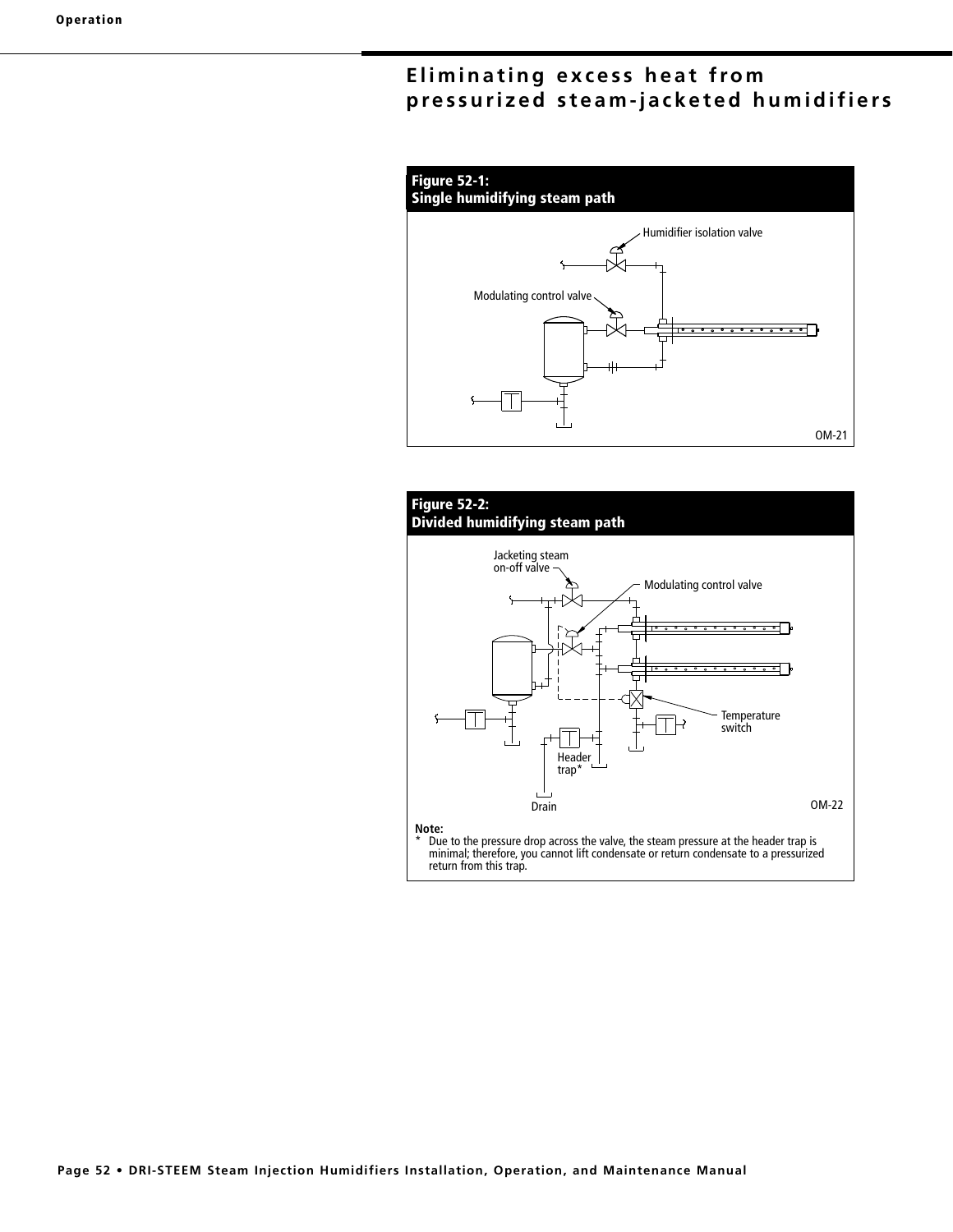## **Eliminating excess heat from pressurized steam-jacketed humidifiers**

See illustrations on the previous page.

In some applications with steam-jacketed humidifiers, the heat given off by the steam-heated tube (not the steams sensible heat) may be undesirable. While relatively insignificant in a single-tube unit (usually a rise of less than 2  $\mathrm{P}$  [1  $\mathrm{C}$ ]), it can be much greater in a closely-spaced, multiple-tube installation. This can be dealt with in several ways:

- 1. Manually turn off the steam supply valve after the humidification season.
- 2. Insulate the tube exterior. (Note that this will enlarge the tube profile, causing additional resistance to airflow.)
- 3. Provide an automatic shut-off valve for the jacketing steam circuit in addition to the modulating control valve. This will eliminate heat gain during the "off" humidification periods only (see the two figures on the previous page). The jacketing steam valve should be a two-position type, with a minimum Cv of 5, and set to the full-open position prior to opening the modulating valve.

In the first figure (Figure 52-1), all steam (for jacketing and humidification) must pass through the jacket steam valve, and it must do so with very little or no pressure drop across the valve or maximum capacity will be reduced. More importantly, with just one supply source for jacket and humidification steam, the jacket steam temperature may drop below the temperature required to eliminate dripping. Therefore, the valve must be amply sized. This is not significant in a small capacity humidifier. In a large capacity humidifier, the required valve size may be quite expensive.

The second figure (Figure 52-2) shows a steam flow that has been divided into two paths: a humidifying steam path (which passes through the separator valve assembly), and a jacket steam path. When dividing the steam path, install a temperature switch as shown in the drawing to ensure that jacket steam is present before the control valve opens. Install a header trap, as shown, to collect condensation when the jacket steam is off.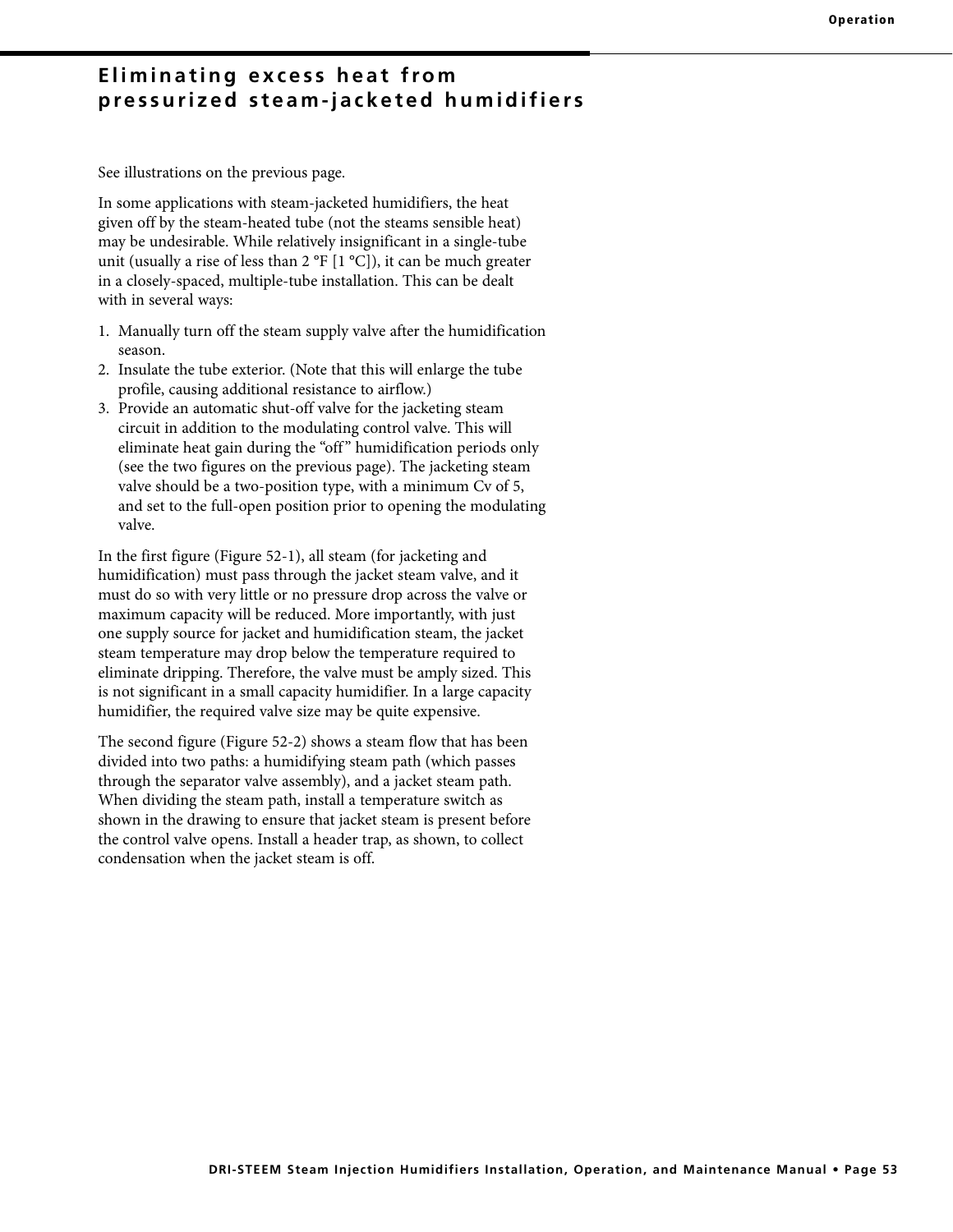## **Maintenance procedures**

- 1. Strainer: Inspect the screen at least twice during the first year. If fouled, it should be inspected more frequently and cleaned as needed.
- 2. Steam trap: At least twice a year, verify that the steam trap is functioning properly. A blocked steam trap will be cold. An improperly operating steam trap with steam exiting the trap will be hot and noisy, and the discharge pipe from it will be hot for a continuous distance up to thirty feet. A properly operating steam trap will have about a two degree temperature drop measured across the trap from inlet to discharge.
- 3. Valve (pneumatic): Inspect annually to ensure that:
	- a. The valve closes off steam tight
	- b. The stem packing is not leaking steam
	- c. The diaphragm in the actuator is not leaking air.

Valve (electric modulating): Inspect annually to ensure that

- a. The valve operates freely
- b. The valve closes off steam tightly
- c. The stem packing is not leaking.

 Valve (solenoid): Inspect annually to verify proper function with steam-tight shut-off.

- 4. Silencer: Inspect at least annually for cleanliness. Clean or replace as needed.
- 5. Teflon® seal rings: After one year of service, verify that rings are properly functioning. They require replacement if disturbed, since the Teflon can take a "set" and not return to its uncompressed shape.
- 6. O-rings (dispersion tube adaptors): Replace after two or three years of service.
- 7. Separator: No maintenance required.
- 8. Dispersion tube: No maintenance required.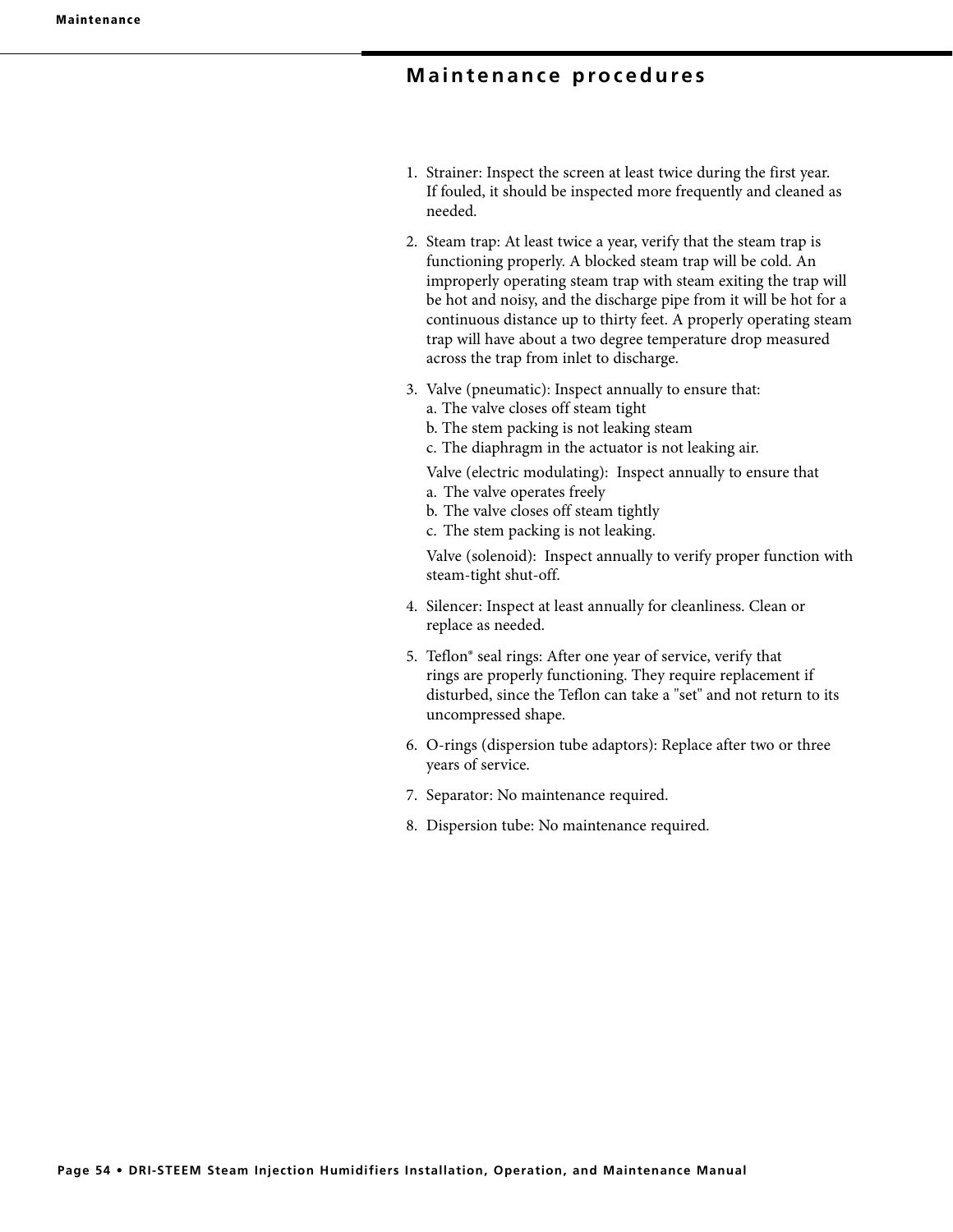# **Troubleshooting**

| Table 55-1:<br><b>Steam Injection troubleshooting guide</b> |                                                                                                                                  |                                                                                                                                                                                                                                                                                                                                                                                                                                                    |
|-------------------------------------------------------------|----------------------------------------------------------------------------------------------------------------------------------|----------------------------------------------------------------------------------------------------------------------------------------------------------------------------------------------------------------------------------------------------------------------------------------------------------------------------------------------------------------------------------------------------------------------------------------------------|
| Problem                                                     | <b>Possible cause</b>                                                                                                            | <b>Action</b>                                                                                                                                                                                                                                                                                                                                                                                                                                      |
| Humidifier discharges water in duct                         | • Steam main overloaded with water<br>due to boiler discharging water<br>with steam (priming) or improper<br>steam main dripping | • Locate cause of priming and correct                                                                                                                                                                                                                                                                                                                                                                                                              |
|                                                             | • Steam trap not draining properly                                                                                               | • Replace trap, repair, or clean as required<br>• Reduce back pressure of condensate return line                                                                                                                                                                                                                                                                                                                                                   |
|                                                             | • Steam pressure is too low<br>(below 2 psi)                                                                                     | • Verify that steam shutoff valves are fully open<br>• Adjust pressure reducing valve<br>• Adjust boiler pressure                                                                                                                                                                                                                                                                                                                                  |
|                                                             | • Condensate is collecting in low,<br>undripped points in steam main                                                             | • Install drips and steam traps as required                                                                                                                                                                                                                                                                                                                                                                                                        |
|                                                             | • Steam jacketing of tube not up to<br>proper temperature                                                                        | • Excessive lifting of condensate. Reroute piping or raise<br>steam pressure.<br>• Short circuiting inside tube jacketing. Replace tube.<br>• Improper steam trap location. Relocate and/or add<br>additional trap.<br>• Condensate return line pressure is too high. Re-pipe.<br>· Dispersion tube is not level. Reposition.                                                                                                                      |
|                                                             | • Overloaded condensate return main                                                                                              | • Replace with larger piping, or pipe condensate to floor<br>drain.                                                                                                                                                                                                                                                                                                                                                                                |
|                                                             | • Inadequate steam trap capacity                                                                                                 | • Replace steam trap orifices as necessary.<br>• Replace with larger trap.                                                                                                                                                                                                                                                                                                                                                                         |
| Humidifier leaks water                                      | • Defective O-rings on tube adaptor                                                                                              | • Replace O-rings                                                                                                                                                                                                                                                                                                                                                                                                                                  |
|                                                             | • Steam leak in outer jacket of<br>dispersion tube                                                                               | • Repair leak, or replace tube. Note: Check installation to<br>ensure tubes are not rigidly anchored in place. Tubes must<br>be allowed to flex in response to thermal expansion.                                                                                                                                                                                                                                                                  |
| Humidity exceeds setting of<br>humidistat                   | • Automatic valve not fully closing                                                                                              | • Foreign matter is holding valve open. Clean valve; check<br>line strainer.<br>• Valve spring is broken. Replace spring.<br>• Valve stem packing is adjusted too tightly. Loosen and/or<br>replace packing.<br>• Steam pressure exceeds close-off rating of valve spring.<br>Replace actuator or valve spring with one that is<br>compatible with the higher steam pressure.<br>• Valve is installed backers. Remount.<br>• Adjust valve linkage. |
|                                                             | • Control system is malfunctioning                                                                                               | • Incorrect control voltage. Verify and correct.<br>• Incorrect control signal. Verify and correct.<br>• Improper wiring. Verify and correct.<br>• Incorrect humidity sensor. Verify and correct.<br>• Humidity controller out of calibration. Calibrate.                                                                                                                                                                                          |
|                                                             | • Leak in steam piping inside duct                                                                                               | • Repair leak.                                                                                                                                                                                                                                                                                                                                                                                                                                     |
|                                                             |                                                                                                                                  | More on next page ►                                                                                                                                                                                                                                                                                                                                                                                                                                |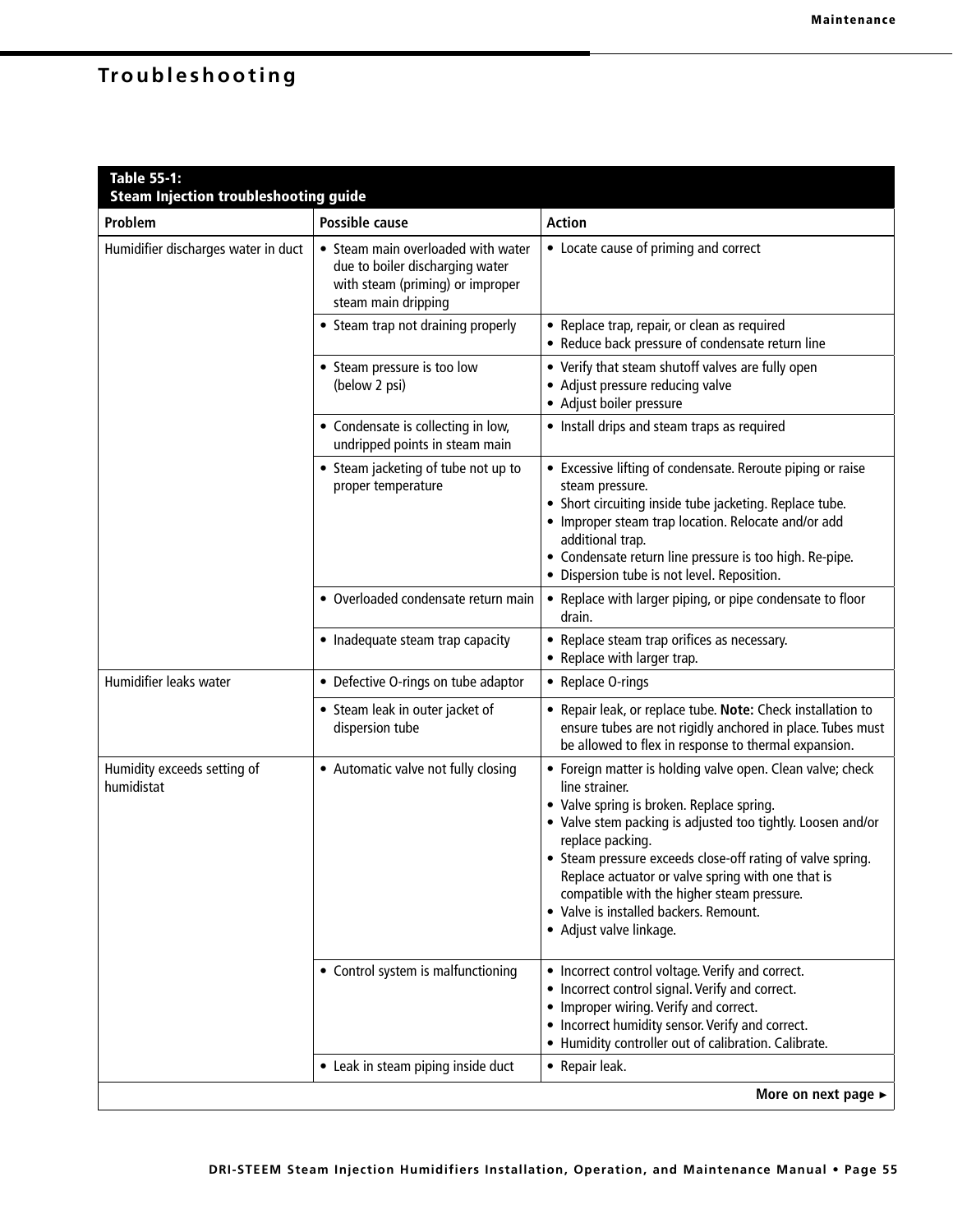# **Troubleshooting**

| <b>Table 56-1:</b><br><b>Steam Injection troubleshooting guide</b> |                                                  |                                                                                                                                                                                                                                                                                                                                                                                                                                                                                                                                                                                                                                                                                                                                                                                                 |
|--------------------------------------------------------------------|--------------------------------------------------|-------------------------------------------------------------------------------------------------------------------------------------------------------------------------------------------------------------------------------------------------------------------------------------------------------------------------------------------------------------------------------------------------------------------------------------------------------------------------------------------------------------------------------------------------------------------------------------------------------------------------------------------------------------------------------------------------------------------------------------------------------------------------------------------------|
| Problem                                                            | Possible cause                                   | <b>Action</b>                                                                                                                                                                                                                                                                                                                                                                                                                                                                                                                                                                                                                                                                                                                                                                                   |
| Hunting: Humidity swings above<br>and below desired set point      | • Control system is malfunctioning.              | • Faulty or inaccurate humidity controller. Calibrate or<br>replace.<br>• Poor location of control components. Relocate.<br>• Incompatible control component(s). Change<br>component(s).                                                                                                                                                                                                                                                                                                                                                                                                                                                                                                                                                                                                        |
|                                                                    | • Automatic valve is hunting.                    | • Humidifier is oversized. Change to a smaller valve.<br>• Pressure-reducing valve is not accurately controlling<br>steam pressure. Repair or replace.<br>• Boiler pressure is swinging too widely. Adjust.                                                                                                                                                                                                                                                                                                                                                                                                                                                                                                                                                                                     |
| Space humidity will not rise to                                    | • Excessive outside air volume                   | • Check fans, dampers, VAV, etc.                                                                                                                                                                                                                                                                                                                                                                                                                                                                                                                                                                                                                                                                                                                                                                |
| humidistat set point                                               | • Steam pressure is too low.                     | • Manual steam valve is partially closed. Open.<br>• Strainer screen is partially clogged. Clean.<br>· Boiler pressure is too low. Adjust.<br>• Pressure reducing valve is not accurately controlling<br>steam pressure. Repair or replace.<br>· Boiler pressure is swinging too widely. Adjust.<br>• Check fans, dampers, VAV, etc.<br>• Piped incorrectly. Re-pipe.<br>• Steam piping is undersized.                                                                                                                                                                                                                                                                                                                                                                                          |
|                                                                    | • Humidifier is undersized.                      | • Replace valve with larger capacity valve.<br>• Replace with larger humidifier.<br>• Add additional humidifier.                                                                                                                                                                                                                                                                                                                                                                                                                                                                                                                                                                                                                                                                                |
|                                                                    | • Automatic steam valve is not<br>opening fully. | • Valve packing is adjusted too tightly. Loosen and/or<br>replace packing.<br>• Adjust valve linkage.<br>• Check pilot positioner settings.                                                                                                                                                                                                                                                                                                                                                                                                                                                                                                                                                                                                                                                     |
|                                                                    | • Control system is malfunctioning.              | <b>ELECTRIC:</b><br>• Incorrect control circuit voltage. Change transformer.<br>• Incorrect control signal. Replace component(s) to make all<br>components compatible.<br>• Improperly wired. Rewire.<br>• Incorrect humidity sensor (Barber-Colman units only).<br>Replace.<br>• Humidity controller is out of calibration or is<br>malfunctioning. Repair or replace.<br>• Malfunctioning humidifier temperature switch is not<br>allowing humidifier valve to open. Replace or readjust.<br>PNEUMATIC:<br>• Humidity controller is out of calibration or is<br>malfunctioning. Repair or replace.<br>• Obstructed air line. Clean.<br>• Malfunctioning pneumatic temperature switch. Replace.<br>• Air leak in actuator. Repair or replace.<br>• Compressed air pressure is too low. Adjust. |
|                                                                    |                                                  | More on next page ►                                                                                                                                                                                                                                                                                                                                                                                                                                                                                                                                                                                                                                                                                                                                                                             |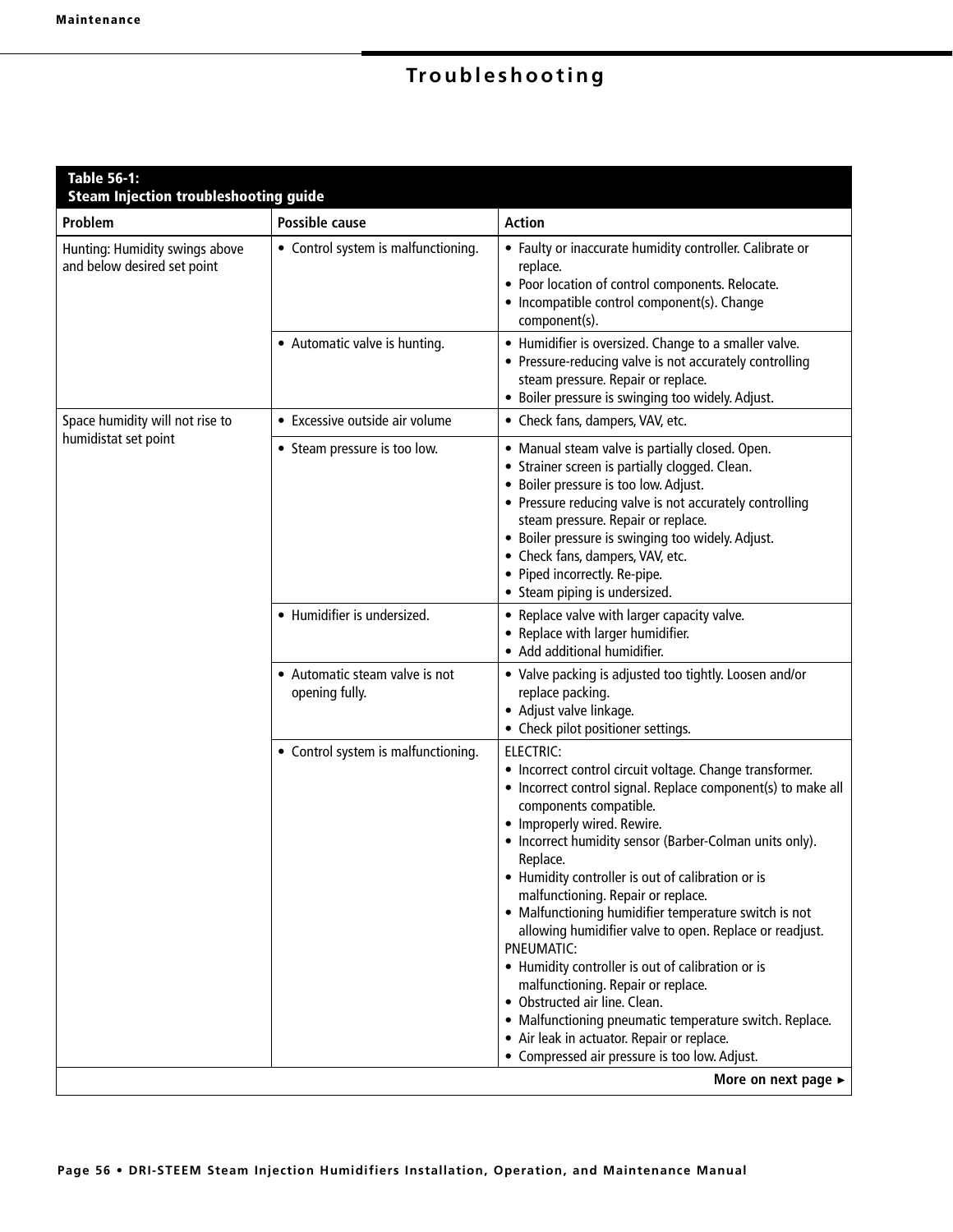# **Troubleshooting**

| <b>Table 57-1:</b><br><b>Steam Injection troubleshooting guide</b> |                                                                                                                                |                                                                                                                                                                                                                                                                                                 |  |  |
|--------------------------------------------------------------------|--------------------------------------------------------------------------------------------------------------------------------|-------------------------------------------------------------------------------------------------------------------------------------------------------------------------------------------------------------------------------------------------------------------------------------------------|--|--|
| Problem                                                            | <b>Possible cause</b>                                                                                                          | <b>Action</b>                                                                                                                                                                                                                                                                                   |  |  |
| Space humidity will not rise to<br>humidistat set point            | • Foreign matter is preventing valve<br>from opening.                                                                          | • Clean or replace valve.                                                                                                                                                                                                                                                                       |  |  |
| (continued)                                                        | • Excessive outside air volume.                                                                                                | • Reduce air volume.                                                                                                                                                                                                                                                                            |  |  |
| Condensate in duct                                                 | • Humidifier is mounted too close to<br>internal devices (dampers, turning<br>vanes, etc.) in duct.                            | • Check fan, dampers, VAV, etc.<br>• Move humidifier tubes to a point farther upstream of<br>internal devices.<br>• Add dispersion tubes for shorter absorption distance.<br>consult DRI-STEEM to determine the total number of<br>tubes required.                                              |  |  |
|                                                                    | • A non-insulated duct is passing<br>through an unheated area (duct<br>surface temperature is too low).                        | • Insulate ductwork.                                                                                                                                                                                                                                                                            |  |  |
|                                                                    | • Air cannot absorb steam quantity<br>being discharged.                                                                        | • Humidifier is operating when blower is off. Install airflow<br>proving switch.<br>• Valve is hunting. See previous page for instructions.<br>• Air temperature in duct is too low for steam quantity<br>being supplied.<br>• Air cfm in duct is too low for steam quantity being<br>supplied. |  |  |
|                                                                    | • Steam pressure is too high, causing<br>excess capacity.                                                                      | • Reduce steam pressure.                                                                                                                                                                                                                                                                        |  |  |
| Humidifier is noisy                                                | • Tube silencer is missing. (Tube<br>silencers are furnished on Size 60<br>tubes that are 48" [1219 mm] in<br>length or less.) | • Install silencer.                                                                                                                                                                                                                                                                             |  |  |
|                                                                    | Dispersion tube output is<br>excessively high.                                                                                 | • Install additional tubes.                                                                                                                                                                                                                                                                     |  |  |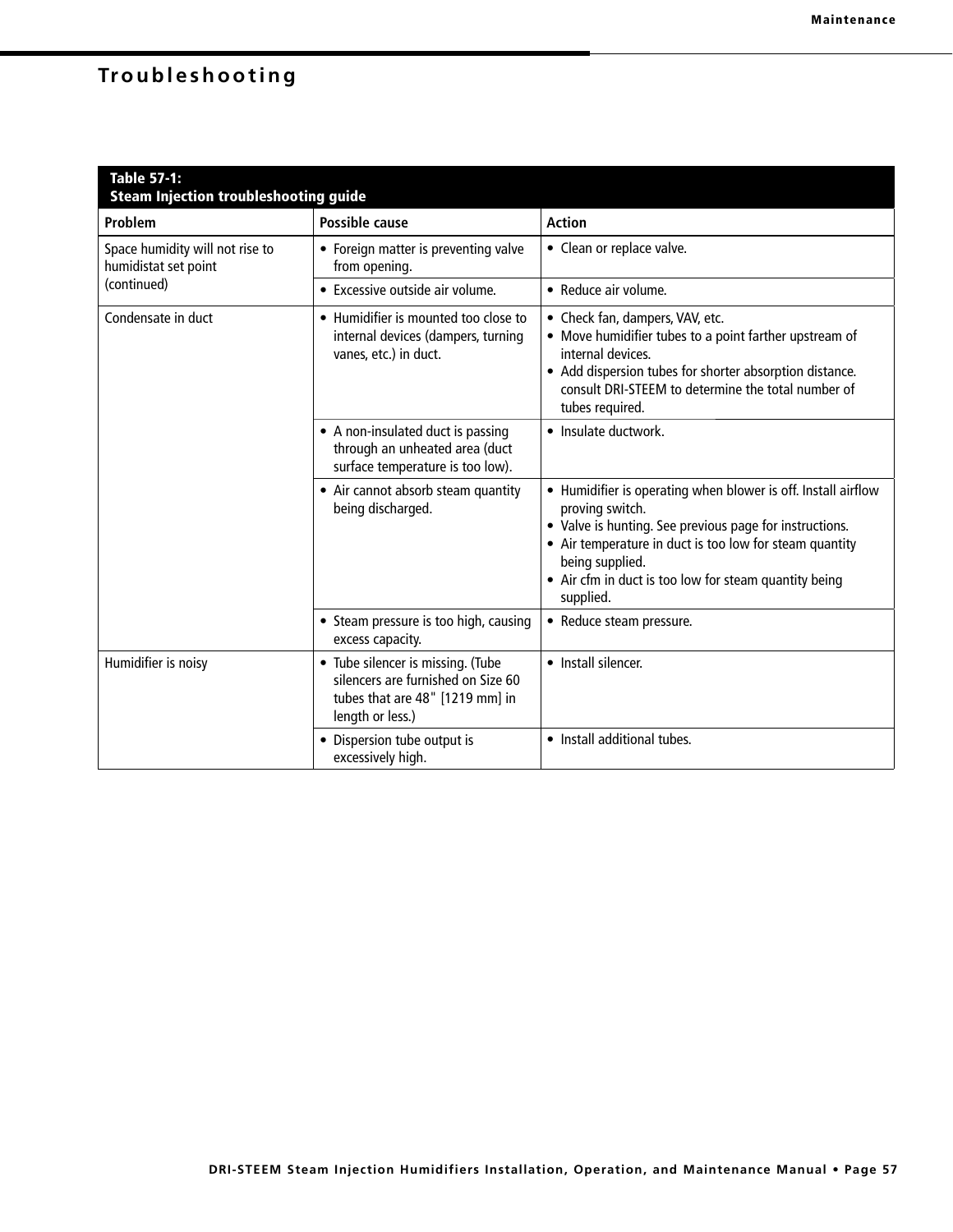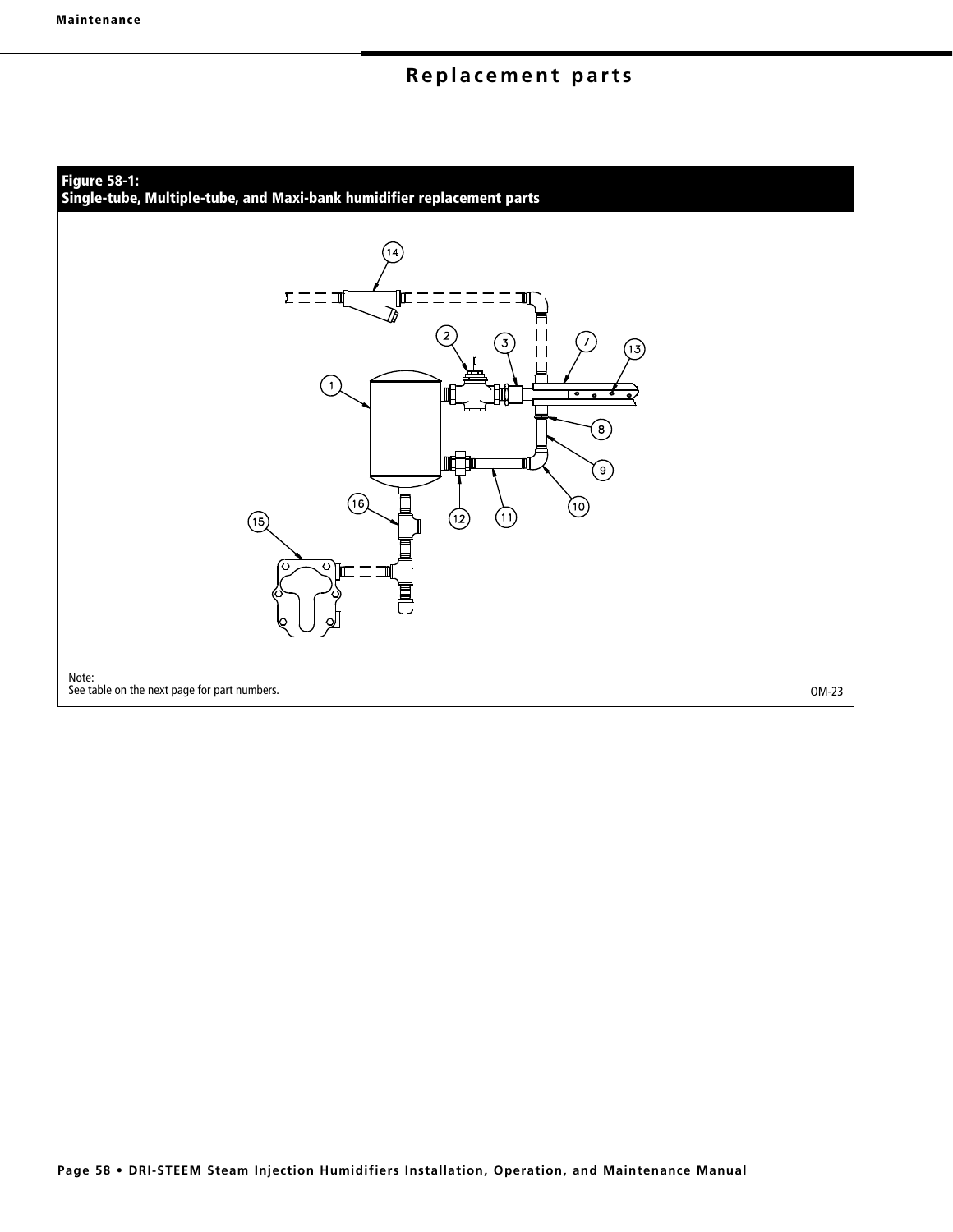|  | Single-tube, Multiple-tube, and Maxi-bank humidifier<br>replacement parts |  |  |  |
|--|---------------------------------------------------------------------------|--|--|--|
|  |                                                                           |  |  |  |
|  |                                                                           |  |  |  |

| No.    | <b>Description</b>                                            | Model                            | Part no.   |
|--------|---------------------------------------------------------------|----------------------------------|------------|
|        | Separator, 5, 1/2" vertical                                   | 1/2" valve 5-60                  | 162520-001 |
|        | Separator, 6, 1/2" vertical                                   | $1/2$ " valve 6-60               | 162540-001 |
|        | Separator, 6, 3/4" vertical                                   | 3/4" valve 6-70                  | 162540-002 |
|        | Separator, 7, 1/2" vertical                                   | $1/2$ " valve 7-70               | 162560-001 |
| 1      | Separator, 7, 3/4" vertical                                   | 3/4" valve 7-70                  | 162560-002 |
|        | Separator, 7, 1" vertical                                     | 1" valve 7-70                    | 162560-003 |
|        | Separator, 8, 3/4" vertical                                   | 3/4" valve 8-80                  | 162570-001 |
|        | Separator, 8, 1" vertical                                     | 1" valve 8-80                    | 162570-002 |
|        | Separator, 8, 11/4" vertical                                  | 11/4" valve 8-80                 | 162570-003 |
|        | Separator, 8, 11/2" vertical                                  | 11/2" valve 8-80                 | 162570-004 |
| 2      | Valve (refer to specific order)                               |                                  |            |
|        | Tube adapter, $1/2$ " NPT $\times$ 1"                         | 1/2" valve 5-60, 6-70,<br>$7-70$ | 167080     |
|        | Tube adapter, $\frac{3}{4}$ " NPT $\times$ 1"                 | 3/4" valve 6-70, 7-70            | 167085     |
|        | Tube adapter, $\frac{3}{4}$ " NPT $\times$ 11/2"              | 3/4" valve 8-80                  | 167090     |
| 3      | Tube adapter, 1" NPT $\times$ 1"                              | 1" valve 7-70                    | 167095     |
|        | Tube adapter, 1" NPT $\times$ 11/2"                           | 3/4" valve 8-80                  | 167100     |
|        | Tube adapter, 11/4" NPT x<br>$1\frac{1}{2}$                   | 11/4" valve 8-80                 | 167077-125 |
|        | Tube adapter, $1\frac{1}{2}$ " NPT $\times$ 1 $\frac{1}{2}$ " | 11/2" valve 8-80                 | 167105     |
| 4      | 60-70 O-rings #120 (not<br>shown)                             | All 5-60, 6-70, 7-70             | 300400-075 |
|        | 80 O-rings #128 (not shown)                                   | All 8-80                         | 300400-006 |
| $5*$   | SST silencer holder (not<br>shown)                            | All 5-60, 6-70, 7-70             | 183100     |
| 6*     | Med. gr. SST wool (not<br>shown)                              | All 5-60, 6-70, 7-70             | 300210     |
| $7***$ | Model 60 tube                                                 | $1/2$ " valve 5-60               | 161000     |
|        | Model 70 tube                                                 | All 6-70, 7-70                   | 161500     |
|        | Model 80 tube                                                 | All 8-80                         | 161750     |
| 8      | Seal ring 1/2"-14 NPT                                         | $1/2$ " valve 5-60               | 306360-001 |
|        | Seal ring 3/4"-14 NPT                                         | All 6-70, 7-70                   | 306360-002 |
|        | Seal Ring 11/2"-111/2" NPT                                    | All 8-80                         | 306360-003 |

| <b>Table 59-1:</b><br>Single-tube, Multiple-tube, and Maxi-bank humidifier<br>replacement parts                   |                                                      |                      |             |
|-------------------------------------------------------------------------------------------------------------------|------------------------------------------------------|----------------------|-------------|
| No.                                                                                                               | <b>Description</b>                                   | Model                | Part no.    |
|                                                                                                                   | Nipple-blk, $1/2$ " $\times$ 3 $1/2$ "               | $1/2$ " valve 5-60   | 201000-0069 |
| 9                                                                                                                 | Nipple-blk, $\frac{3}{4}$ " × 3"                     | All 6-70, 7-70       | 201200-005  |
|                                                                                                                   | Nipple-blk, $1\frac{1}{2}$ $\times$ $3\frac{1}{2}$ " | All 8-80             | 202200-003  |
|                                                                                                                   | Elbow-blk, 1/2" 90°                                  | 1/2" Valve 5-60      | 201000-010  |
| 10                                                                                                                | Elbow-blk, 3/4" 90°                                  | All 6-70, 7-70       | 201200-014  |
|                                                                                                                   | Elbow-blk, 11/2" 90°                                 | All 8-80             | 202200-008  |
|                                                                                                                   | Nipple-blk, 1/2"                                     | 1/2" Valve 5-60      | 201000      |
| 11                                                                                                                | Nipple-blk, 3/4"                                     | All 6-70, 7-70       | 201200      |
|                                                                                                                   | Nipple-blk, 11/2"                                    | All 8-80             | 202200      |
|                                                                                                                   | Union-blk, 1/2"                                      | 1/2" Valve 5-60      | 201000-015  |
| 12                                                                                                                | Union-blk, 3/4"                                      | All 6-70, 7-70       | 201000-020  |
|                                                                                                                   | Union-blk, 11/2"                                     | All 8-80             | 201000-009  |
|                                                                                                                   | Tube insert. 60-70                                   | All 5-60, 6-70, 7-70 | 310280      |
| 13                                                                                                                | Tube insert, 80                                      | All 8-80             | 310290      |
|                                                                                                                   | Y-strainer. 1/2"                                     | Specify size per job | 300100-001  |
|                                                                                                                   | Y-strainer. 3/4"                                     | Specify size per job | 300100-002  |
|                                                                                                                   | Y-strainer, 1"                                       | Specify size per job | 300100-003  |
| 14                                                                                                                | Y-strainer. 11/2"                                    | Specify size per job | 300100-005  |
|                                                                                                                   | Y-strainer. 2"                                       | Specify size per job | 300100-006  |
|                                                                                                                   | Y-strainer, 21/2"                                    | Specify size per job | 300100-007  |
|                                                                                                                   | Steam trap, F&T                                      | Less than 15 psi     | 300000      |
| 15                                                                                                                | Bucket trap, inverted                                | Greater than 15 psi  | 300010      |
|                                                                                                                   | Temperature switch, electric                         |                      | 400260-001  |
| 16                                                                                                                | Temperature switch,<br>pneumatic                     |                      | 307076      |
| Notes:<br>Only used in 60/70 tubes<br>$***$ c <sub>n</sub><br>is in incort and longth of tubo<br>za af arifica he |                                                      |                      |             |

Specify size of orifice bore in insert and length of tube.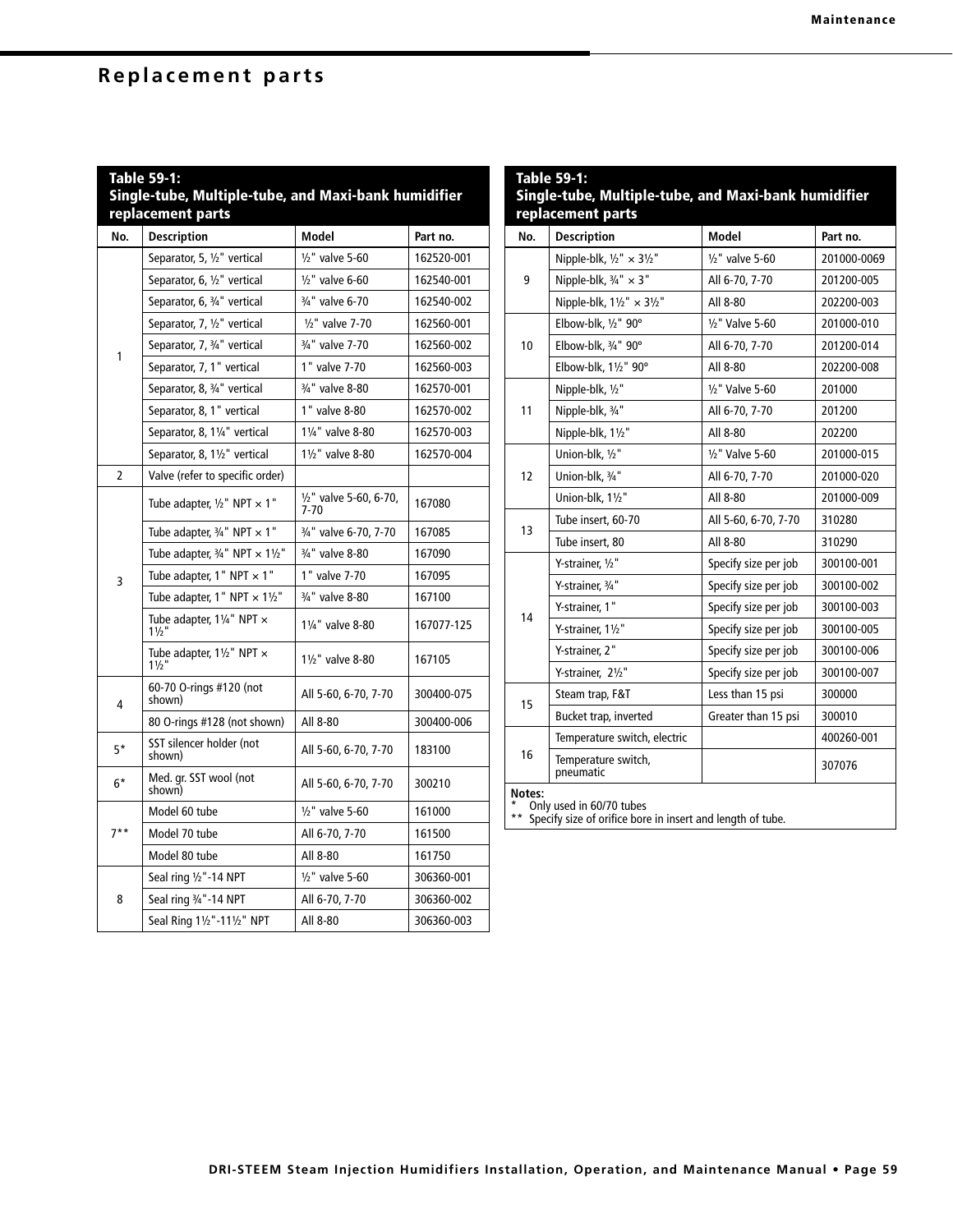

| <b>Table 60-1:</b><br>Area-type humidifier with electric fan replacement parts |                                         |                 |  |
|--------------------------------------------------------------------------------|-----------------------------------------|-----------------|--|
| No.                                                                            | <b>Description</b>                      | Part no.        |  |
| 1                                                                              | Separator (with 3/4" NPT supply)        | Consult factory |  |
| $\mathcal{L}$                                                                  | Fan, three-speed                        | 400010          |  |
| 3                                                                              | Valve operator, electric                | 500760          |  |
| $\overline{4}$                                                                 | Valve, 1/2" NPT pneumatic with operator | 510060          |  |
|                                                                                | Valve, 3/4" NPT pneumatic with operator | 510061          |  |
|                                                                                | Valve, 1" NPT pneumatic with operator   | 510063          |  |
|                                                                                | Valve, 1/2" NPT electric                | 510030          |  |
|                                                                                | Valve, 3/4" NPT electric                | 510031          |  |
|                                                                                | Valve, 1" NPT electric                  | 510032          |  |



| Table 60-2:<br>Area-type humidifier with pneumatic fan replacement parts |                                            |                 |  |
|--------------------------------------------------------------------------|--------------------------------------------|-----------------|--|
| No.                                                                      | <b>Description</b>                         | Part no.        |  |
| 1                                                                        | Separator (with 3/4" NPT supply)           | Consult factory |  |
| $\mathcal{P}$                                                            | Fan guard                                  | 306370          |  |
| 3                                                                        | Valve operator, electric                   | 500760          |  |
| 4                                                                        | Valve, $1/2$ " NPT pneumatic with operator | 510060          |  |
|                                                                          | Valve, 3/4" NPT pneumatic with operator    | 510061          |  |
|                                                                          | Valve, 1" NPT pneumatic with operator      | 510063          |  |
|                                                                          | Valve, 1/2" NPT electric                   | 510030          |  |
|                                                                          | Valve, 3/4" NPT electric                   | 510031          |  |
|                                                                          | Valve, 1" NPT electric                     | 510032          |  |
| 5                                                                        | Bracket, pneumatic fan blade               | 123660          |  |
| 6                                                                        | Fan blade, aluminum                        | 306380          |  |
| 7                                                                        | Plate weld, fan mounting                   | 164570          |  |
| 8                                                                        | Fan motor, pneumatic                       | 307030-001      |  |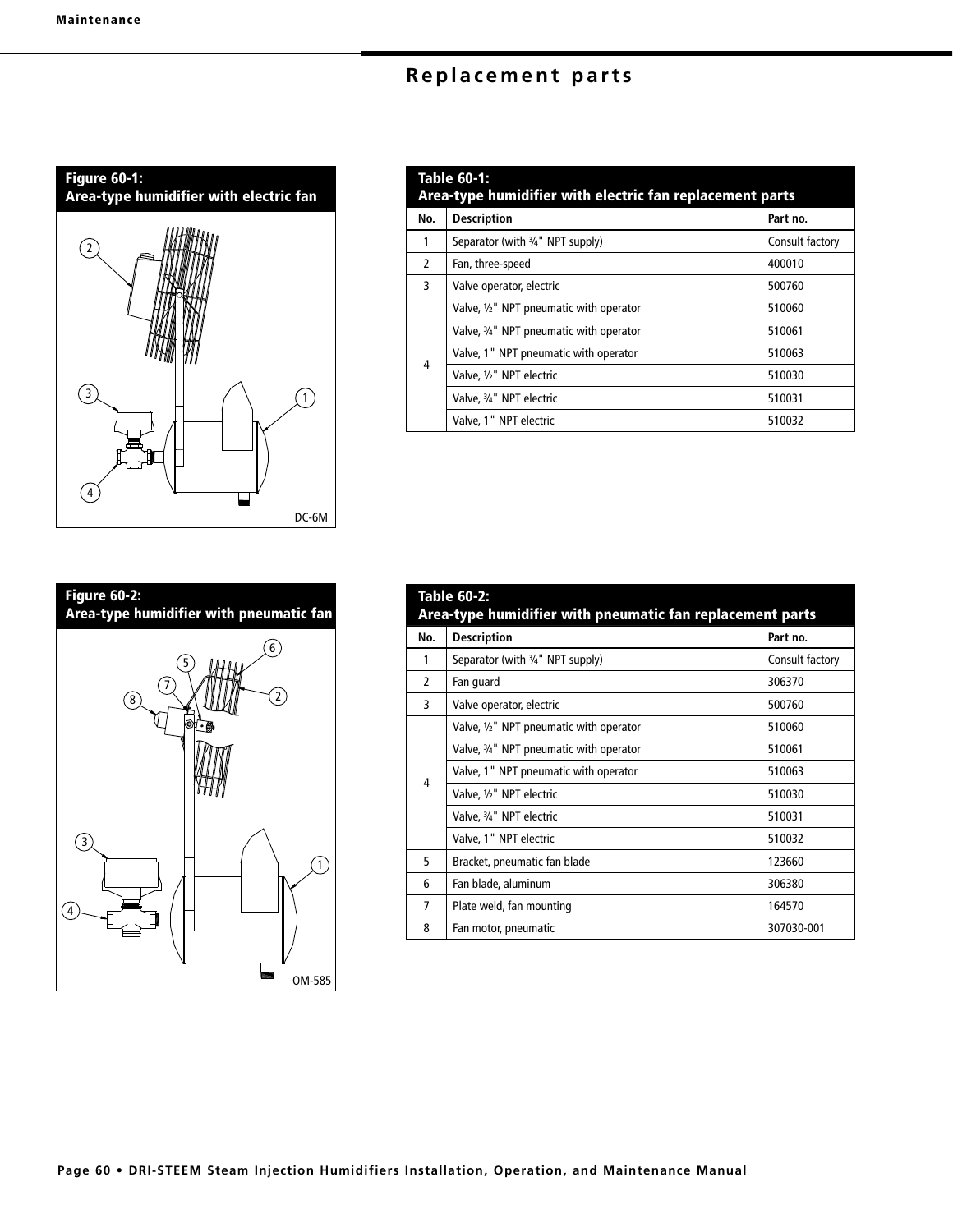| Table 61-1:<br>Mini-bank humidifier replacement parts |                                     |            |  |
|-------------------------------------------------------|-------------------------------------|------------|--|
| No.                                                   | <b>Description</b>                  | Part no.   |  |
| 1                                                     | 5" separator                        | 162520     |  |
| $\overline{2}$                                        | Valve, 1/2" pneumatic with operator | 510060     |  |
|                                                       | Valve. 1/2" electric                | 510030     |  |
| 3                                                     | Orifice, brass (not shown)*         | 203450     |  |
| 4                                                     | Trap, F&T (not shown)**             | 300000     |  |
| 5                                                     | Y-strainer, $1/2$ " (not shown)**   | 300100-001 |  |
| 6                                                     | Valve, operator, electric           | 500670     |  |
| Notes:<br>*<br>Varies with each order                 |                                     |            |  |

\*\* Shipped loose

For 18"– 23" tubelet size reduced for last one on either end

For 24"– 48" tubelet size reduced for last two on either end